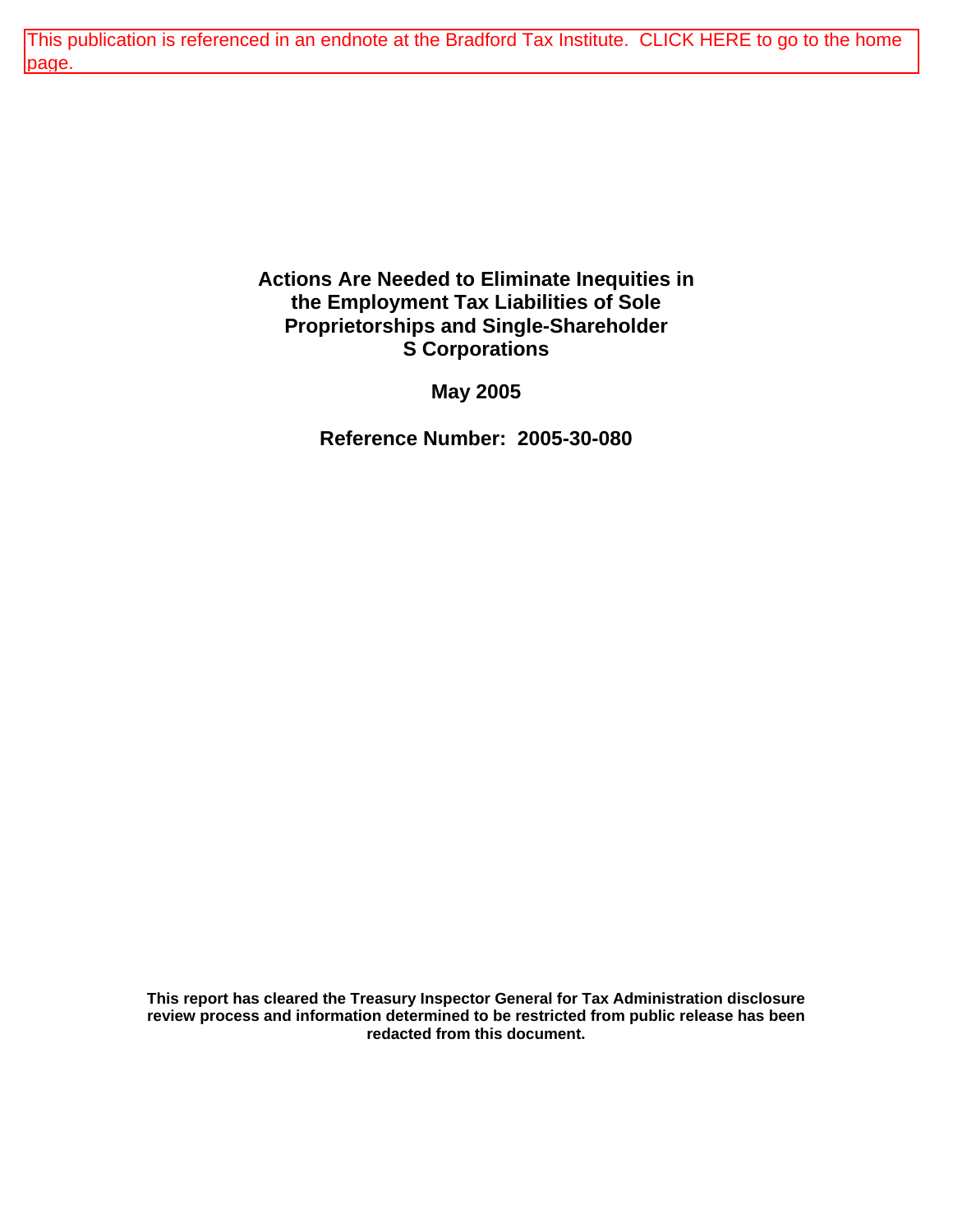### **DEPARTMENT OF THE TREASURY**

**WASHINGTON, D.C. 20220** 



 INSPECTOR GENERAL for TAX ADMINISTRATION

May 20, 2005

## MEMORANDUM FOR DEPUTY COMMISSIONER FOR SERVICES AND ENFORCEMENT

*Famela J. Sardiner*<br>FROM: Pamela J. Gardiner

1

Deputy Inspector General for Audit

SUBJECT: Final Audit Report - Actions Are Needed to Eliminate Inequities in the Employment Tax Liabilities of Sole Proprietorships and Single-Shareholder S Corporations (Audit # 200430022)

This report presents the results of our review of the Internal Revenue Service's (IRS) administration of self-employment tax laws. The overall objective of this review was to determine whether the existing tax laws, tax regulations, and IRS policies and practices ensure fairness in the administration of self-employment tax laws for similarly situated taxpayers.

In summary, inequities exist between the employment tax liabilities of sole proprietors and the employment tax liabilities of the owners of single-owner S corporations.<sup>1</sup> The employment tax methodology applied to S corporations does not properly address the facts and circumstances related to the predominant ownership structure of today's S corporations.<sup>2</sup> This condition is largely the result of Revenue Ruling<sup>3</sup> 59-221<sup>4</sup> issued

 $1$  In 1958, the Congress established Subchapter S of the Internal Revenue Code (I.R.C.) that enabled small businesses, including sole proprietorships, to form corporations owned by 10 or fewer shareholders. Electing this form of business organization, commonly referred to as an S corporation, exempts the profits from corporate taxation and allows the profits to "pass through" to the shareholders who are then responsible for individual income taxes on the profits.

<sup>2</sup> This report addresses issues similar to those discussed in the Joint Committee on Taxation (JCT) report *Options to Improve Tax Compliance and Reform Tax Expenditures* JCS-02-05 (January 27, 2005). Despite similarities in conclusions and recommendations, this report was developed independently without knowledge of the JCT study.

 $3$  A Revenue Ruling represents the IRS' official interpretation of the I.R.C. as it applies to a particular set of facts. Revenue Rulings are intended to promote the uniform application of the tax laws and assist taxpayers in attaining maximum voluntary compliance.

<sup>4</sup> 1959-1 C. B. 225; Rev. Rul. 59-221 (January 1959).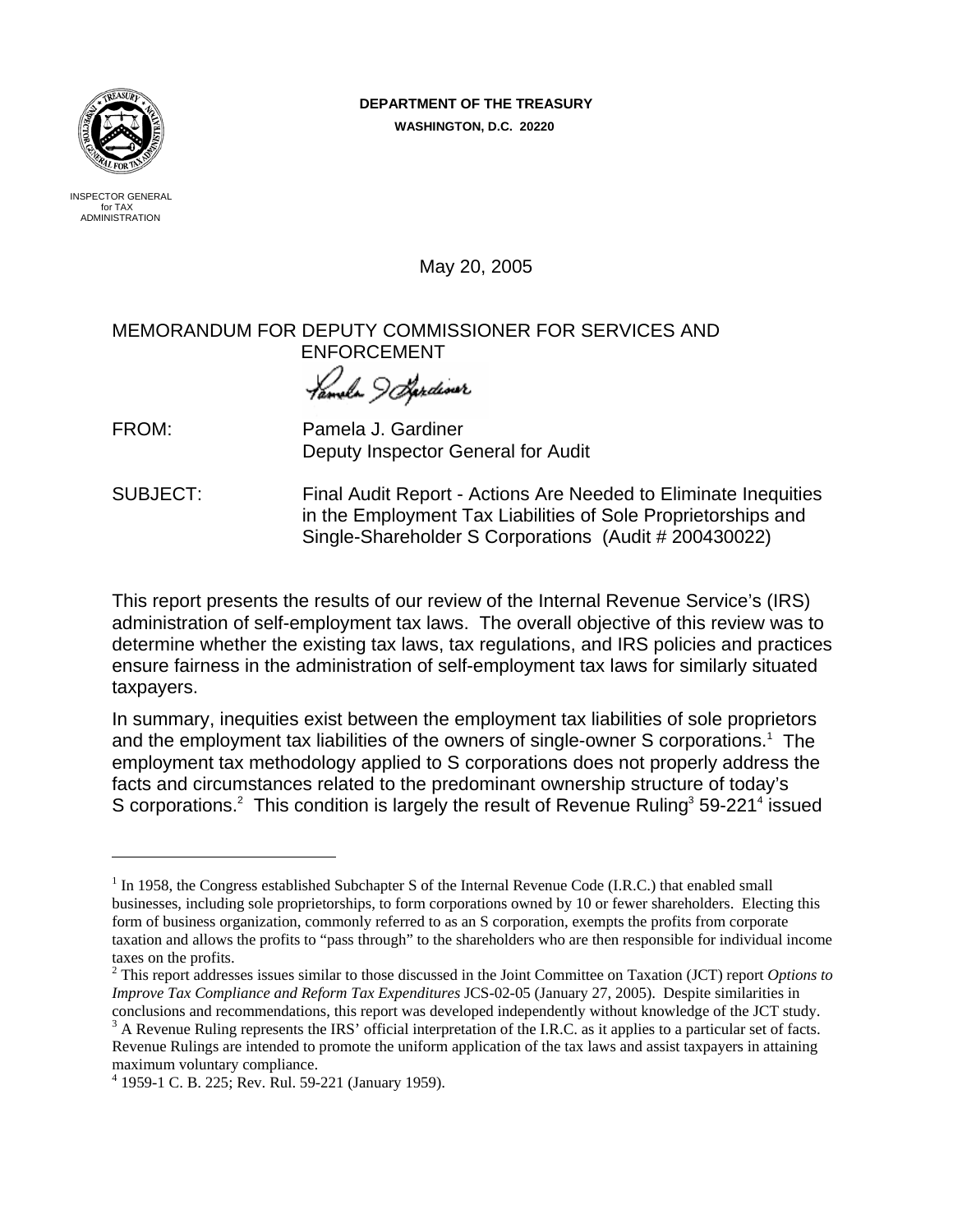by the IRS in 1959 because the 1958 statute that established S corporations in tax law<sup>5</sup> was silent on the employment tax treatment of the corporate profits.

When the Revenue Ruling was issued, no S corporation tax returns had yet been filed, so the IRS based its ruling on assumptions regarding the ownership structure of S corporations. Apparently assuming that a majority of S corporations would involve multiple shareholders, the IRS concluded only shareholders actively operating the business should be subject to employment taxes and only on amounts received for their services. In a multishareholder environment, it would have been reasonable to assume that the salary of the business operator would be set by a consensus of shareholders at a level reflecting the market value of the operator's services.

What apparently was not anticipated was that most S corporations would eventually consist of sole proprietors who chose to incorporate without expanding ownership to include additional shareholders. In Tax Year (TY) 2000, 78.9 percent of all S corporations were either fully owned by a single shareholder (69.4 percent) or more than 50 percent owned by a single shareholder $6$  (9.5 percent). Also apparently unanticipated was the fact that, when there is only one shareholder controlling and operating an S corporation, the determination of a salary is unilateral, highly subjective, and influenced by the knowledge that a higher salary will result in higher employment taxes and therefore lower profits.

One of the criteria for judging a tax system is whether similarly situated taxpayers are treated the same. Given equal amounts of income subject to employment taxes, owners of single-shareholder S corporations and sole proprietors are similarly situated for employment tax purposes. However, a fundamental and significant inequity is created between sole proprietors and owners of single-shareholder S corporations by the manner in which taxable income is determined, since sole proprietors pay employment taxes as a percent of all profits, while owners of single-shareholder S corporations pay employment taxes on only the portion of profits they unilaterally select as their salaries.

The 1959 Revenue Ruling that created this inequity has had three major detrimental effects on the tax system. First, the S corporation form of ownership has become a multibillion dollar employment tax shelter $^7$  for single-owner businesses. In 1959, the maximum potential loss of employment tax revenue from allowing owners of single-shareholder S corporations to select their own salaries would have been only \$8.3 million (\$49.1 million in Calendar Year 2000 dollars). In TY 2000, the cost was \$5.7 billion due to historical increases in employment tax rates and the ability of nearly 80 percent of S corporation owners to minimize their employment taxes by minimizing their salaries.

<sup>5</sup> Pub. L. No. 85-866, 72 Stat. 1650 (1958).

 $6$  Majority ownership provides such shareholders with the ability to make unilateral decisions, such as setting officer salaries.

 $<sup>7</sup>$  A tax shelter is the way of organizing a business to reduce or eliminate taxes.</sup>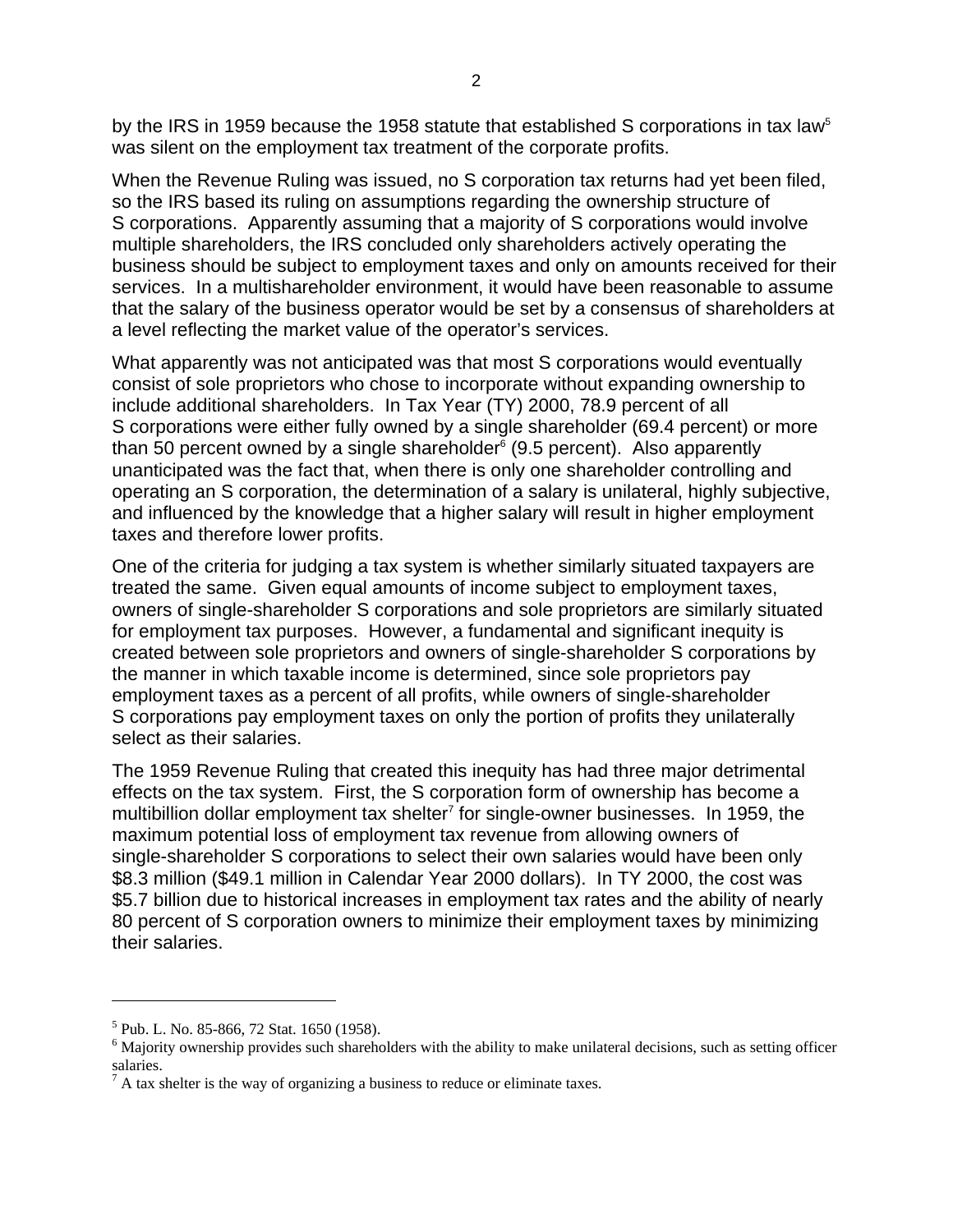Second, Revenue Ruling 59-221, in effect, places the burden on the IRS to prove that the salary chosen by the owner of a single-shareholder S corporation is not "reasonable" (i.e., commensurate with the services the shareholder provided to the S corporation). Dealing with this issue on a case-by-case basis puts a severe strain on the limited resources of the IRS. In TY 2000 alone, 36,000 single-shareholder S corporations with profits of \$100,000 or more passed through total profits of \$13.2 billion to their sole owners without paying any employment taxes. The cost of the IRS resources needed to effectively combat such a large problem on a case-by-case basis would be prohibitive.

Third, trends point to continued erosion of the employment tax base and related reductions in Social Security and Medicare revenues that employment taxes produce. The number of single-shareholder S corporations (as reported on U.S. Income Tax Return for an S Corporation (Form 1120S)) grew from 1,030,716 in TY 1994 to 1,684,861 in TY 2001, a 63.5 percent growth rate. Single-shareholder S corporations accounted for 26.4 percent of the combined profits of sole proprietorships and single-shareholder S corporations in TY 1994 and 36.1 percent in TY 2001. As single-owner business profits shift to the S corporation structure, the amount of salaries selected are steadily declining as a percent of corporate profits. Owners of single-shareholder S corporations paid themselves salaries subject to employment taxes that equaled only 47.1 percent of their profits in TY 1994, which fell to just 41.5 percent by TY 2001. In contrast, unincorporated sole proprietors pay self-employment taxes on all of their profits.<sup>8</sup>

To eliminate the employment tax shelter for most S corporations, increase Social Security and Medicare employment tax revenues by \$30.8 billion and \$30.2 billion respectively between Calendar Years 2006 and 2010, provide for equitable employment tax treatment of taxpayers, and reduce the burden on IRS examination resources, we recommended the IRS Commissioner inform the Assistant Secretary of the Treasury for Tax Policy of the detrimental effects discussed in this report of Revenue Ruling 59-221 that was apparently issued under the historically inaccurate assumption that most S corporations would involve multiple shareholders. The IRS Commissioner should consult with Treasury regarding whether the detrimental effects of Revenue Ruling 59-221 should be reversed through the issuance of new regulations or through the drafting of new legislation, either of which should subject all ordinary operating gains of an S corporation that accrue to a shareholder (including the shareholder's spouse and dependent children) holding more than 50 percent of the stock in the S corporation to employment taxes.

<sup>&</sup>lt;sup>8</sup> For purposes of determining employment taxes, the profits of sole proprietorships are calculated as gross income minus expenses and an amount equal to the employer's share of Federal Insurance Contributions Act (FICA) taxes. S corporations also deduct the employer's share of FICA taxes from their income for determining profits.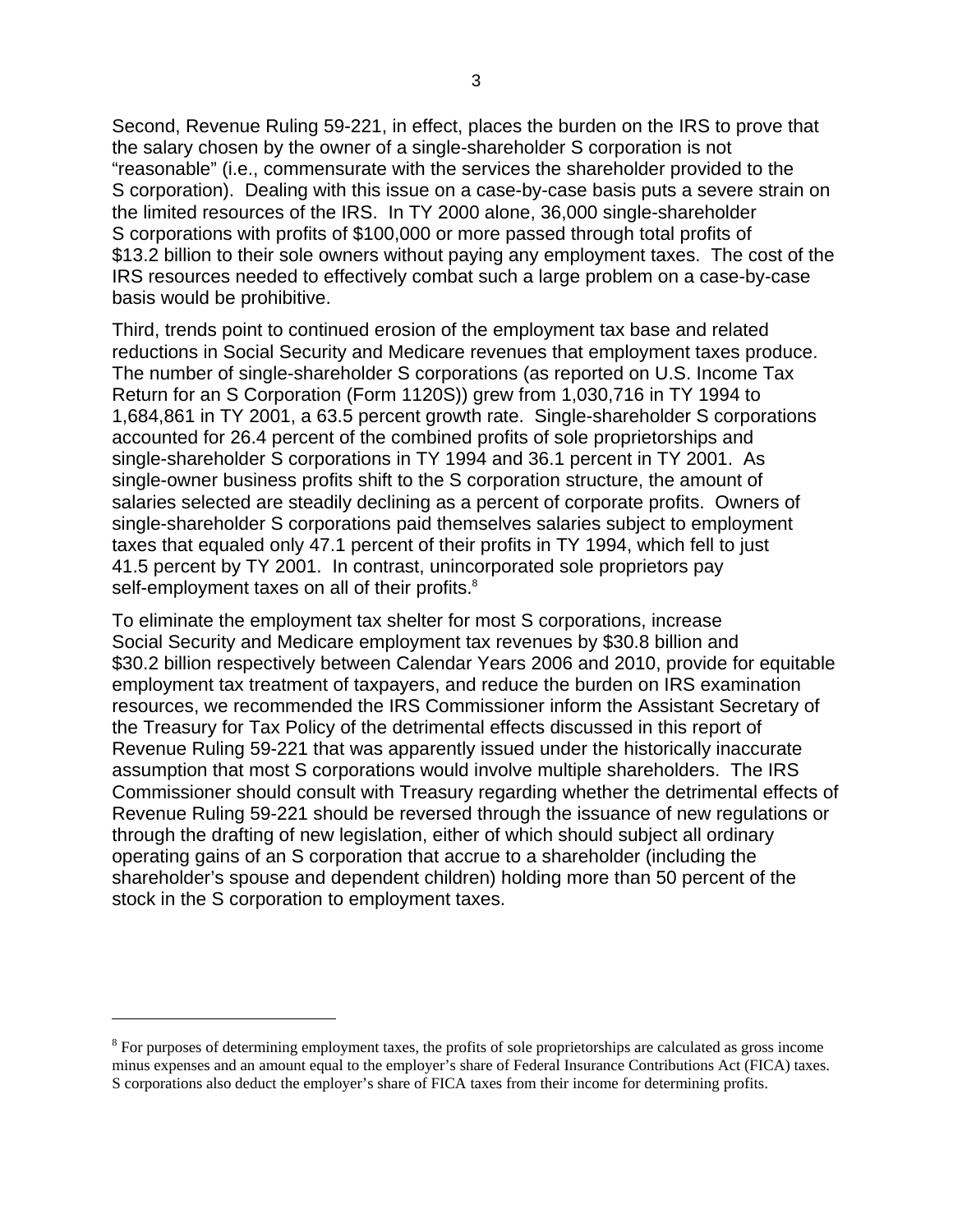Management's Response: The Commissioner, Small Business/Self-Employed (SB/SE) Division, disagreed with the report recommendations but agreed there were problems related to compensation paid to S corporation officers and that differences exist between the employment tax liabilities of sole proprietorships and single-shareholder S corporations. The Commissioner, SB/SE Division, did not agree that IRS Revenue Ruling 59-221 was the cause of these problems. In discussions and in management's response, the IRS has expressed its belief that, since it was based upon corporate employment taxation statutes and regulations in effect prior to the creation of S corporations, Revenue Ruling 59-221 confirms that Self-Employment Contributions Act (SECA) taxes do not apply to S corporation shareholders. The IRS believes legislative rather than regulatory changes could help reduce the problems they experience in relation to the employment taxes of single-shareholder S corporations and believes any such legislation should also address possible similar inequities in other types of business structures. However, the IRS also stated that simplifying the assessment of employment taxes, as we recommended, would not be consistent with the underlying principles of employment tax statutes in connection with the performance of services.

Because the Commissioner, SB/SE Division, does not agree the source of the problem was Revenue Ruling 59-221 and believes it is important to consider the problem in the context of other business entities, the Commissioner, SB/SE Division, did not agree with the specific recommendations in this report or with the related outcome measures. Regarding the outcome measures, the Commissioner, SB/SE Division, expressed concerns that the outcome measures did not take into account that some taxpayers may react to the implementation of our recommendations by converting S corporations to other business structures. Concern was also expressed that our outcome measures did not reflect the impact of additional employment taxes that may be paid by owners of single-shareholder S corporations having multiple sources of income subject to employment taxes. Management's complete response to the draft report is included as Appendix V.

Office of Audit Comment: We disagree with the IRS position that Revenue Ruling 59-221 *confirmed* rather than established that SECA taxes should not apply to single-shareholder S corporations, and we continue to believe the current employment tax inequities are the result of the Revenue Ruling. The historical file for this Revenue Ruling shows the Revenue Ruling was prompted by a 1958 question from a taxpayer regarding whether or not self-employment taxes (applicable to sole proprietors) would apply to the profits of the newly-created S corporations. Rather than addressing the case of a sole proprietor choosing to become a single-shareholder S corporation, the IRS response discussed a multi-shareholder S corporation and concluded that self-employment taxes should not apply to the profits of such S corporations. The IRS applied the concepts supporting this decision to all S corporations, regardless of the number of shareholders, when it issued Revenue Ruling 59-221 in 1959.

We are encouraged the IRS recognizes that changes in tax law may be advisable as it relates to the compensation of owners of single-shareholder S corporations. While we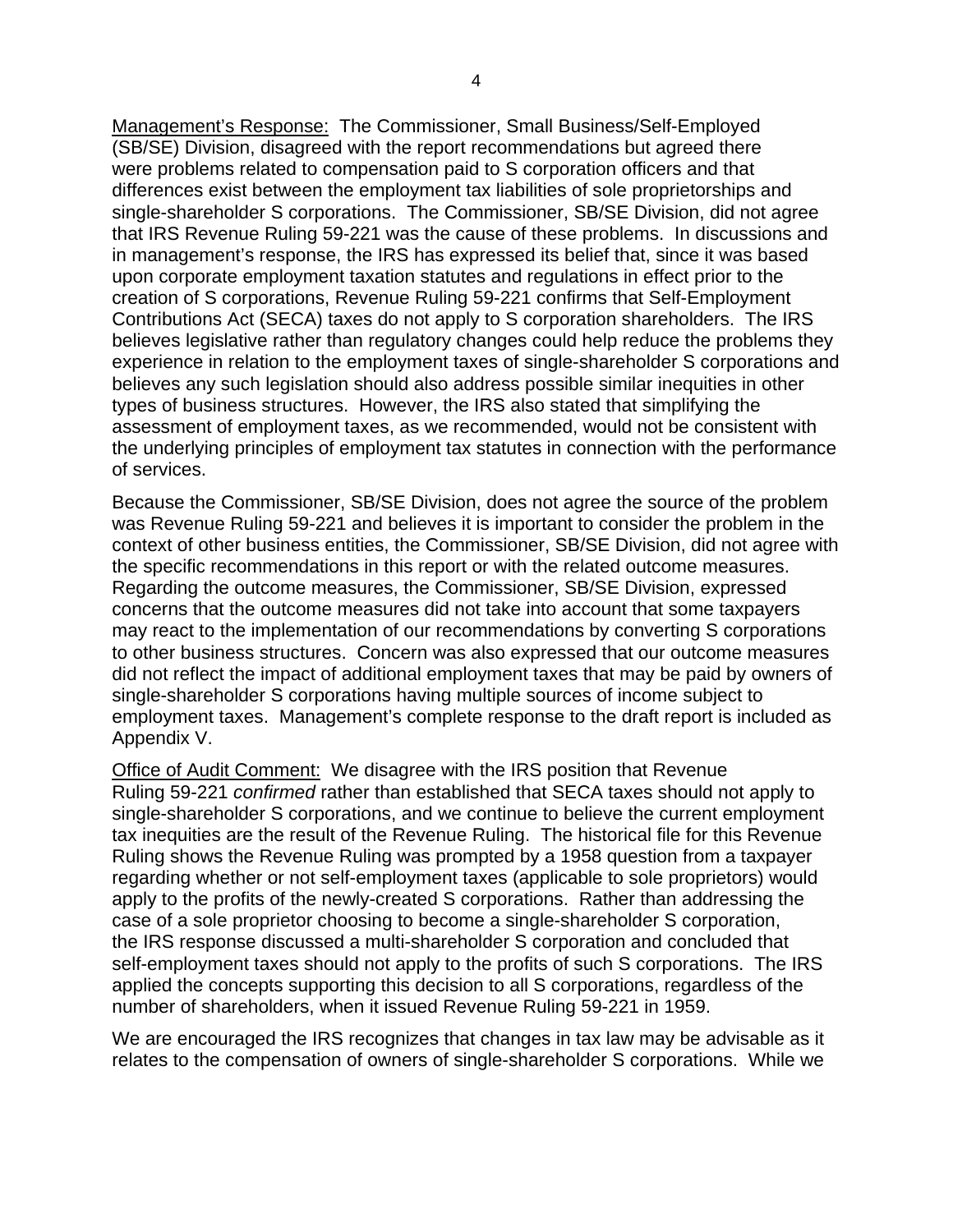support the IRS desire to eliminate through such legislation similar employment tax inequities in other business structures, identifying and quantifying such possible additional inequities were beyond the scope of this review. In addition, we do not believe correction of the current inequities discussed in the report should be delayed while a search for possible additional inequities is conducted. Nor do we believe current inequities should continue out of apprehension that an unquantifiable number of taxpayers may change their business structures to pursue new strategies to avoid employment taxes.

In response to IRS concerns related to the possible impact of taxpayers having multiple sources of employment-taxable income, we have reduced our original 5-year estimate of total additional employment tax revenues to \$61 billion. See Appendix IV for additional information. In addition, we have added notes (a) through (c) to Recommendation 2 on page 18 to clarify our position on various uncertainties expressed in IRS management's response.

While we still believe our recommendations are worthwhile, we do not intend to elevate our disagreement concerning them to the Department of the Treasury for resolution.

Copies of this report are also being sent to IRS managers affected by the report. Please contact me at (202) 622-6510 if you have questions or Philip Shropshire, Acting Assistant Inspector General for Audit (Small Business and Corporate Programs), at (215) 516-2341.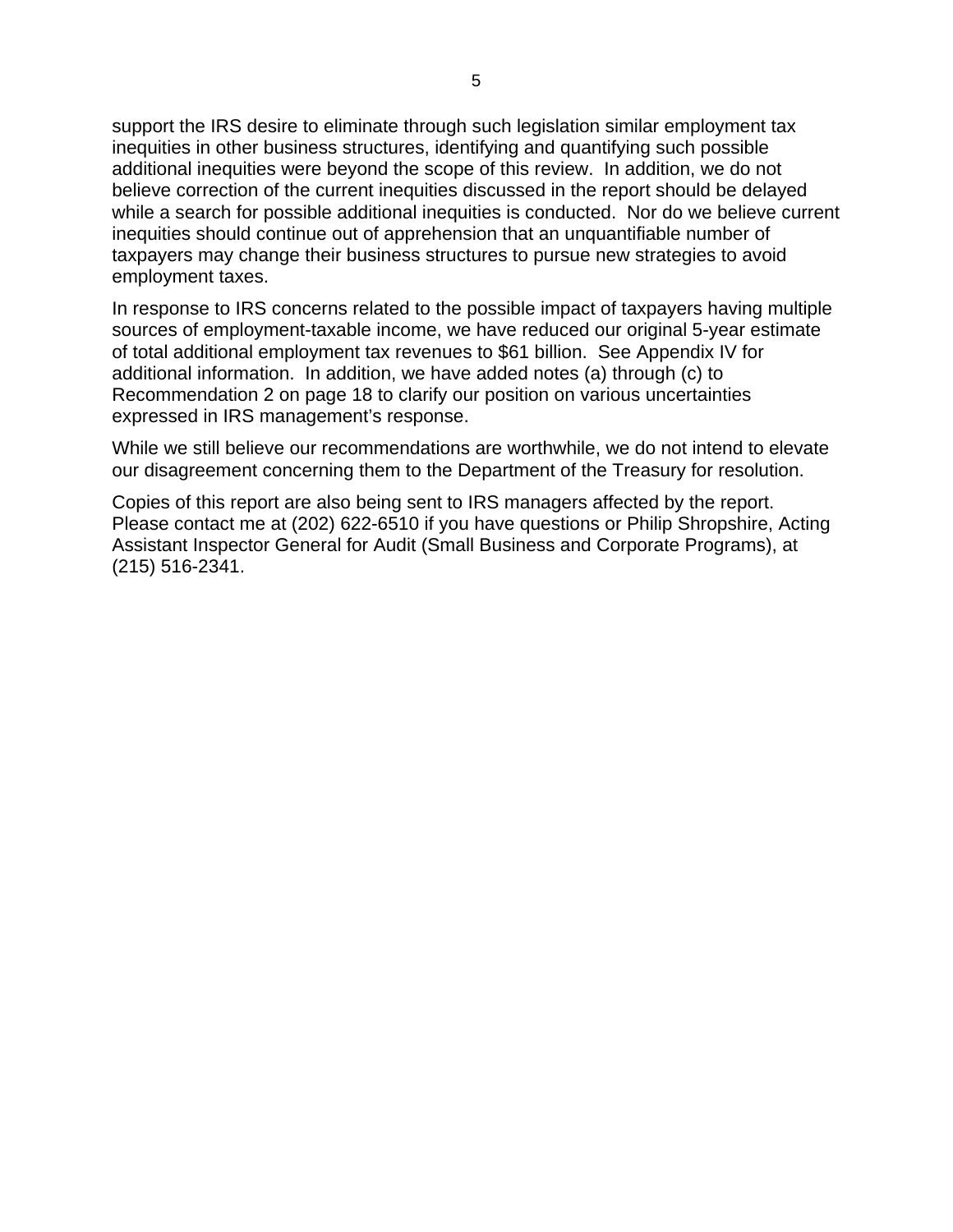# **Table of Contents**

| Billions of Dollars in Self-Employment Taxes Are Being Avoided<br>Each Year As Sole Proprietors Increasingly Choose to Incorporate  Page 3 |  |
|--------------------------------------------------------------------------------------------------------------------------------------------|--|
|                                                                                                                                            |  |
| Appendix I – Detailed Objective, Scope, and Methodology Page 21                                                                            |  |
|                                                                                                                                            |  |
|                                                                                                                                            |  |
|                                                                                                                                            |  |
|                                                                                                                                            |  |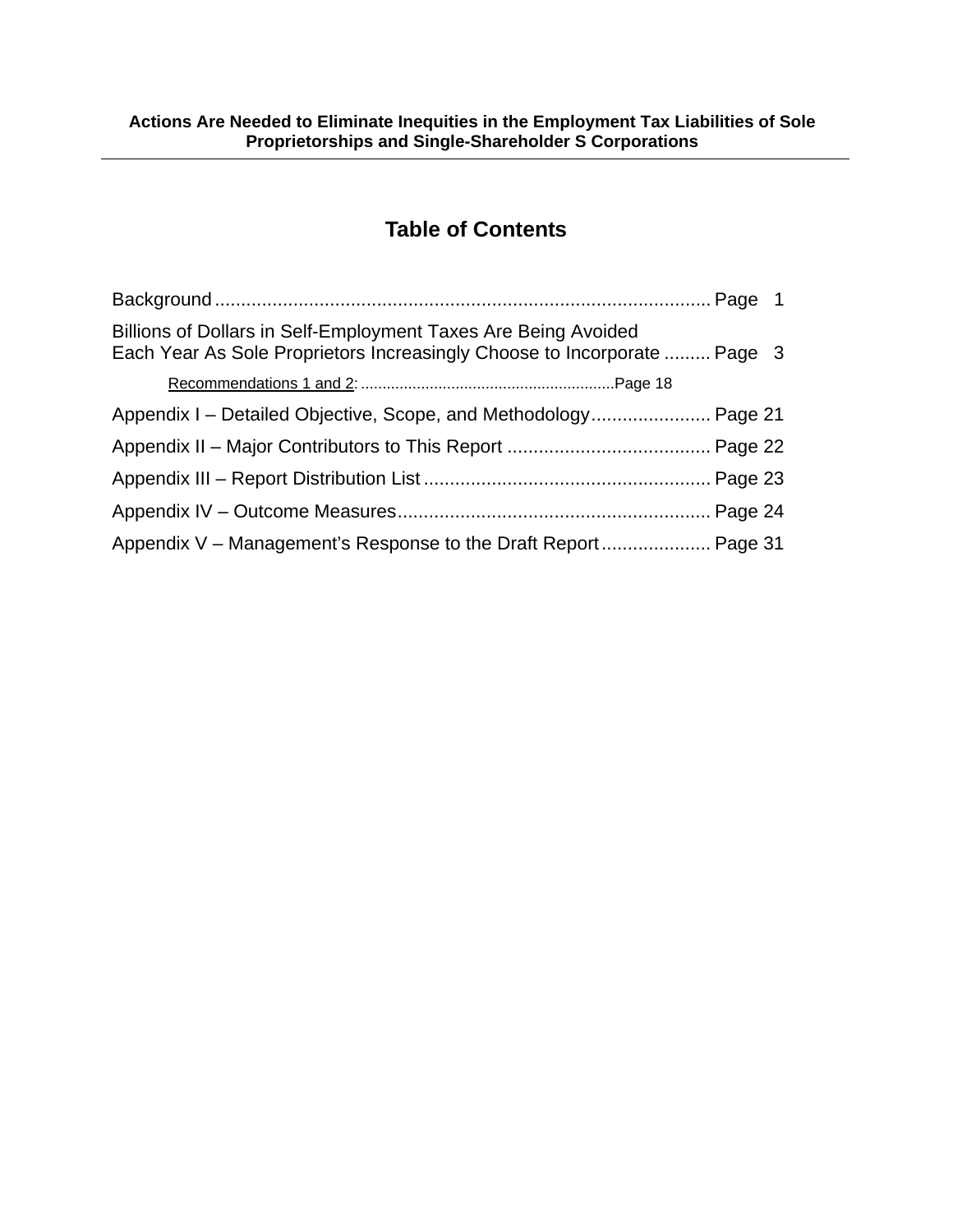| <b>Background</b> | The Federal Insurance Contributions Act (FICA) <sup>1</sup> and the<br>Self-Employment Contributions Act (SECA) <sup>2</sup> require the<br>payment of employment taxes to the Federal Government<br>that fund both the Social Security (i.e., old age, survivor,<br>and disability insurance or OASDI) and Medicare<br>(i.e., hospital insurance or HI) trust funds. The OASDI<br>portion of both FICA and SECA taxes is 12.4 percent of<br>taxable wages or self-employment income, up to a<br>maximum earnings limit that is sometimes adjusted by<br>statute. For Tax Year (TY) 2000, this limit was \$76,200; it<br>has increased to \$90,000 for TY 2005. The HI portion of<br>both FICA and SECA taxes is 2.9 percent of total taxable<br>income. |
|-------------------|----------------------------------------------------------------------------------------------------------------------------------------------------------------------------------------------------------------------------------------------------------------------------------------------------------------------------------------------------------------------------------------------------------------------------------------------------------------------------------------------------------------------------------------------------------------------------------------------------------------------------------------------------------------------------------------------------------------------------------------------------------|
|                   | Employers withhold FICA taxes from the wages of<br>employees, with matching amounts paid by the employers.<br>Employees do not pay FICA taxes on the amount paid by<br>their employers on their behalf. Sole proprietors<br>(i.e., individuals who own unincorporated businesses) must<br>pay SECA taxes <sup>3</sup> on profits from the operation of their<br>businesses. The SECA tax law treats all profits (except for<br>an amount equal to the employer portion of FICA) as if they<br>were wages, and the proprietor pays the equivalent of both<br>the employer and employee portions of FICA on the profits.                                                                                                                                   |
|                   | In 1958, the Congress established Subchapter S of the<br>Internal Revenue Code (I.R.C.) <sup>4</sup> that enabled small<br>businesses, including sole proprietorships, to form<br>corporations owned by 10 or fewer shareholders. <sup>5</sup> Electing<br>this form of business organization, commonly referred to as                                                                                                                                                                                                                                                                                                                                                                                                                                   |
|                   | $^{1}$ 26 U.S.C. Chapter 21 (2004).<br>$^{2}$ 26 U.S.C. § 1401 (2004).<br><sup>3</sup> Individuals are generally subject to SECA taxes if they have net<br>earnings from self-employment (excluding church employee income) of<br>\$400 or more. Net earnings from self-employment generally means the<br>net income earned by any self-employed person from a trade or business                                                                                                                                                                                                                                                                                                                                                                         |

attributable to the partnership's trade or business. 4 26 U.S.C. Chapter 1, Subchapter S (2004).

and any individual's distributive share of partnership net income or loss

<sup>&</sup>lt;sup>5</sup> In TY 2000, S corporations were permitted to have up to

<sup>75</sup> shareholders. A husband and wife are considered one shareholder for purposes of determining the number of shareholders in an S corporation. Generally, S corporation shareholders are individuals, but certain trusts, estates, charities, and qualified retirement plans may also be S corporation shareholders.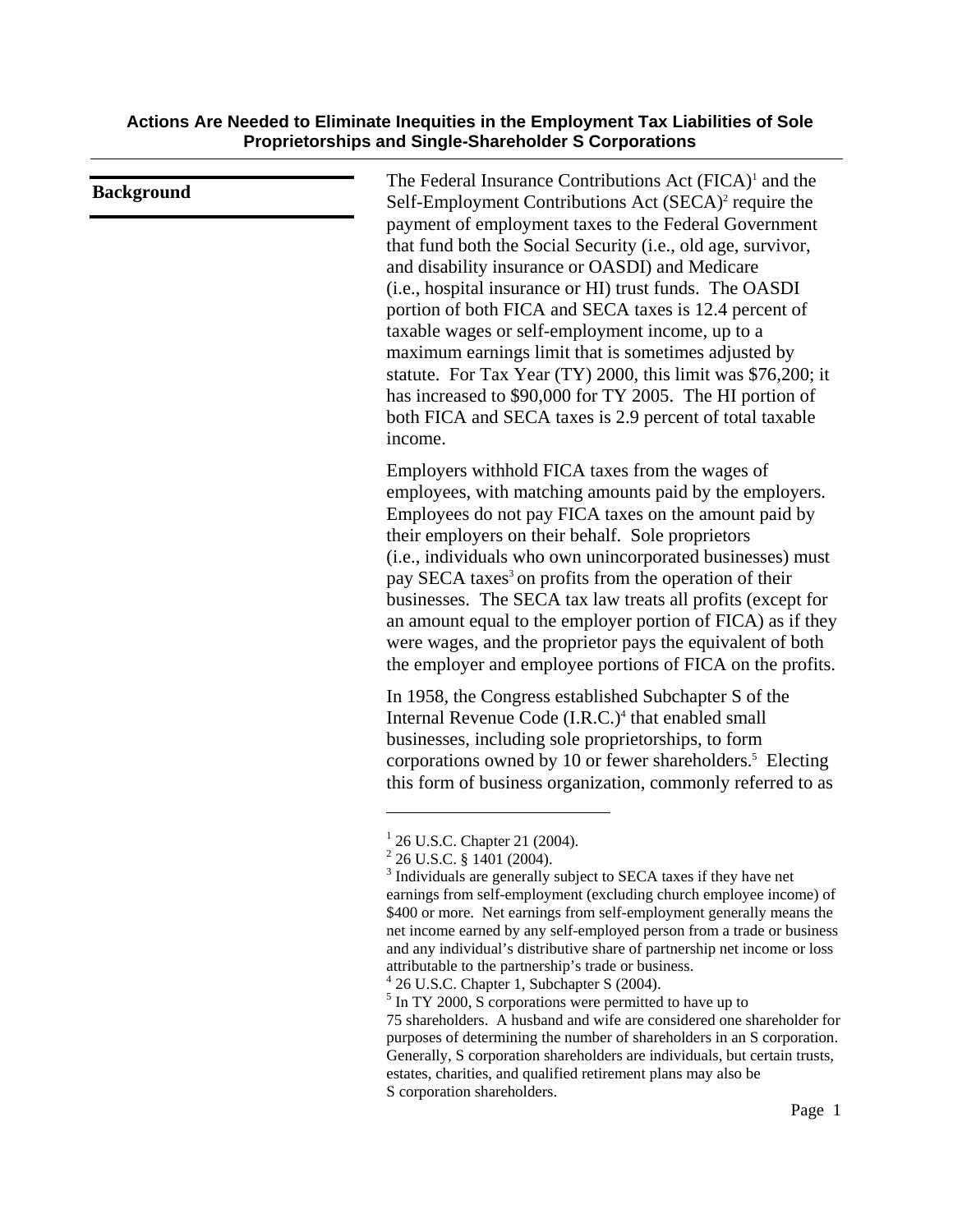an S corporation, exempts the profits from corporate taxation and allows the profits to "pass through" to the shareholders who are then responsible for individual income taxes on the profits received. Shareholders who actively operate the business are subject to employment taxes on compensation received for their services.

Sole proprietorships and S corporations were, respectively, the first and second most prevalent types of business organizations in TY 2000. For TY 2000, there were approximately 17.9 million sole proprietorships that reported approximately \$245 billion in profits from business operations. Also for TY 2000, approximately 2.9 million S corporations reported approximately \$200 billion in profits from business operations.

To perform the audit, we analyzed TY 2000 data collected by the Internal Revenue Service (IRS) Statistics of Income (SOI) function regarding S corporations and compared ownership information reported by S corporations to information on the IRS Individual Returns Transaction File<sup>6</sup> for TY 2000. TY 2000 was the most current year for which specific data was available from multiple sources at the time audit planning commenced. We did not attempt to identify partnerships and corporations other than S corporations that may be solely-owned or majority-owned by a single individual. Data analysis was conducted in our Cincinnati office. We did not visit any IRS offices to perform the audit. The audit was performed in accordance with *Government Auditing Standards* during the period July 2004 through February 2005. We did not test management controls since they were not significant to our audit objectives. Detailed information on our audit objective, scope, and methodology is presented in Appendix I. Major contributors to the report are listed in Appendix II.

<sup>&</sup>lt;sup>6</sup> An IRS file containing data transcribed from each tax return, as well as computer-generated information used to verify the accuracy of the transcribed data.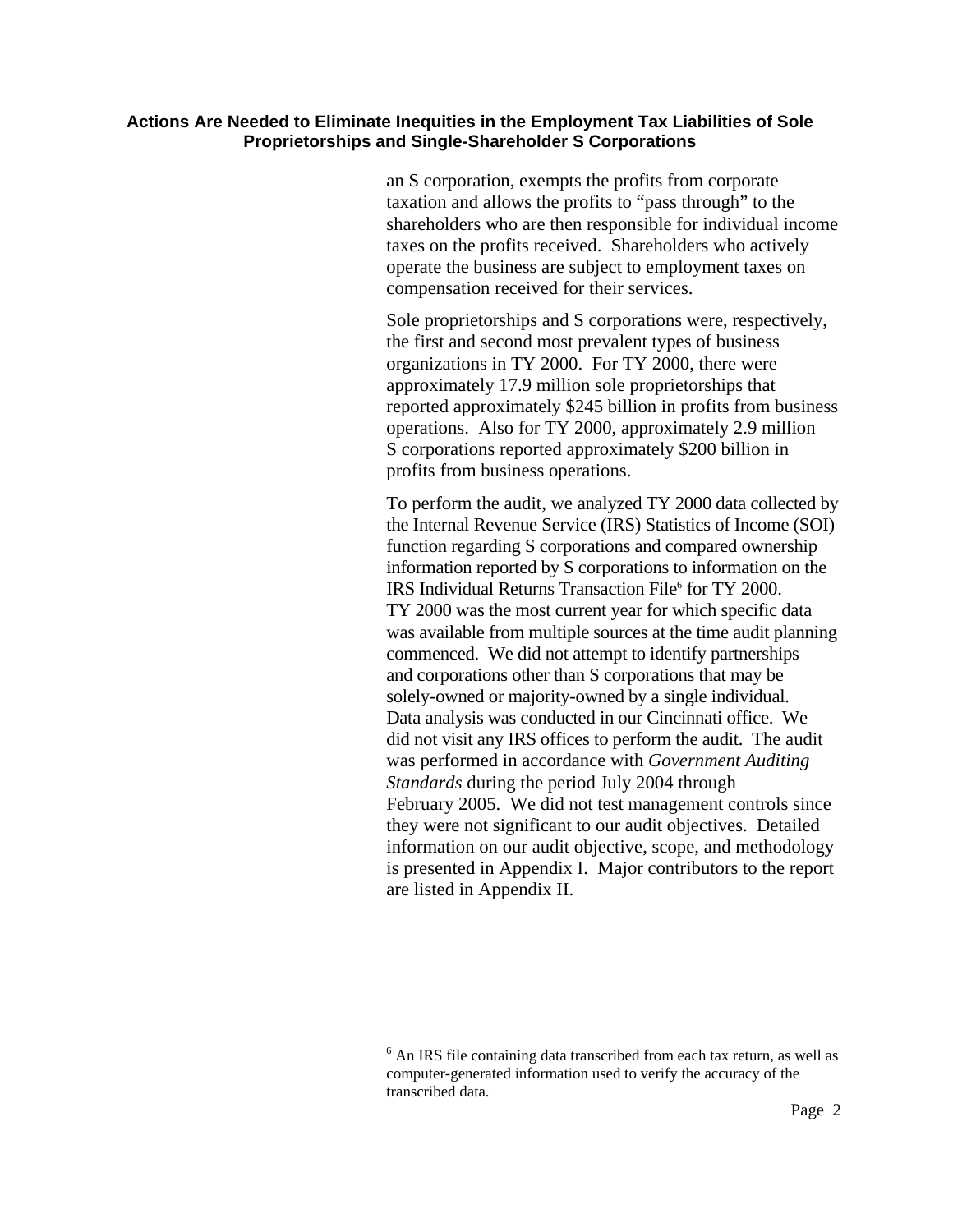**Billions of Dollars in Self-Employment Taxes Are Being Avoided Each Year As Sole Proprietors Increasingly Choose to Incorporate** 

The employment tax methodology applied to S corporations does not properly address the facts and circumstances related to the predominant ownership structure of today's S corporations.<sup>7</sup> This condition is largely the result of Revenue Ruling<sup>8</sup>  $59-221^\circ$  issued by the IRS in 1959 because the 1958 statute establishing S corporations in tax law<sup>10</sup> was silent on the employment tax treatment of S corporation profits.

When the Revenue Ruling was issued, no S corporation tax returns had yet been filed, so the IRS based its ruling on assumptions regarding the ownership structure of S corporations. Since the law allowed up to 10 shareholders in an S corporation, the IRS apparently assumed that a majority of S corporations would involve multiple shareholders when it concluded only shareholders actively operating the business should be subject to employment taxes and only on amounts received for their services. In a multishareholder environment, it would have been reasonable to assume the salary of the business operator would be set by a consensus of shareholders at a level reflecting the market value of the operator's services.

What apparently was not anticipated was that most S corporations would eventually consist of sole proprietors who chose to incorporate without expanding ownership to include other shareholders. In TY 2000, 78.9 percent of all S corporations were either fully owned by a single shareholder (69.4 percent) or more than 50 percent owned<sup>11</sup>

 $7$  This Treasury Inspector General for Tax Administration conclusion, as well as others throughout the report, address issues similar to those discussed in the Joint Committee on Taxation (JCT) Report *Options to Improve Tax Compliance and Reform Tax Expenditures* JCS-02-05 (January 27, 2005). Despite similarities in conclusions and recommendations, this report was developed independently and without prior knowledge of the JCT study.

<sup>&</sup>lt;sup>8</sup> A Revenue Ruling represents the IRS' official interpretation of the I.R.C. as it applies to a particular set of facts. Revenue Rulings are intended to promote the uniform application of the tax laws and assist taxpayers in attaining maximum voluntary compliance.

<sup>&</sup>lt;sup>9</sup> 1959-1 C. B. 225; Rev. Rul. 59-221 (January 1959).

 $10$  Pub. L. No. 85-866, 72 Stat. 1650 (1958).

 $11$  Majority ownership provides such shareholders with the ability to make unilateral decisions, such as setting officer salaries.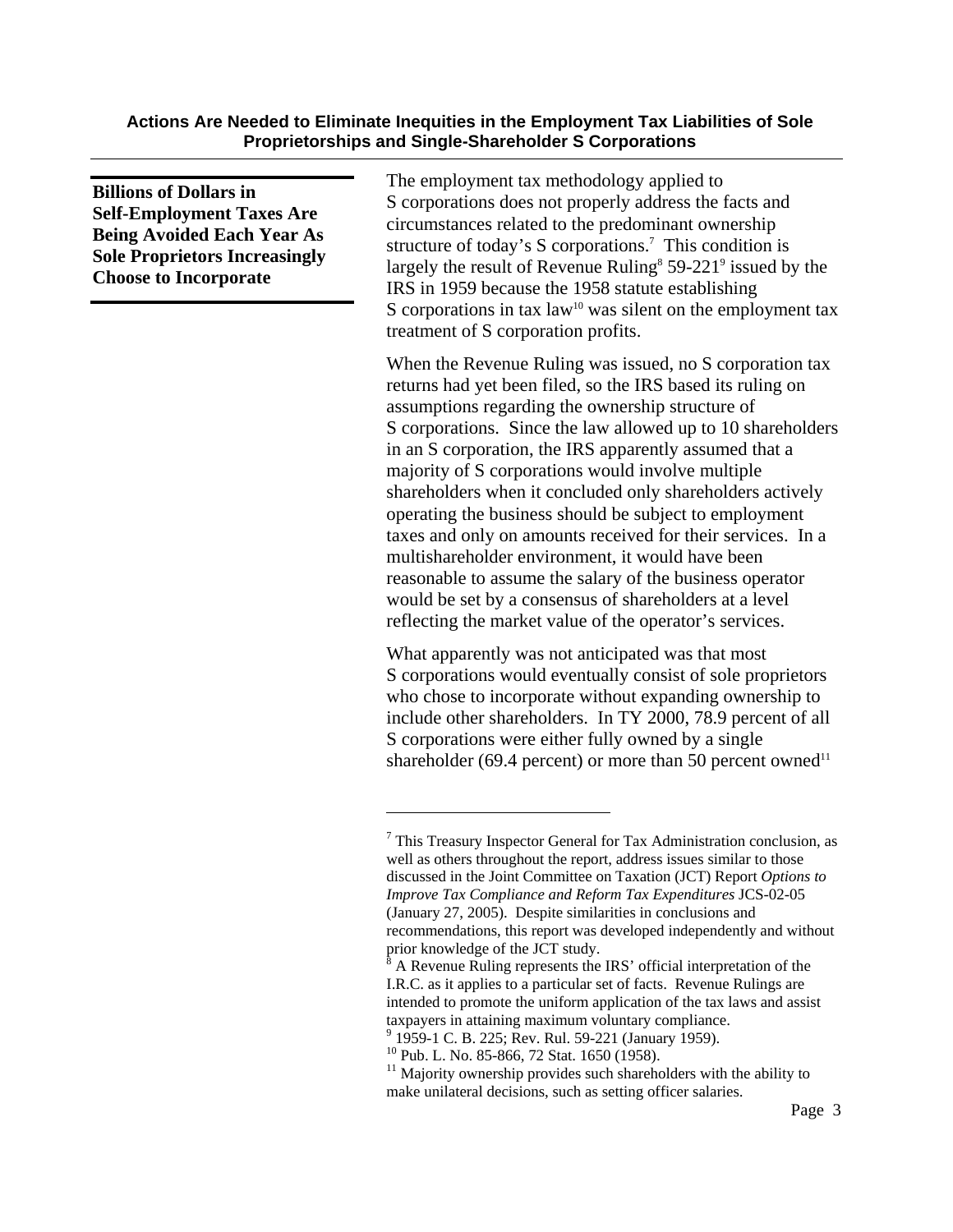$\overline{a}$ 

by a single shareholder  $(9.5 \text{ percent})$ .<sup>12</sup> Also apparently unanticipated was the fact that, when there is only one shareholder controlling and operating an S corporation, the determination of a salary is unilateral, highly subjective, and influenced by the knowledge that a higher salary will result in higher employment taxes and therefore lower profits.

One of the criteria for judging a tax system is whether similarly situated taxpayers are treated the same.<sup>13</sup> Given equal amounts of income subject to employment taxes, owners of single-shareholder S corporations and sole proprietors are similarly situated for employment tax purposes.14 However, a fundamental and significant inequity is created between sole proprietors and owners of single-shareholder S corporations by the manner in which taxable income is determined. Sole proprietors pay employment taxes as a percent of all profits, while owners of single-shareholder S corporations pay employment taxes on only the portion of profits they unilaterally select as their salaries.

The 1959 Revenue Ruling that, due to unanticipated predominance of single-shareholder S corporation ownership structures, created the inequity between sole proprietors and single-shareholder S corporations has had three major detrimental effects on the tax system:

<sup>&</sup>lt;sup>12</sup> These statistics reflect the impact of spousal ownership. A husband and wife are considered one shareholder for purposes of determining the number of shareholders in an S corporation.

<sup>&</sup>lt;sup>13</sup> JCT report *Description and Analysis of Proposals to Replace the Federal Income Tax JCS-18-95 (June 5, 1995).* 

<sup>&</sup>lt;sup>14</sup> Both types of taxpayers are subject to OASDI taxes of 12.4 percent on taxable income that does not exceed the annual earnings limit. This limit increases each year with increases in the national average wage index. For TY 2000, the limit was \$76,200. In TY 2005, the limit is \$90,000. Both types of taxpayers are subject to HI taxes of 2.9 percent on total taxable income. Both types of taxpayers deduct one-half of their employment taxes from their incomes for determining their individual income tax liabilities on their business profits. A sole proprietor deducts the employment taxes from the total income reported on U.S. Individual Income Tax Return (Form 1040). The owner of an S corporation deducts the employment taxes from the income reported on U.S. Income Tax Return for an S Corporation (Form 1120S), thereby reducing the pass-through income that must be reported on the Form 1040.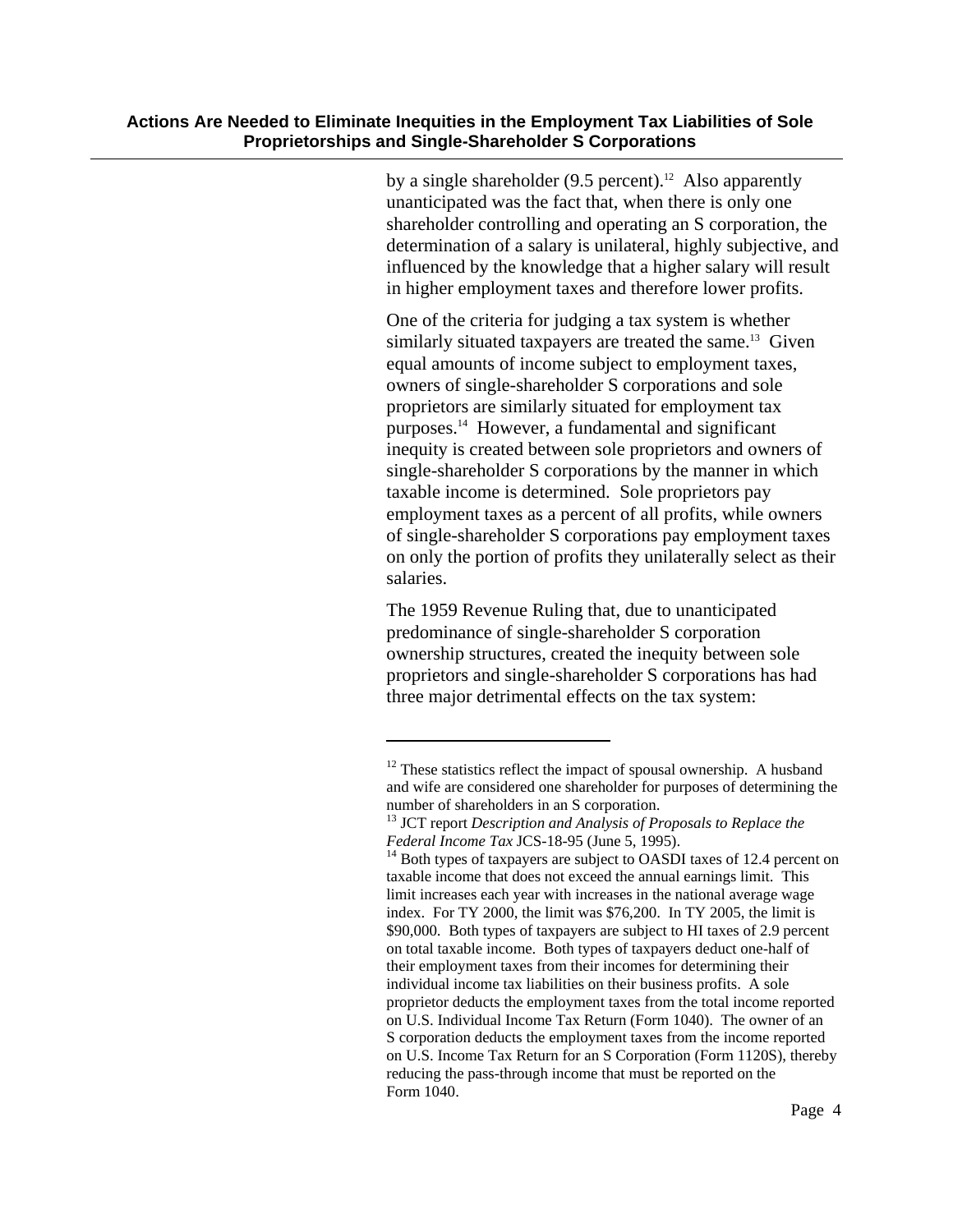- 1) The S corporation form of ownership has become a multibillion dollar employment tax shelter<sup>15</sup> for single-owner businesses (\$5.7 billion in TY 2000 alone).
- 2) Officer compensation issues have become a drain on limited IRS examination resources.
- 3) Trends point to continued erosion of the employment tax base and resulting reductions in Social Security and Medicare revenues.

### **The IRS Revenue Ruling inadvertently created a multibillion dollar employment tax shelter**

The 1959 Revenue Ruling appears to influence the salary-setting decisions by the owners of single-shareholder S corporations. As shown in Figure 1, the salaries declared by the owners of S corporations have been steadily declining over the years. Owners of single-shareholder S corporations paid themselves salaries subject to employment taxes that equaled only 47.1 percent of their profits in TY 1994, which fell to just 41.5 percent by TY 2001. In contrast, unincorporated sole proprietors pay employment taxes on all of their profits.<sup>16</sup>

 $15$  A tax shelter is the way of organizing a business to reduce or eliminate taxes.

<sup>&</sup>lt;sup>16</sup> For purposes of determining employment taxes, the profits of sole proprietorships are calculated as gross income minus expenses and an amount equal to the employer's share of FICA taxes. S corporations also deduct the employer's share of FICA taxes from their income for determining profits.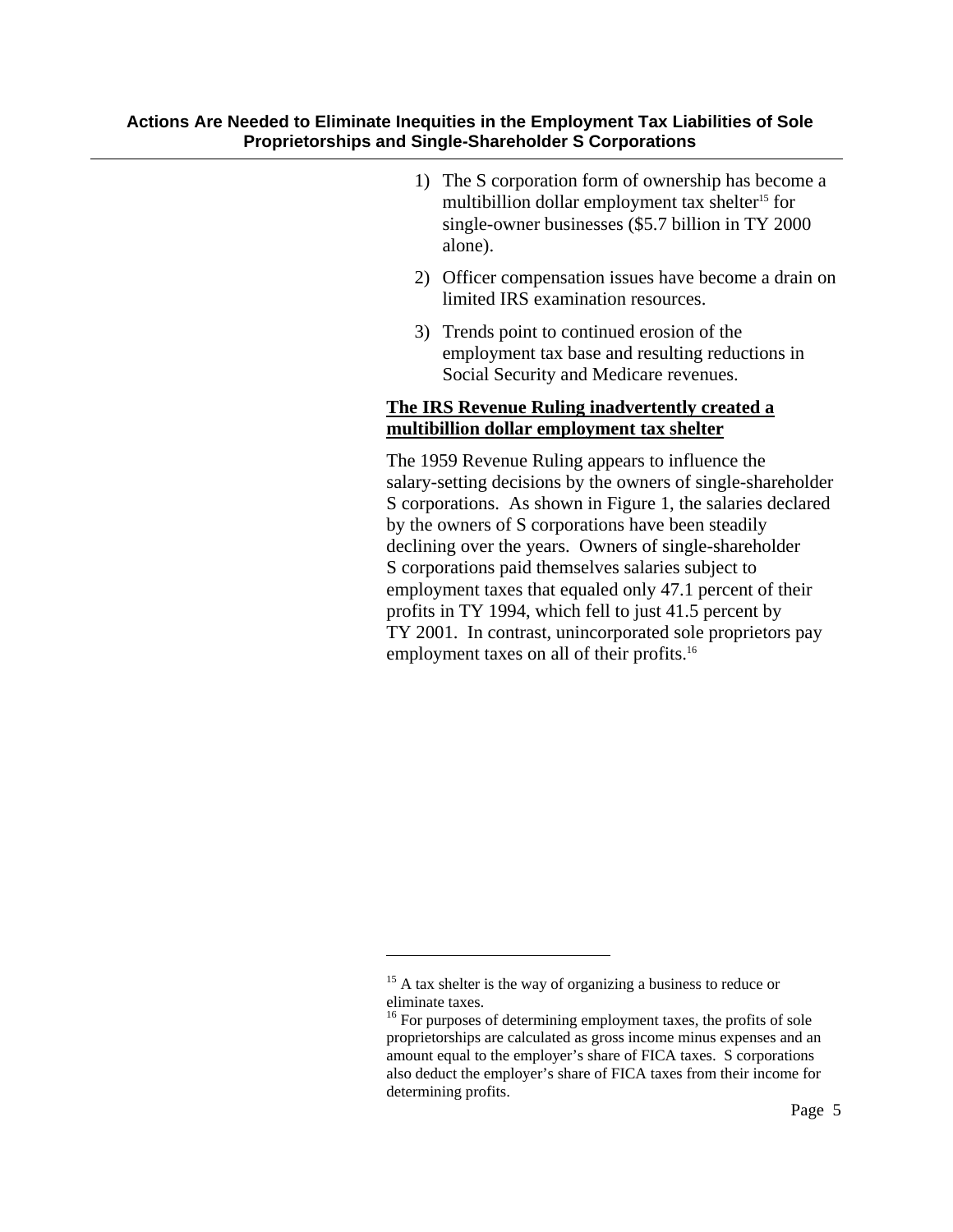

**Figure 1: Officer Salaries Declared by Single-Shareholder S Corporations As a Percentage of Operating Profits**   $(TYs 1994 - 2001)^{17}$ 

*Source: IRS SOI function data.* 

 $\overline{a}$ 

The ability to independently set salary levels also extends to S corporation shareholders who own more than one-half of the corporation's stock, which in effect allows them the ability to make unilateral decisions, such as setting officer salaries. The ability of a single shareholder of an S corporation to set officer salaries has a significant effect on employment tax receipts. As shown in Figure 2, the amount of employment taxes paid in TY 2000 by single-shareholder S corporations was \$5.7 billion less than the SECA taxes that would have been paid if the taxpayers were unincorporated sole proprietors.

 $17$  Includes only those S corporations that filed returns reflecting one shareholder for the corporation. Officer compensation reported on the returns is expressed as a percentage of the total of officer compensation and positive net income from the operations of the single-owner S corporations.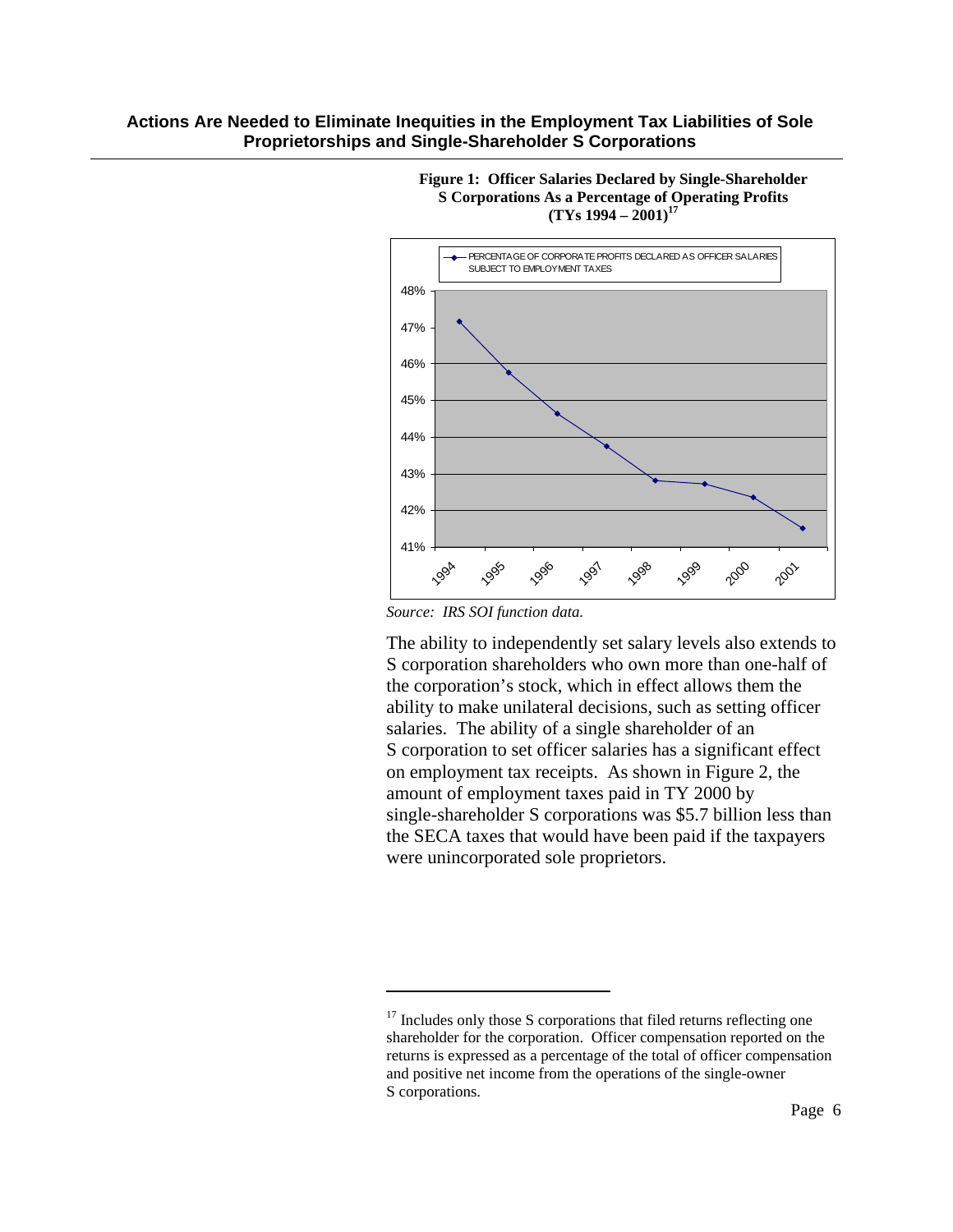$\overline{a}$ 



#### **Figure 2: Actual FICA Taxation vs. Theoretical SECA Taxation of S Corporations (TY 2000)<sup>18</sup>**

*Source: Treasury Inspector General for Tax Administration (TIGTA) analysis of IRS Master File19 data.*

In 1959, the IRS ruling appeared to have limited impact. Just 71,140 S corporations existed in TY 1959 and, of these, only 46,037 reported profits. Since the maximum amount of self-employment tax per individual was just \$180 in 1959, the maximum potential loss of self-employment tax revenue in 1959 would have been only \$8.3 million (\$49.1 million in Calendar Year (CY) 2000 dollars).<sup>20</sup>

However, the 1959 ruling does not reflect conditions in today's business and tax environments. A number of factors have combined to significantly increase the employment tax consequences of the IRS decision.

 $18$  Represents the FICA taxes applicable to officer compensation paid, allocated according to the percentage of ownership for those shareholders owning more than 50 percent of the shares of the S corporations. We computed the SECA taxes based upon the total of officer compensation plus the amount of positive net income from the operation of the business, allocated based upon the percentage of ownership. See Appendix IV for additional information.

<sup>&</sup>lt;sup>19</sup> The IRS database that stores various types of taxpayer account information. This database includes individual, business, and employee plans and exempt organizations data.

<sup>&</sup>lt;sup>20</sup> Assumes that all of the S corporations had only one shareholder and no salaries were paid to shareholders.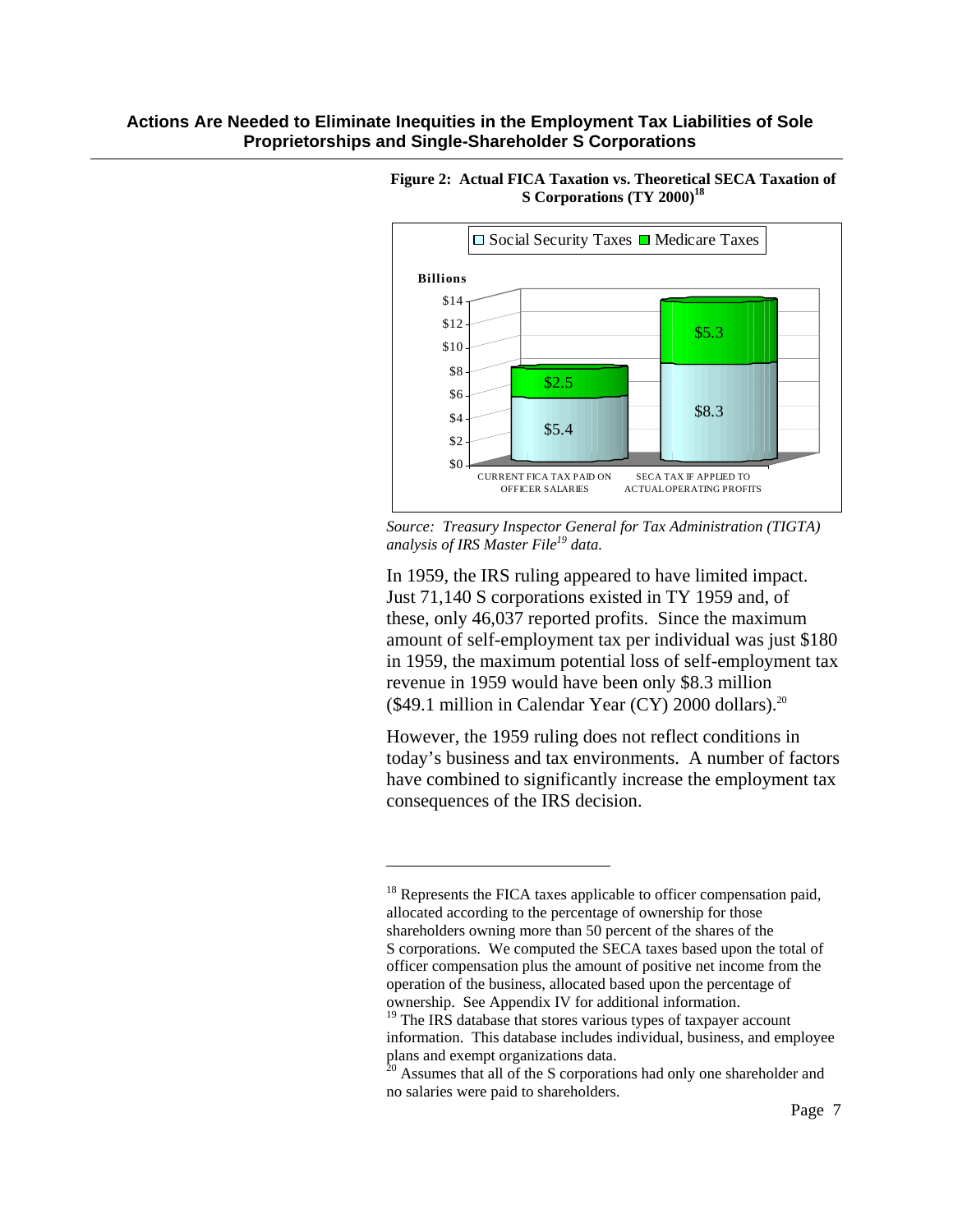- The SECA tax rate on earnings at or below the maximum limit was four times higher for TY 2000 than it was for TY 1959.
- The maximum earnings limit for TY 2000 was 16 times higher than it was for TY 1959.
- The Medicare tax (which did not exist in 1959) was assessed on unlimited earnings in TY 2000.
- The number of S corporations that existed in TY 2000 was 40 times higher than that in TY 1959.
- In TY 2000, approximately 54.6 percent of all S corporations reported to the IRS that they were owned by a single shareholder.
- In reality, 78.9 percent of all S corporations were either fully owned by a single shareholder (69.4 percent) or majority owned by a single shareholder (9.5 percent) for TY 2000 when spousal ownership was taken into account.<sup>21</sup>

Thus, historical increases in employment tax rates and the ability of nearly 80 percent of S corporation owners to minimize their employment taxes by minimizing their salaries combined to transform the original \$8.3 million maximum potential self-employment tax revenue cost into an estimated \$5.7 billion revenue cost in TY 2000.

### **The IRS has limited resources for combating abuses**

On a mass scale, it is extremely difficult for the IRS to alleviate the serious problem of self-employment tax avoidance by S corporations. Revenue Ruling 59-221, in effect, places the burden on the IRS to prove that officer compensation was not "reasonable" (i.e., commensurate with the services the shareholder provided to the S corporation). Therefore, the IRS must examine the

 $21$  A husband and wife are considered one shareholder for purposes of determining the number of shareholders in an S corporation. To determine actual S corporation ownership, we relied upon data from Shareholder's Share of Income, Credits, Deductions, etc. (Schedule K-1) of Form 1120S provided by the IRS SOI function and compared those data to spousal information on Form 1040 tax returns filed for TY 2000.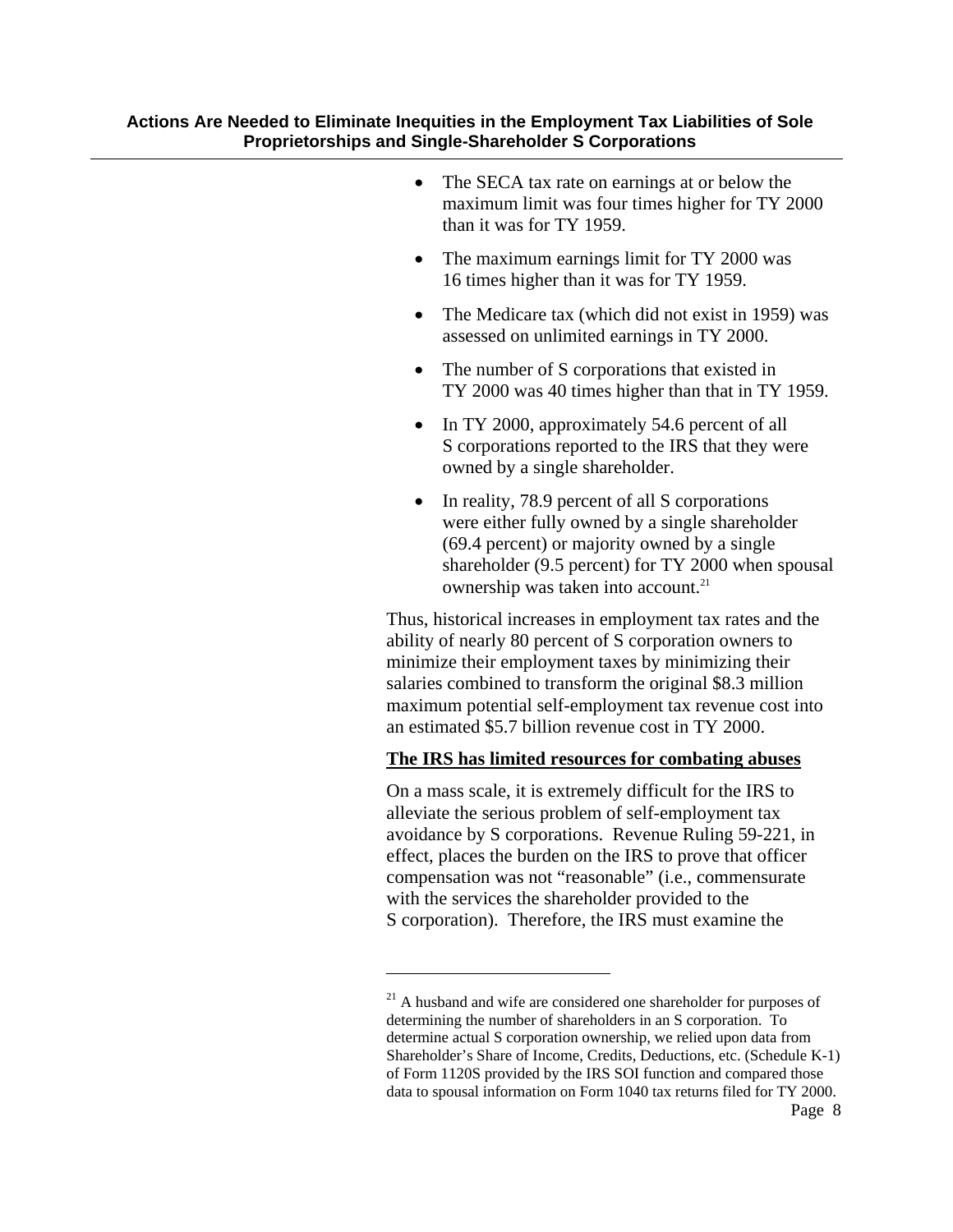S corporation returns and supporting business records to make reasonable compensation determinations.

As shown in Figure 3, however, the IRS is able to examine only a small fraction of the S corporation returns that are filed each year. Between Fiscal Years (FY) 1996 and 2003, the examination coverage rates for S corporation returns ranged from a high of 1.04 percent to a low of 0.30 percent in the most recent year.

| <b>Fiscal Year</b> | <b>Returns Examined</b> | <b>Coverage Rate</b> |
|--------------------|-------------------------|----------------------|
| 1996               | 19,490                  | 0.92%                |
| 1997               | 23,898                  | 1.04%                |
| 1998               | 25,522                  | 1.04%                |
| 1999               | 21,169                  | 0.81%                |
| 2000               | 15,200                  | 0.55%                |
| 2001               | 12,437                  | 0.43%                |
| 2002               | 11,646                  | 0.39%                |
| 2003               | 9,695                   | 0.30%                |

**Figure 3: Examination Rates for S Corporation Returns (FYs 1996 – 2003)** 

 *Source: TIGTA analysis of IRS data.* 

In addition, Figure 4 shows the IRS examination coverage of S corporation returns in the past 5 years has been insufficient to keep pace with the steady growth in the number of returns filed.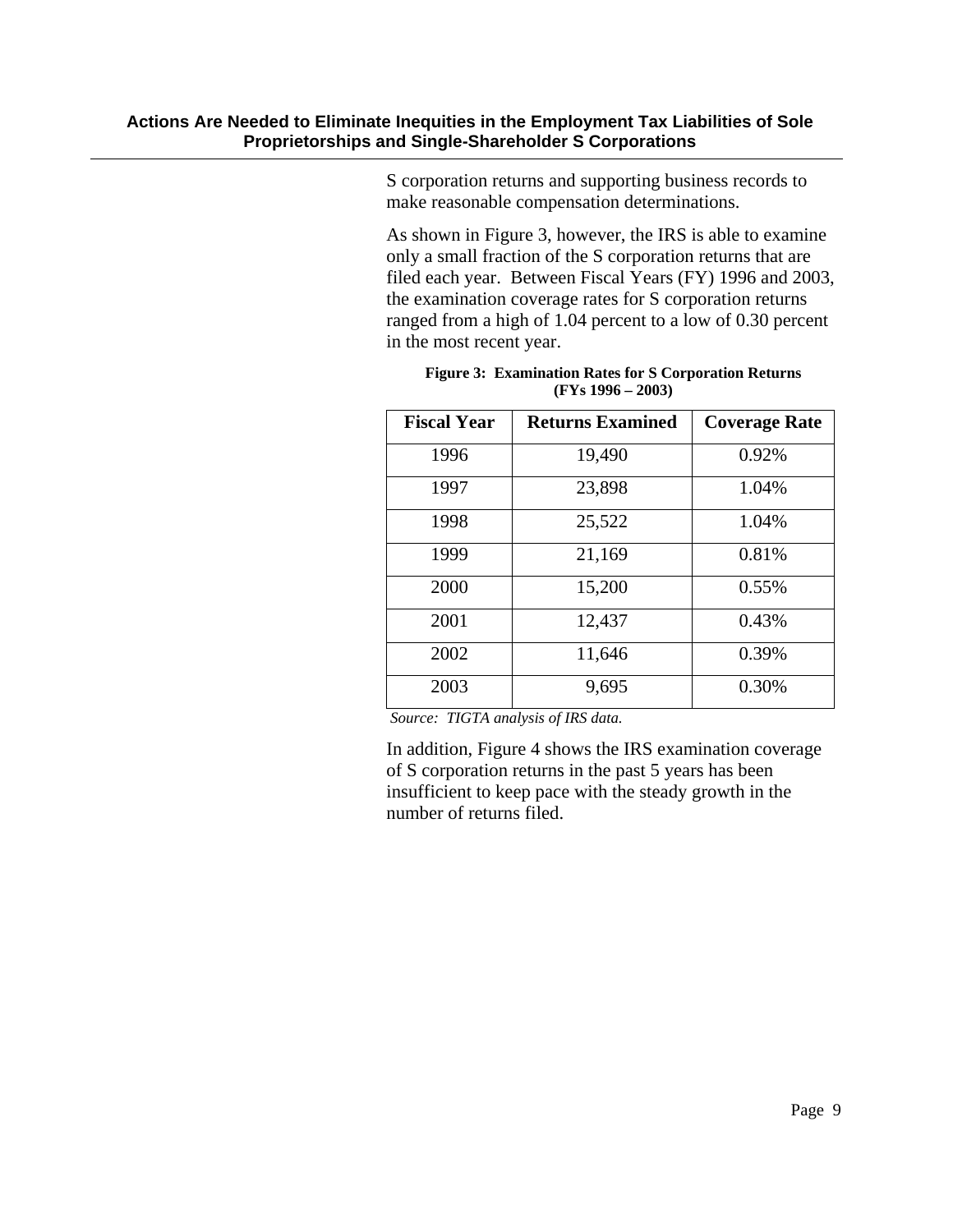



*Source: IRS Data Books – Table 11.* 

Making reasonable compensation determinations is a complex and somewhat subjective endeavor that can result in litigation for the IRS. Since the IRS is forced to address the issue of reasonable officer compensation on a case-by-case basis, there are evidently many owners of S corporations who have determined the employment tax savings available from minimizing salaries is worth the risk of an IRS examination.

As shown in Figure 5, owners of single-shareholder S corporations vary widely in the amount of risk they wish to assume. As shown in the far left column, many are willing to set their salaries at \$0 to maximize their employment tax savings.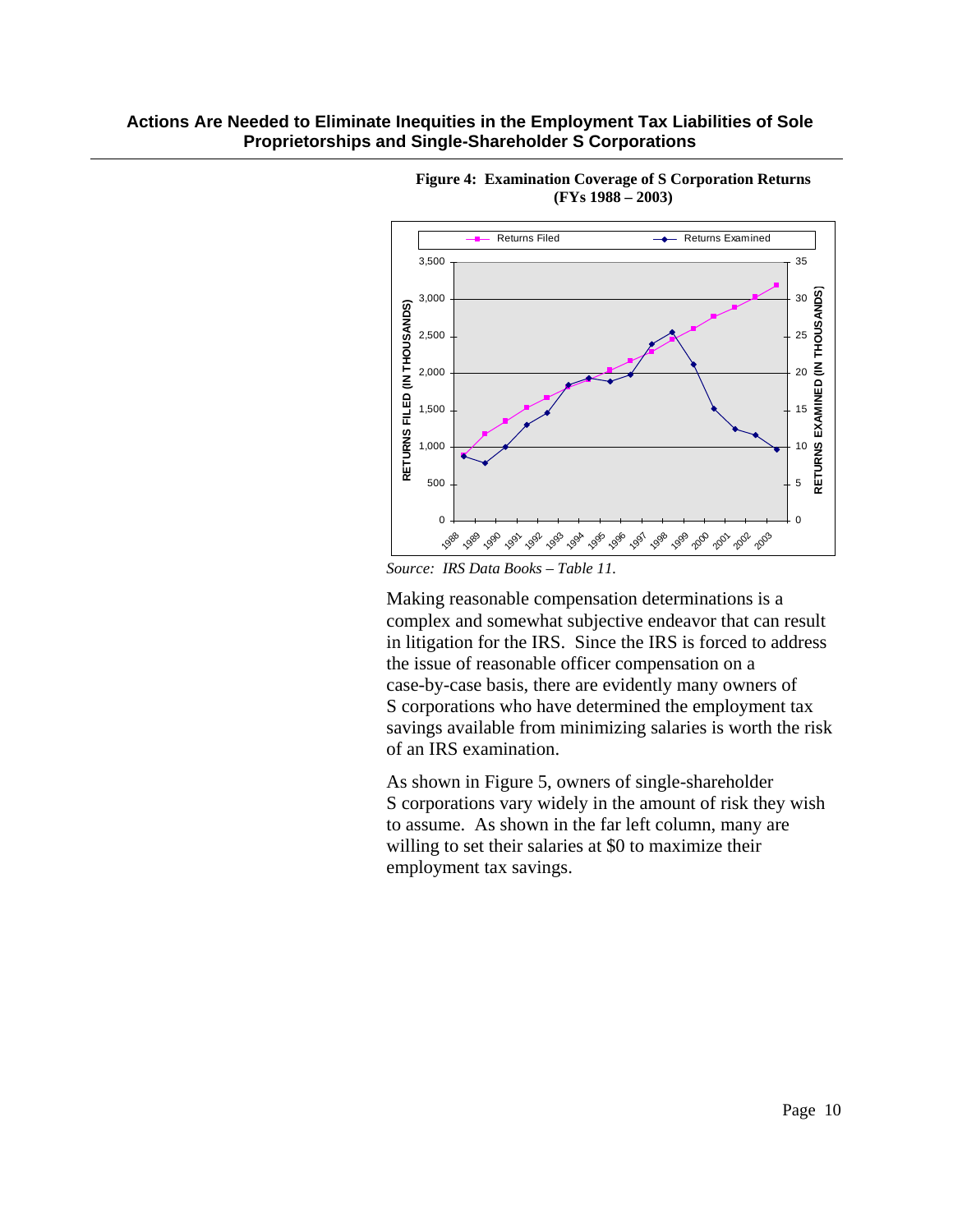

**Figure 5: Variations in Salaries Selected by Owners of Single-Shareholder S Corporations (TY 2000)<sup>22</sup>**

*Source: TIGTA analysis of IRS Master File Data. These data reflect the impact of S corporation spousal ownership but not majority ownership.*

Significant amounts of business profits frequently accrue to the owners of single-shareholder S corporations who choose to pay themselves no salaries and, therefore, pay no employment taxes. As shown in Figure 6, approximately 36,000 single-shareholder S corporations with profits of \$100,000 or more in TY 2000 passed through total profits of \$13.2 billion to their owners without paying any employment taxes.

 $22$  The profits of the single-shareholder S corporations consist of operating net income as reflected on corporate returns filed plus officer compensation. Officer compensation is included to ensure comparability with sole proprietorships for which similar payments are not deductible for computing net income from operations. Amounts for S corporations are for only those corporations filing returns claiming only one shareholder.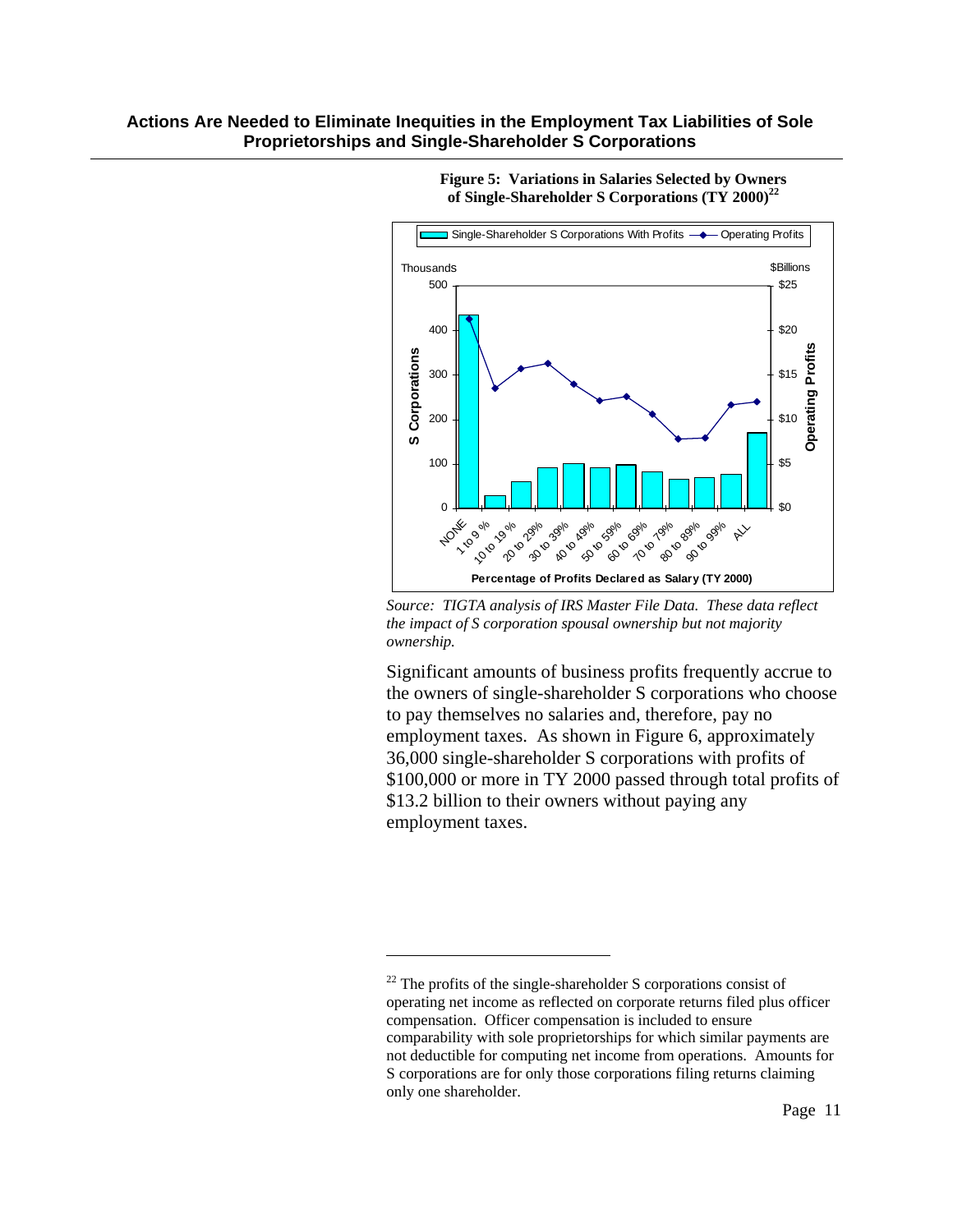

#### **Figure 6: Operating Profits of S Corporations That Paid No Salaries to the Sole Owners (TY 2000)<sup>23</sup>**

*Source: TIGTA analysis of IRS Master File Data. These data reflect the impact of S corporation spousal ownership but not majority ownership.* 

Court records show the IRS can enforce reasonable compensation determinations through costly litigation. For example, in a recent tax court case, $^{24}$  a veterinarian who was the sole shareholder in his S corporation had received 3 years of profits from the business totaling nearly \$419,000 while declaring no salary for himself, despite the fact the S corporation's sole source of income was from the services he provided. The court agreed with the IRS that the taxpayer's profits should be subject to employment taxes.

While such successes are helpful, there were 36,000 similar situations (see Figure 6) in TY 2000 alone in which the owners of single-shareholder S corporations took no salaries from the businesses while having over \$100,000 in income.

 $^{23}$  Figure 6 is composed of those companies represented by the left-most column of Figure 5. The same footnote applies to Figure 6. Profits exempted from employment taxes represent the positive net income from the operation of the single-owner S corporations, as reported on corporate tax returns filed.

<sup>24</sup> *Veterinary Surgical Consultants, P.C. v. Commissioner, 117 T.C. 141 (2001).*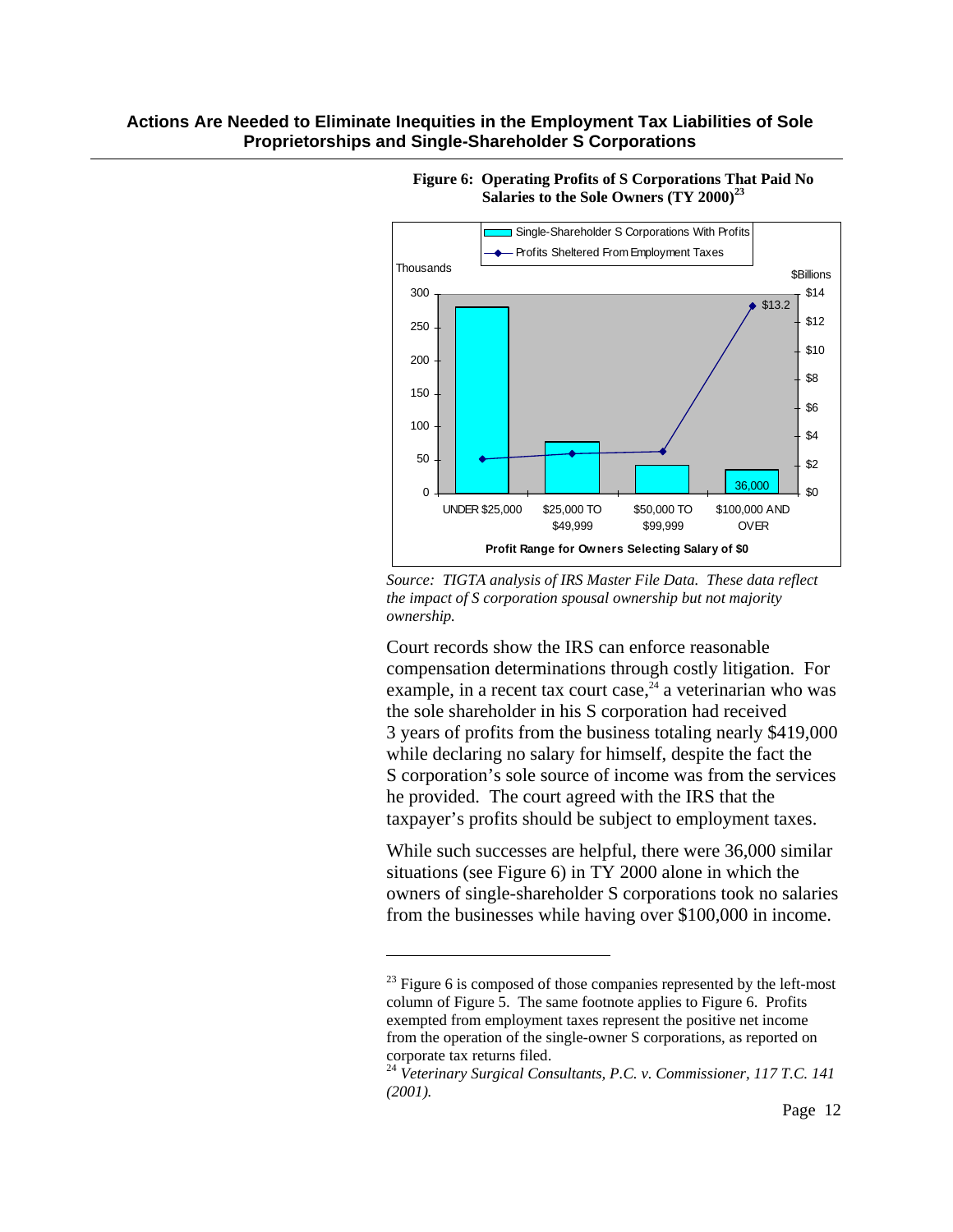The cost of the IRS resources needed to effectively combat such a large problem on a case-by-case basis would be prohibitive.

If the S corporation owners who now have the ability to set their own salaries were instead subject to employment taxes on their profits, as are unincorporated sole proprietors, we estimate that Social Security and Medicare tax revenues would increase by \$30.8 billion and \$30.2 billion, respectively, during the 5-year period from CYs 2006 to 2010. This change would also allow the IRS to devote scarce compliance resources to examination priorities other than reasonable compensation determinations. See Appendix IV for additional information.

## **Trends indicate continued erosion of the employment tax base**

The number of single-shareholder S corporations (as reported on U.S. Income Tax Returns for an S Corporation (Form 1120S)) grew from 1,030,716 in TY 1994 to 1,684,861 in TY 2001, a growth rate of 63.5 percent. While there may be other reasons for small businesses to choose the S corporation form of organization, the opportunity to choose how much to pay for employment taxes must certainly be a consideration.

In fact, advising small businesses to shelter earnings from self-employment taxes through the formation of S corporations has become a cottage industry. A search of the Internet yields multiple sites that offer advice, assistance, and encouragement to sole proprietors to convince them to become S corporations. The sole proprietors are advised they can save thousands of dollars a year in employment taxes simply by incorporating. It is also possible on the Internet to gauge the size of the savings using computer-generated savings amounts based on the user's entries for anticipated profits and chosen salary levels. Not surprisingly, the lower the salary chosen, the higher the savings become, reaching maximum savings at a salary level of \$0.

Figure 7 shows the growth in the numbers of single-shareholder and multiple-shareholder S corporations as reported to the IRS on S corporation returns. Although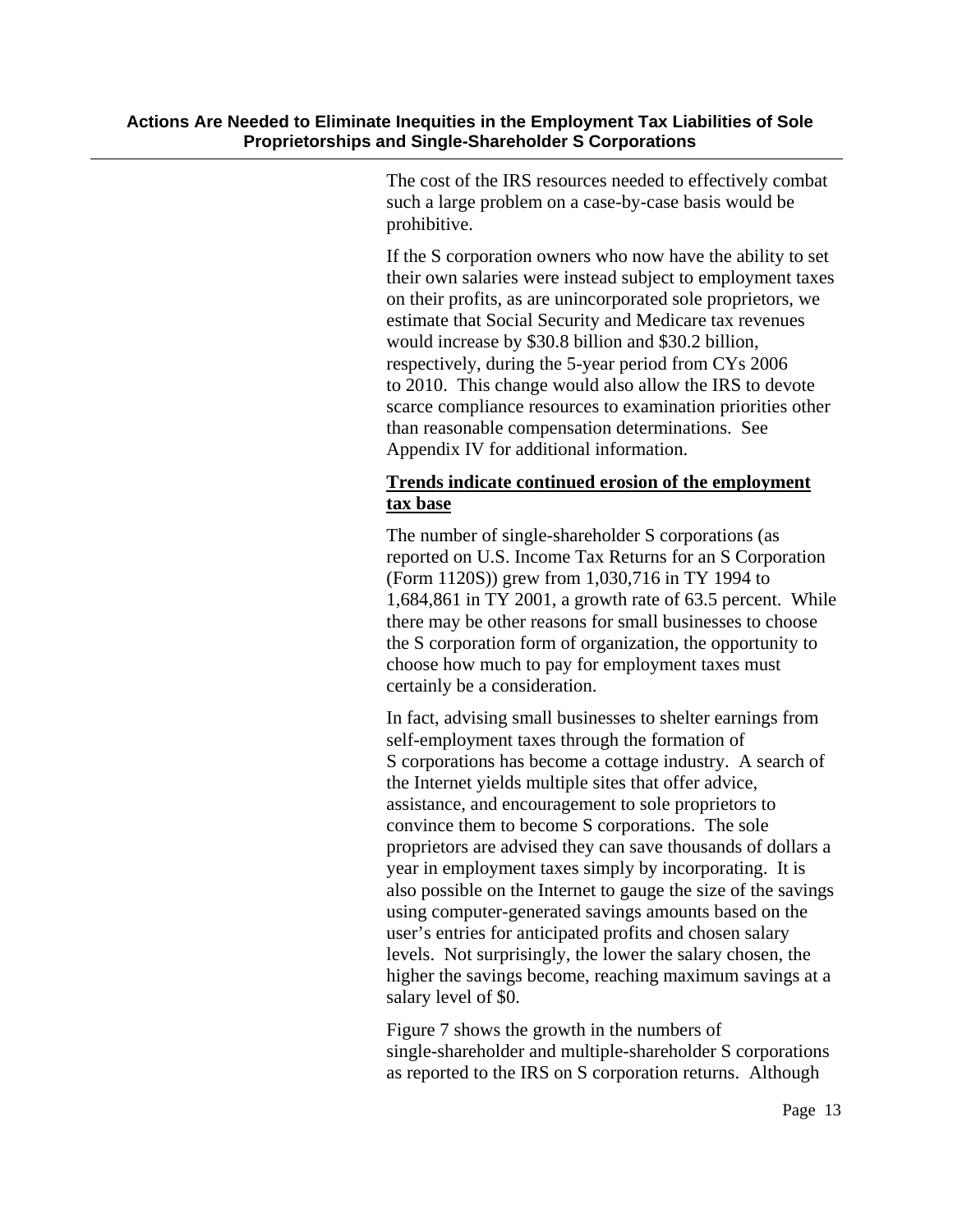Figure 7 shows that there are far more single-shareholder S corporations than multiple-shareholder S corporations, our analysis of taxpayer data revealed that the imbalance is significantly more pronounced than is shown in Figure 7.



**Figure 7: Growth in Single-Owner and Multiple-Owner S Corporations (TYs 1994 - 2001)25** 

*Source: IRS SOI function. These data do not reflect the impact of S corporation spousal or majority ownership.*

Approximately 54.6 percent of all S corporations reported that they were owned by a single shareholder in TY 2000. However, this does not reflect the fact that tax  $law<sup>26</sup>$  treats a husband and wife as 1 shareholder or the fact that ownership of more than 50 percent of a corporation's stock by a single shareholder gives that shareholder control of business decisions, including the amount of business profits that will be paid to that individual as a salary.

By accounting for these factors, we determined that, in TY 2000, 78.9 percent of all S corporations are either owned by a single shareholder (69.4 percent) or majority owned by a single shareholder (9.5 percent).

 $25$  Analysis reflects the number of shareholders shown on Forms 1120S.  $26 \text{ U.S.C }$ § 1361(c)(1) (2004).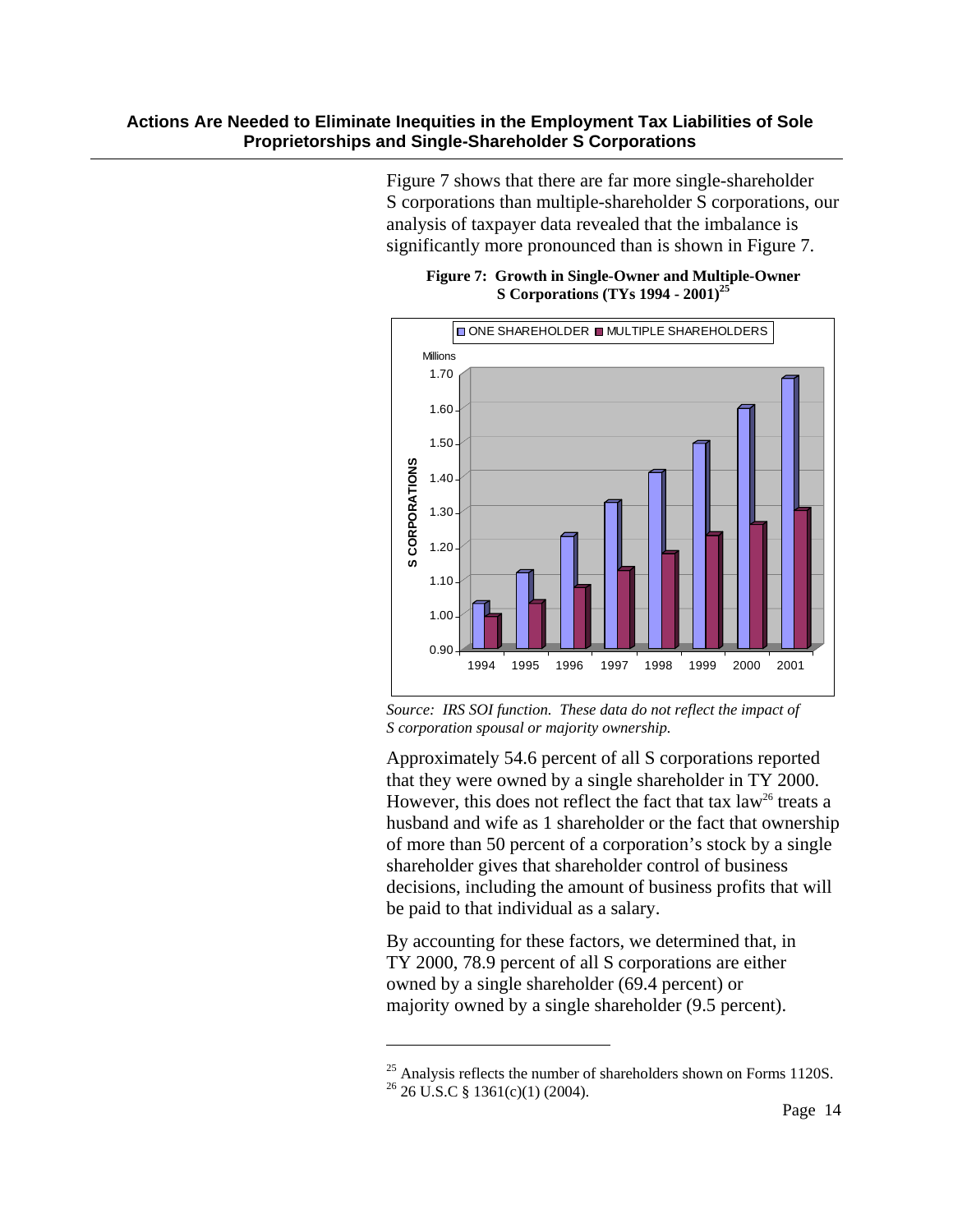Figure 8 demonstrates the true predominance of single-shareholder S corporations in TY 2000, as well as the sizable portion of business income related to single-shareholder S corporations. The left-most column in Figure 8 shows the operating profits<sup>27</sup> and the volume of S corporations that were either solely owned or solely controlled by a single shareholder. The remaining columns show the S corporations with more diverse ownership.

#### **Figure 8: Number of S Corporations and Operating Profits Stratified by Number of Shareholders (TY 2000)**



*Source: TIGTA analysis of IRS SOI function and Individual Master File Data. These data reflect the impact of S corporation spousal and majority ownership.* 

The trend toward single-shareholder S corporations may account for the relatively slow growth of business profits that are subject to SECA taxes seen in Figure 9. The average annual growth in net income from the operation of

 $27$  For comparability to sole proprietorships, the operating profits shown represent the total positive net income from the operation of the businesses plus officer compensation paid (which is not a deductible item for determining the net income of a sole proprietorship). The total positive net income is from line 21 of Form 1120S.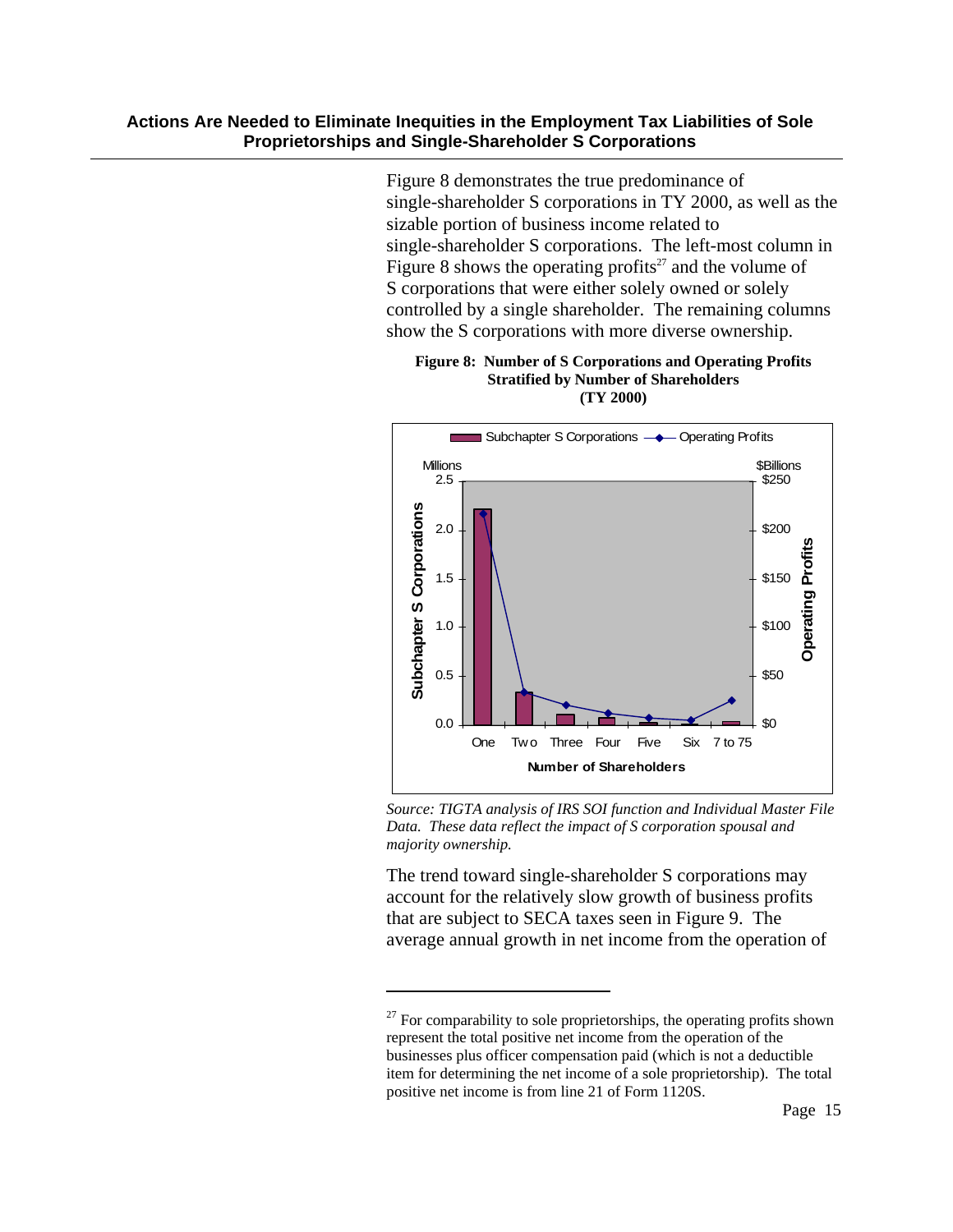single-shareholder S corporations<sup>28</sup> between TYs 1994 and 2001 was 18.8 percent. The average annual growth in net income from the operation of sole proprietorships was only 4.2 percent during the same period.





*Source: IRS SOI function data. These data do not reflect the impact of S corporation spousal or majority ownership.* 

The continuing migration of sole proprietors to the S corporation structure diverts business profits away from the SECA tax base into S corporations where the amount of FICA taxes that will be generated is significantly less, due to the subjectivity of establishing reasonable officer compensation. Figure 10 shows that single-shareholder S corporations accounted for 26.4 percent of the combined profits of sole proprietorships and single-shareholder S corporations in TY 1994 and 36.1 percent in TY 2001, an increase of nearly 10 percentage points in just 8 years.

<sup>&</sup>lt;sup>28</sup> Represents positive net income from business operations minus net deficits as reported on line 21 of Form 1120S. Amounts on line 21 are net of officer compensation which is not a deductible item in determining the net income of sole proprietorships.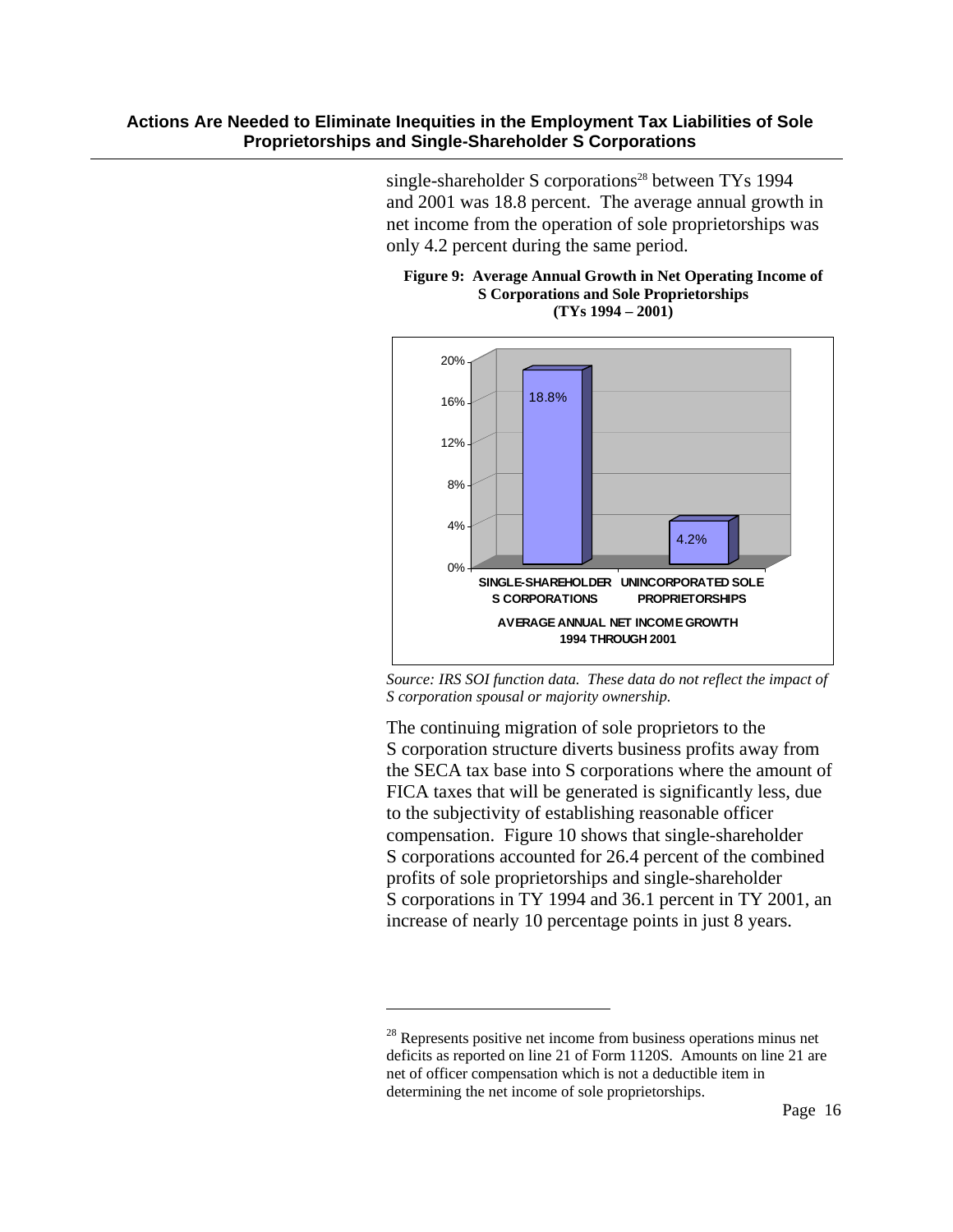

**Figure 10: Operating Profits of Incorporated and Unincorporated Single-Owner Businesses (TYs 1994 – 2001)29**

*Source: IRS SOI function data. These data do not reflect the impact of S corporation spousal or majority ownership.* 

### **Recommendations**

 $\overline{a}$ 

To eliminate the employment tax shelter for most S corporations, increase self-employment tax revenues, provide for equitable employment tax treatment of taxpayers, and reduce the burden on IRS examination resources:

 $29$  Represents the total positive net income from the operation of sole proprietorships plus the positive net income from the operation of single-shareholder S corporations. The net income for the single-shareholder S corporations includes officer compensation paid to ensure comparability with sole proprietorships for which similar payments are not deductible for computing net income. Amounts for S corporations are for only those corporations filing returns claiming only one shareholder. No adjustments have been made for spousal or majority ownership. Figure 10 excludes partnerships and corporations other than S corporations that may be solely-owned or majority-owned by a single individual.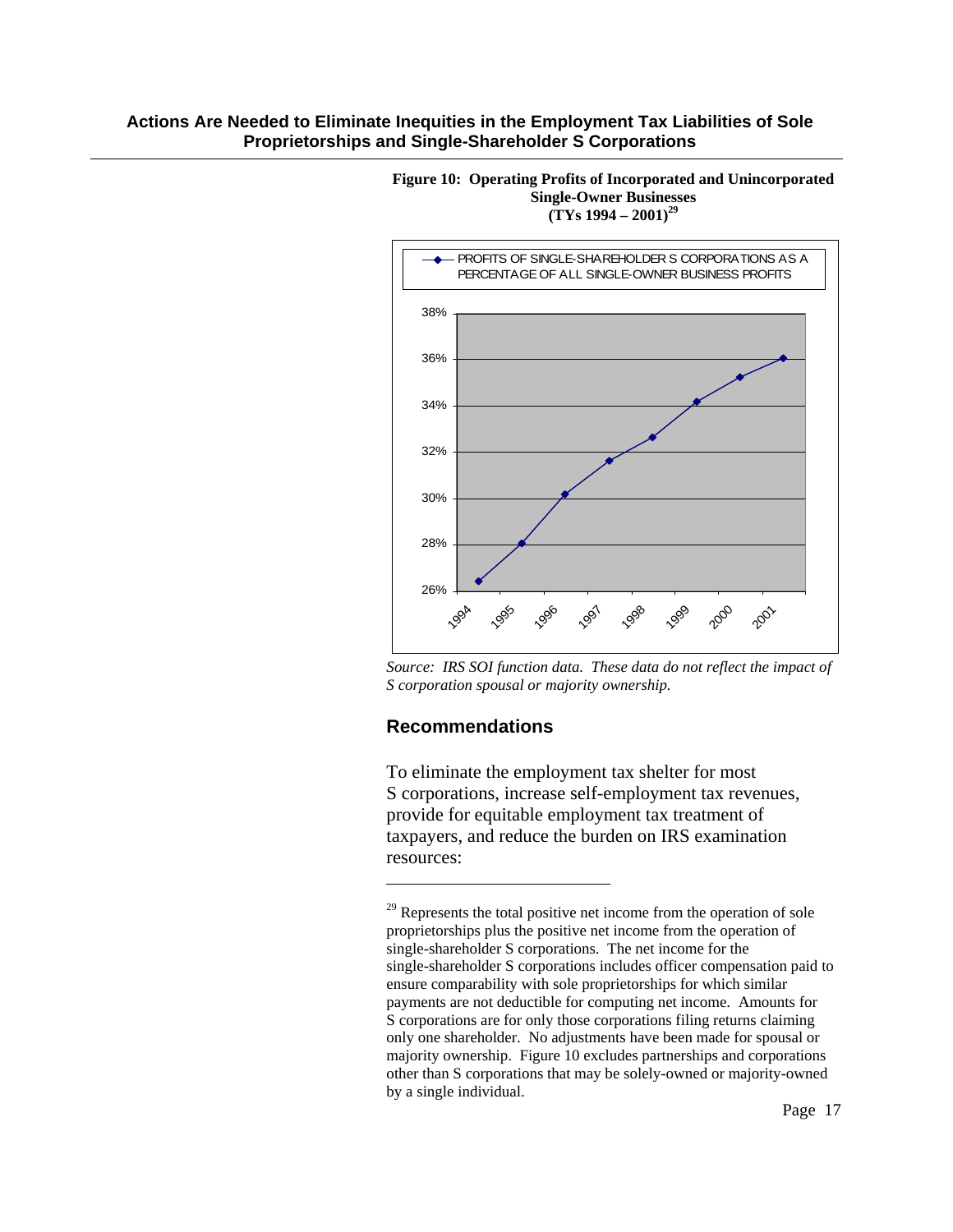1. The IRS Commissioner should inform the Assistant Secretary of the Treasury for Tax Policy of the detrimental effects discussed in this report of Revenue Ruling 59-221 that was apparently issued under the historically inaccurate assumption that most S corporations would involve multiple shareholders.

Management's Response: The Commissioner, Small Business/Self-Employed (SB/SE) Division, did not agree with this recommendation. The Commissioner, SB/SE Division, disagrees that Revenue Ruling 59-221 is the cause of the inequities reflected in the report. The issue is not with Revenue Ruling 59-221. In fact, the statutory and judicial laws that form the basis for Revenue Ruling 59-221 are still the law today. The Commissioner, SB/SE Division, stated, under current law for S corporations, the issue is how best to determine "reasonable compensation" for application of the FICA tax.

Office of Audit Comment: We continue to believe the current employment tax inequities are the result of the Revenue Ruling. The historical file for this Revenue Ruling shows the Revenue Ruling was prompted by a 1958 question from a taxpayer regarding whether or not self-employment taxes (applicable to sole proprietors) would apply to the profits of the newly-created S corporations. Rather than addressing the case of a sole proprietor choosing to become a single-shareholder S corporation, the IRS response discussed a multi-shareholder S corporation and concluded that self-employment taxes should not apply to the profits of such S corporations. The IRS applied the concepts supporting this decision to all S corporations, regardless of the number of shareholders, when it issued Revenue Ruling 59-221 in 1959.

2. The IRS Commissioner should consult with the Assistant Secretary of the Treasury for Tax Policy regarding whether the detrimental effects of Revenue Ruling 59-221 should be reversed through the issuance of new regulations or through the drafting of new legislation, either of which should subject all ordinary operating gains of an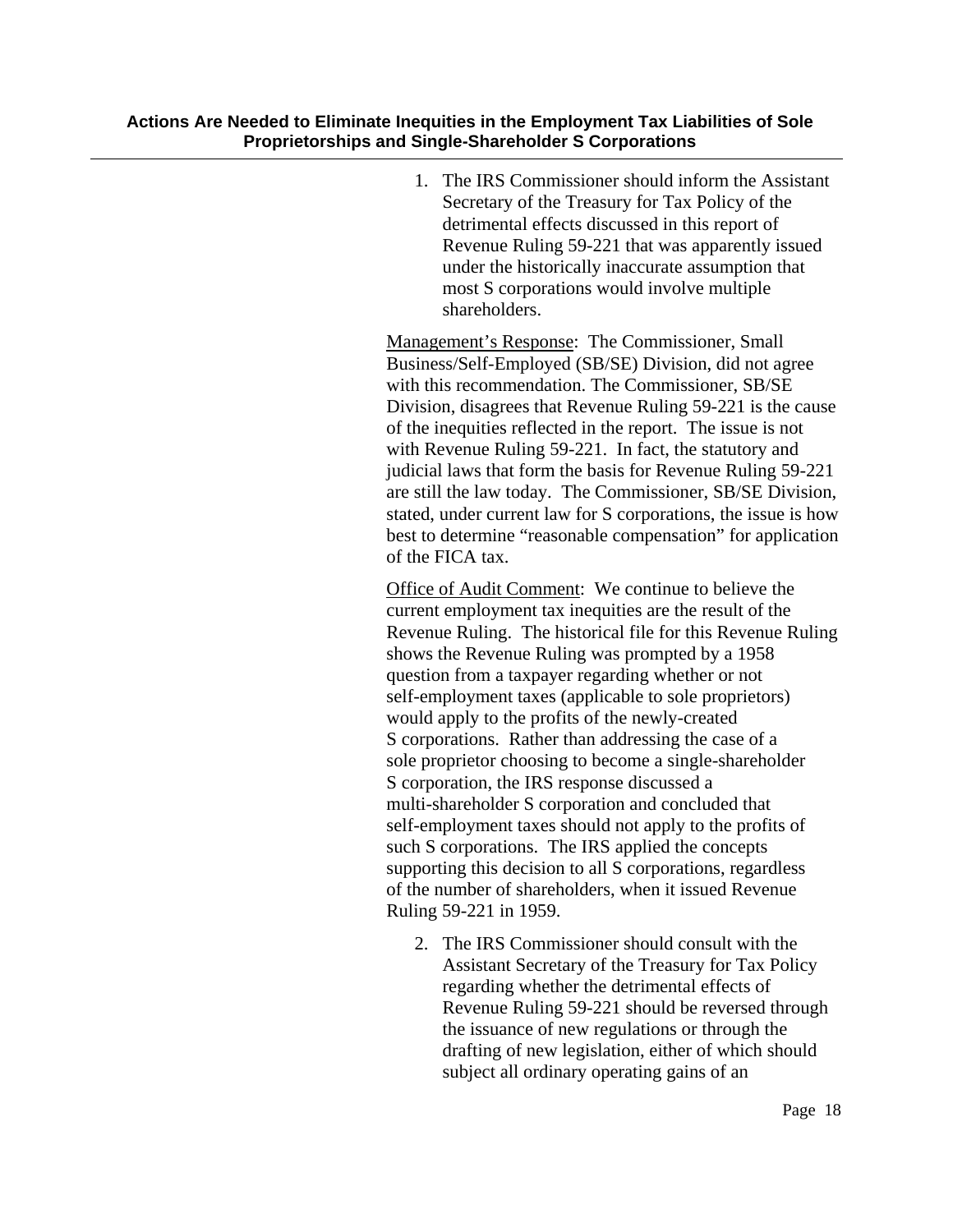S corporation that accrue to a shareholder (including the shareholder's spouse and dependent children) holding more than 50 percent of the stock in the S corporation to employment taxes.

- a. SECA taxes should not apply to officer compensation (if any) on which FICA taxes are paid.
- b. No employment taxes should apply to S corporations without operating gains.
- c. No changes should be made to the current employment tax treatment of S corporation minority shareholders.

Management's Response: The Commissioner, SB/SE Division, does not agree with this recommendation. The Commissioner, SB/SE Division, stated new regulations would not affect the fundamental application of employment taxes to S corporations. A recommendation to discuss legislative changes to simply subject to employment tax "all ordinary operating gains of an S corporation that accrue to a shareholder" is not consistent with the principles underlying the employment tax statutes in connection with the performance of services. Nor does it properly recognize the administrative and taxpayer burdens that this legislation may cause or consider the application of employment taxes to other flow-through entities. However, the IRS will continue its outreach efforts to communicate all employment tax provisions as they pertain to each tax entity. As appropriate, the IRS will work with the Department of the Treasury in furtherance of legislation that would resolve the issues in the best interest of tax administration.

Because the Commissioner, SB/SE Division, does not agree with our premise that the source of the problem is the revenue ruling and believes it is important to consider the problem in the context of other business entities, the Commissioner, SE/SE Division, does not agree with the specific recommendations of this report and, therefore, cannot agree with the outcome measures. The Commissioner, SB/SE Division, also has concerns with our calculation of the outcome measures. The Commissioner,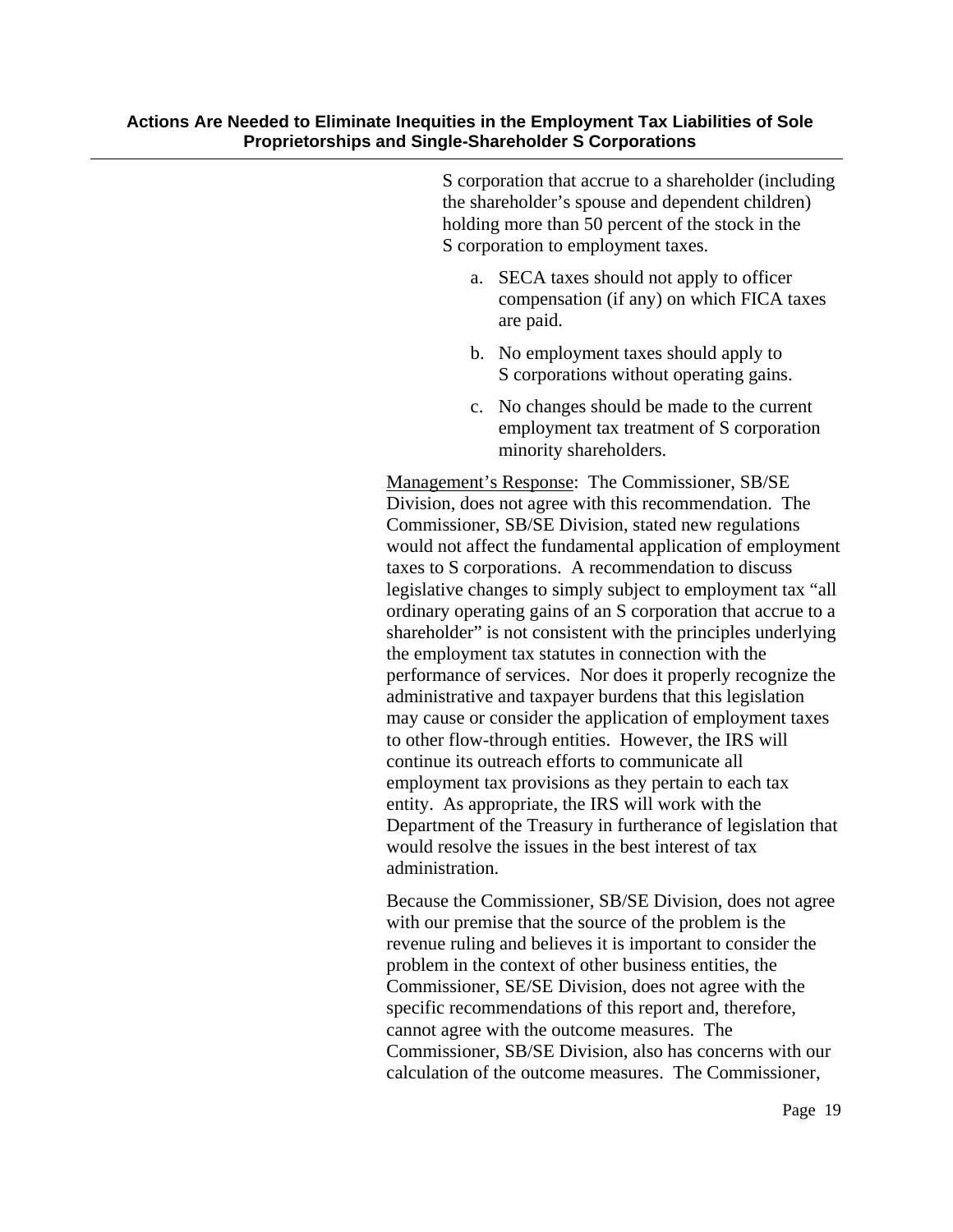SB/SE Division, stated the calculation does not take into account that some taxpayers may react to implementation of the proposal by converting S corporations to another entity (such as a C corporation or a limited liability company). The Commissioner, SB/SE Division, also stated our report assumes the S corporation shareholder has no other self-employment income (or FICA tax wages) and does not account for an offset to self-employment taxes for any S corporation that will reflect an ordinary loss.

Office of Audit Comment: We disagree with the IRS assertion that Revenue Ruling 59-221 *confirmed* rather than established that SECA taxes should not apply to single-shareholder S corporations, and we continue to believe that the current employment tax inequities are the result of the Revenue Ruling. However, we are encouraged that the IRS plans to work with the Department of the Treasury in furtherance of legislation that would resolve the issues in the best interest of tax administration.

While we support the IRS desire to eliminate through such legislation similar employment tax inequities in other business structures, identifying and quantifying such possible additional inequities were beyond the scope of this review. In addition, we do not believe correction of the current inequities discussed in the report should be delayed while a search for possible additional inequities is conducted. Nor do we believe current inequities should continue out of apprehension that an unquantifiable number of taxpayers may change their business structures to pursue new strategies to avoid employment taxes.

In response to IRS concerns related to the possible impact of taxpayers having multiple sources of employment-taxable income, we have reduced our original 5-year estimate of additional employment tax revenues to \$61 billion. See Appendix IV for additional information. In addition, we have added notes (a) through (c) to this recommendation to clarify our position on the uncertainties expressed in IRS management's response.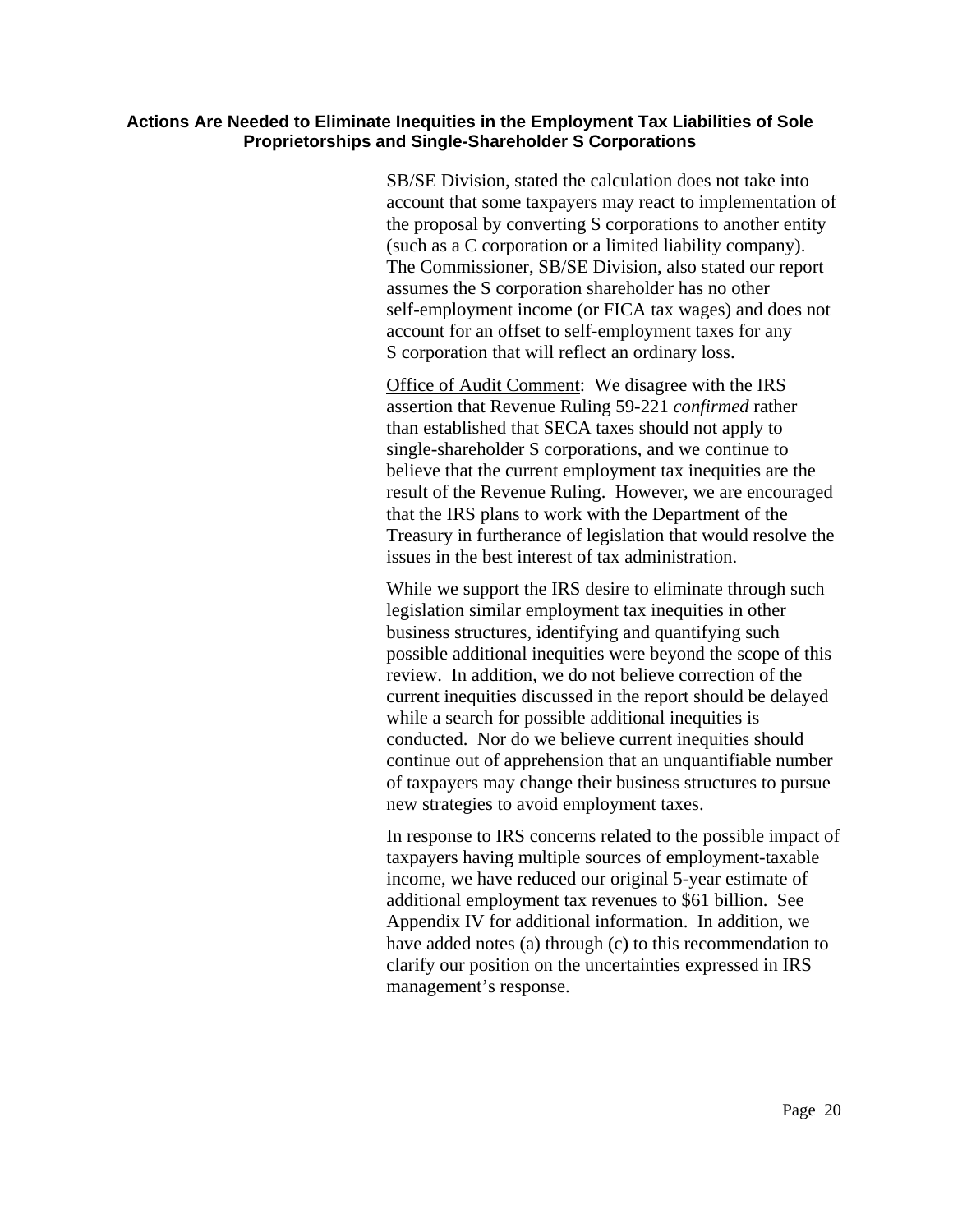## **Appendix I**

## **Detailed Objective, Scope, and Methodology**

The overall objective of this review was to determine whether the existing tax laws, tax regulations, and Internal Revenue Service (IRS) policies and practices ensure fairness in administering self-employment taxes to all similarly situated taxpayers.

To accomplish this objective, we:

- I. Researched historical tax law changes regarding sole proprietors and S corporations and, where possible, identified the reasons for those changes.
- II. Reviewed available IRS studies, reports, and general information regarding self-employment taxes and related compliance information, including tax court cases.
- III. Identified and evaluated the characteristics of S corporations by analyzing databases that were developed by the IRS Statistics of Income (SOI) function for Tax Year (TY) 2000 U.S. Income Tax Return for an S Corporation (Form 1120S) and related Shareholder's Share of Income, Credits, Deductions, etc. (Schedule K-1). TY 2000 was the most current year for which specific data was available from multiple sources at the time audit planning commenced.
	- A. To determine the presence of spousal ownership among the shareholders in S corporations, matched the Schedule K-1 data to the IRS Individual Returns Transaction File<sup>1</sup> for TY 2000 to identify the shareholders in the same S corporation that filed jointly or as married filing separately for TY 2000.
	- B. Once the spousal ownership test was completed, identified all shareholders owning more than 50 percent of the stock in an S corporation (regardless of whether the stock was owned by 1 spouse or both).
- IV. Evaluated historical trends regarding both nonfarm sole proprietorships and S corporations by analyzing statistics published by the SOI function from 1959 to 2001.
- V. Researched Social Security Administration (SSA) records regarding the historical rates for Federal Insurance Contributions Act<sup>2</sup> and Self-Employment Contributions Act<sup>3</sup> tax rates as well as the annual contribution bases for the SSA's Old-Age, Survivors, and Disability Insurance .
- VI. Researched Internet sites for applicable information and advice offered to the public regarding employment taxes.

<sup>&</sup>lt;sup>1</sup> An IRS file containing data transcribed from each tax return as well as computer-generated information used to verify the accuracy of the transcribed data.

<sup>&</sup>lt;sup>2</sup> 26 U.S.C. Chapter 21 (2004).

<sup>3</sup> 26 U.S.C. § 1401 (2004).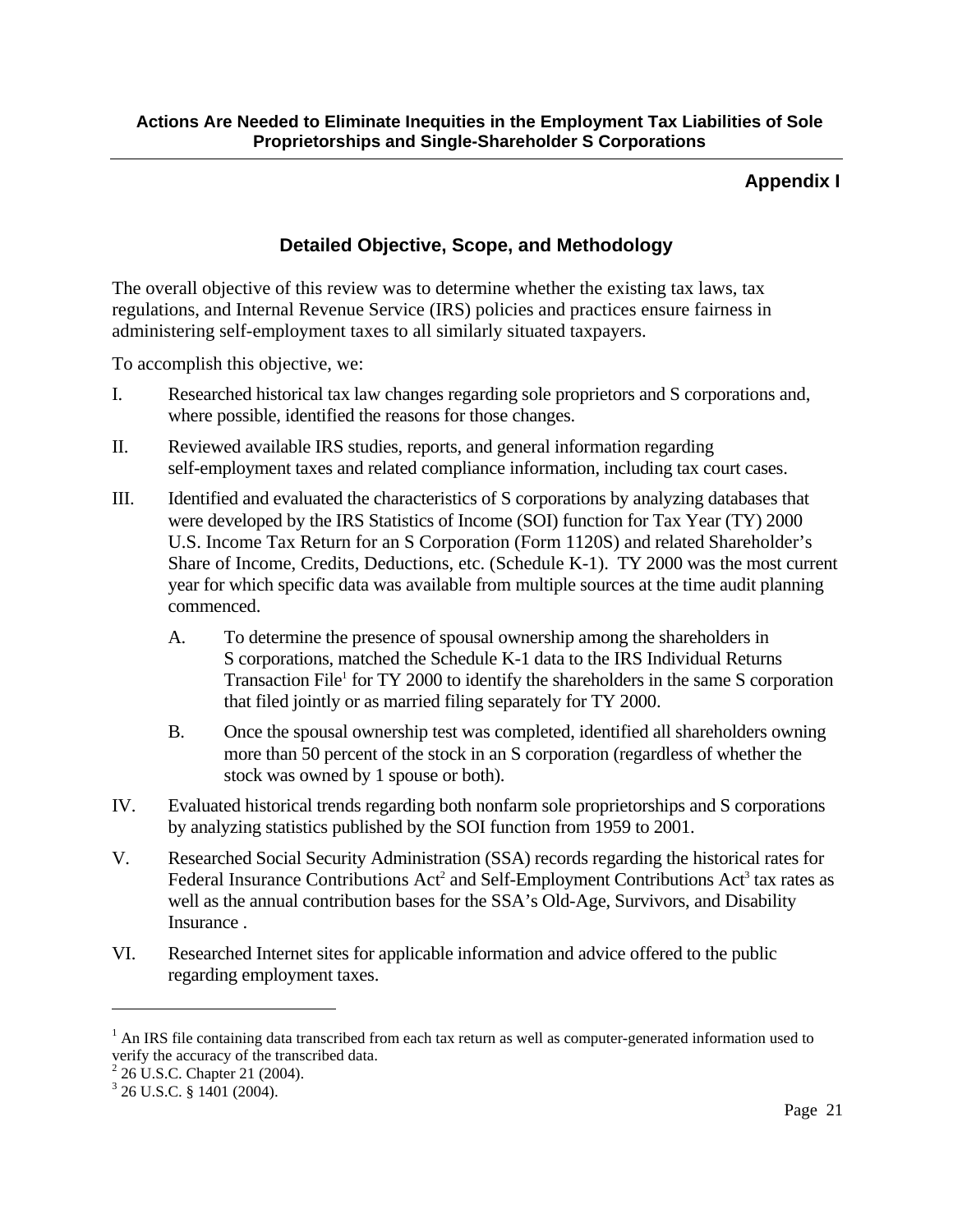## **Appendix II**

## **Major Contributors to This Report**

Philip Shropshire, Acting Assistant Inspector General for Audit (Small Business and Corporate Programs) William E. Stewart, Audit Manager Theodore J. Lierl, Lead Auditor Stanley M. Pinkston, Senior Auditor James M. Allen, Information Technology Specialist Joseph C. Butler, Information Technology Specialist Kevin O'Gallagher, Information Technology Specialist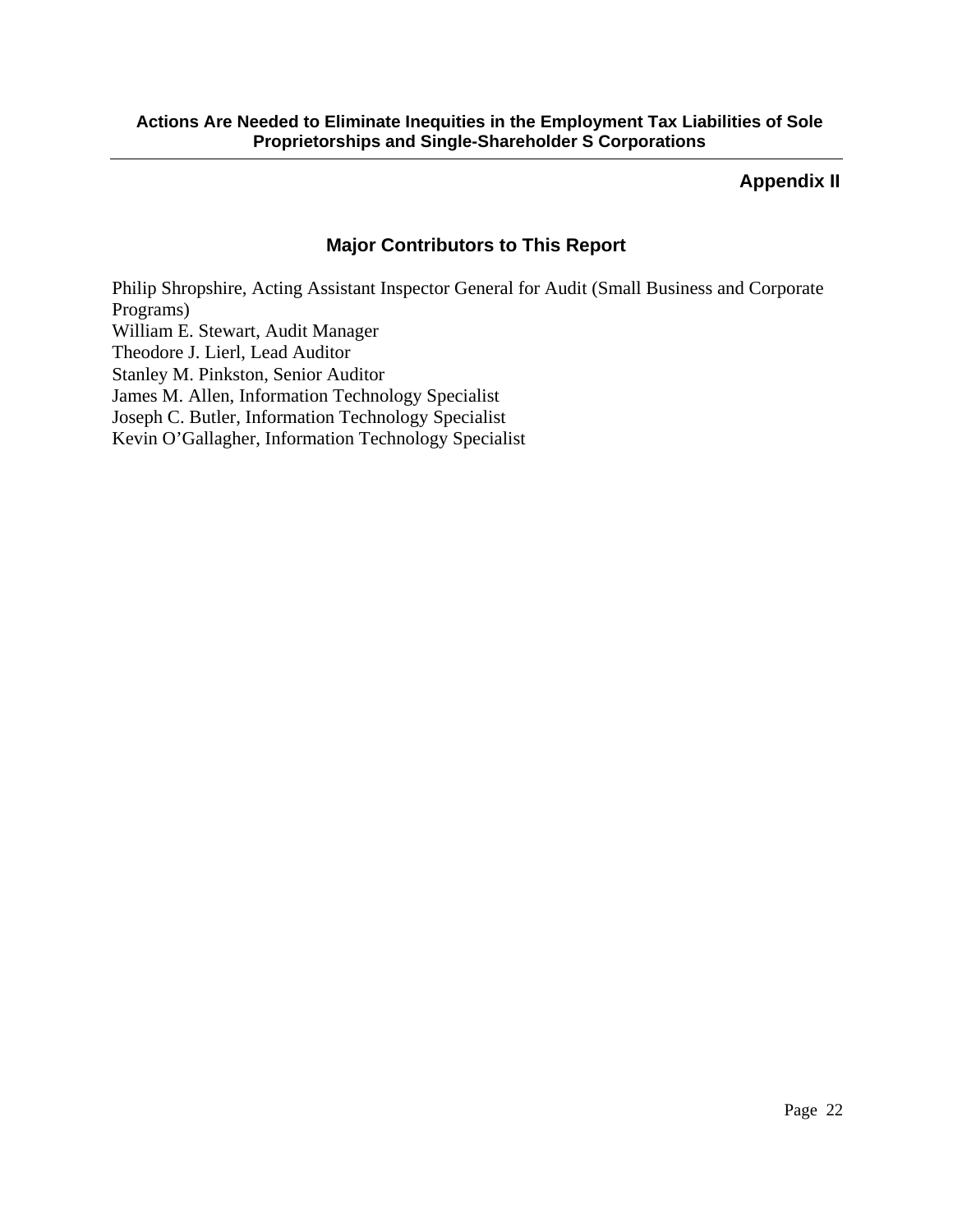## **Appendix III**

## **Report Distribution List**

Commissioner C Office of the Commissioner – Attn: Chief of Staff C Assistant Deputy Commissioner for Services and Enforcement SE Commissioner, Large and Mid-Size Business Division SE:LM Commissioner, Small Business/Self-Employed Business Division SE:S Chief Counsel CC Deputy Commissioner, Large and Mid-Size Business Division SE:LM Deputy Commissioner, Small Business/Self-Employed Business Division SE:S Director, Campus Compliance Services, Small Business/Self-Employed Division SE:S:CCS Director, Communications, Government Liaison, and Disclosure, Small Business/Self-Employed Division SE:S:CGL&D Director, Examination, Small Business/Self-Employed Division SE:S:E Director, Strategy, Research, and Program Planning, Large and Mid-Size Business Division SE:LM:SR National Taxpayer Advocate TA Director, Office of Legislative Affairs CL:LA Director, Office of Program Evaluation and Risk Analysis RAS:O Office of Management Controls OS:CFO:AR:M Audit Liaisons: Deputy Commissioner for Services and Enforcement SE Commissioner, Large and Mid-Size Business Division SE:LM Commissioner, Small Business/Self-Employed Division SE:S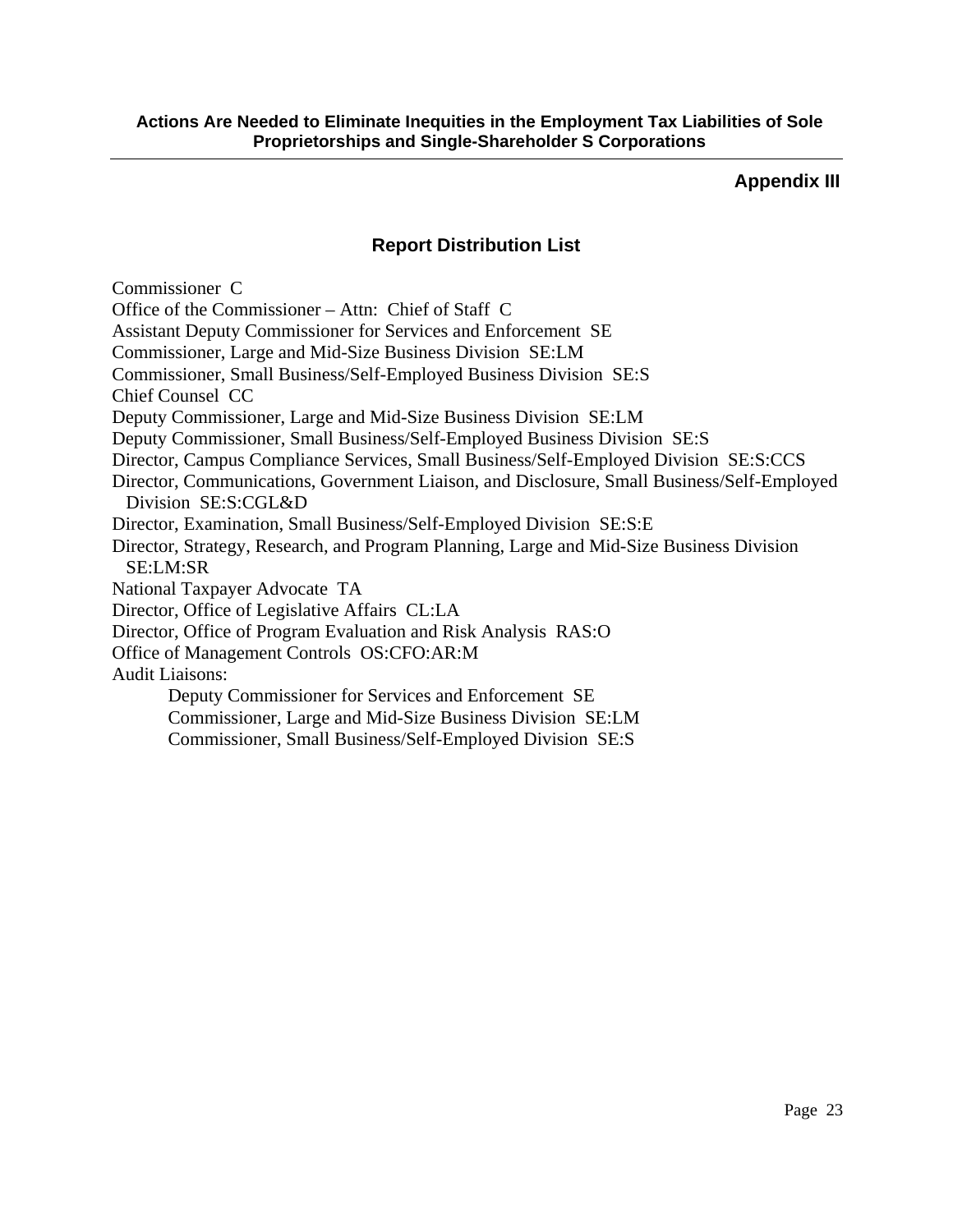## **Appendix IV**

## **Outcome Measures**

This appendix presents detailed information on the measurable impact that our recommended corrective actions will have on tax administration for Calendar Years 2006 through 2010. These benefits will be incorporated into our Semiannual Report to the Congress.

Type and Value of Outcome Measure:

 $\overline{a}$ 

- Increased Revenue Potential; \$30.8 billion in increased Social Security tax revenues from S corporation shareholders owning more than 50 percent of the stock in the corporations (see page 3).
- Increased Revenue Potential; \$30.2 billion in increased Medicare tax revenues from S corporation shareholders owning more than 50 percent of the stock in the corporations (see page 3).

### Methodology Used to Measure the Reported Benefit:

To determine the number of solely owned and solely controlled (i.e., a single shareholder with more than 50 percent ownership) S corporations, we relied on the percentage of ownership information reflected on Shareholder's Share of Income, Credits, Deductions, etc. (Schedule K-1) that was developed by the Internal Revenue Service (IRS) Statistics of Income (SOI) function for Tax Year (TY) 2000 U.S. Income Tax Return for an S Corporation (Form 1120S). We enhanced this information by matching the Social Security Numbers  $(SSN)^1$ from the Schedules K-1 to an extract from the Individual Master File<sup>2</sup> that contained the primary and secondary SSNs and the filing status from each individual income tax return filed for TY 2000. If both the primary and secondary SSNs matched one return and both SSNs matched the Schedules K-1 issued by the same S corporation, we totaled the percentage ownership from the Schedules K-1 and reduced the number of shareholders shown on the S corporation return by one.

After this analysis was complete, we identified all S corporations with more than 50 percent ownership as modified for spousal ownership. To determine the income received by these taxpayers from their S corporations, we multiplied the total operating profits of the S corporations by the percentage of ownership of the taxpayers. To determine the operating profits of the S corporations on a basis equivalent to Self-Employment Contributions Act

<sup>&</sup>lt;sup>1</sup> The SSN is generally used as a taxpayer identification number that must be used on U.S. Individual Income Tax Return (Form 1040) and its related schedules.

 $2^2$  The IRS database that stores various types of taxpayer account information. This database includes individual, business, and employee plans and exempt organizations data.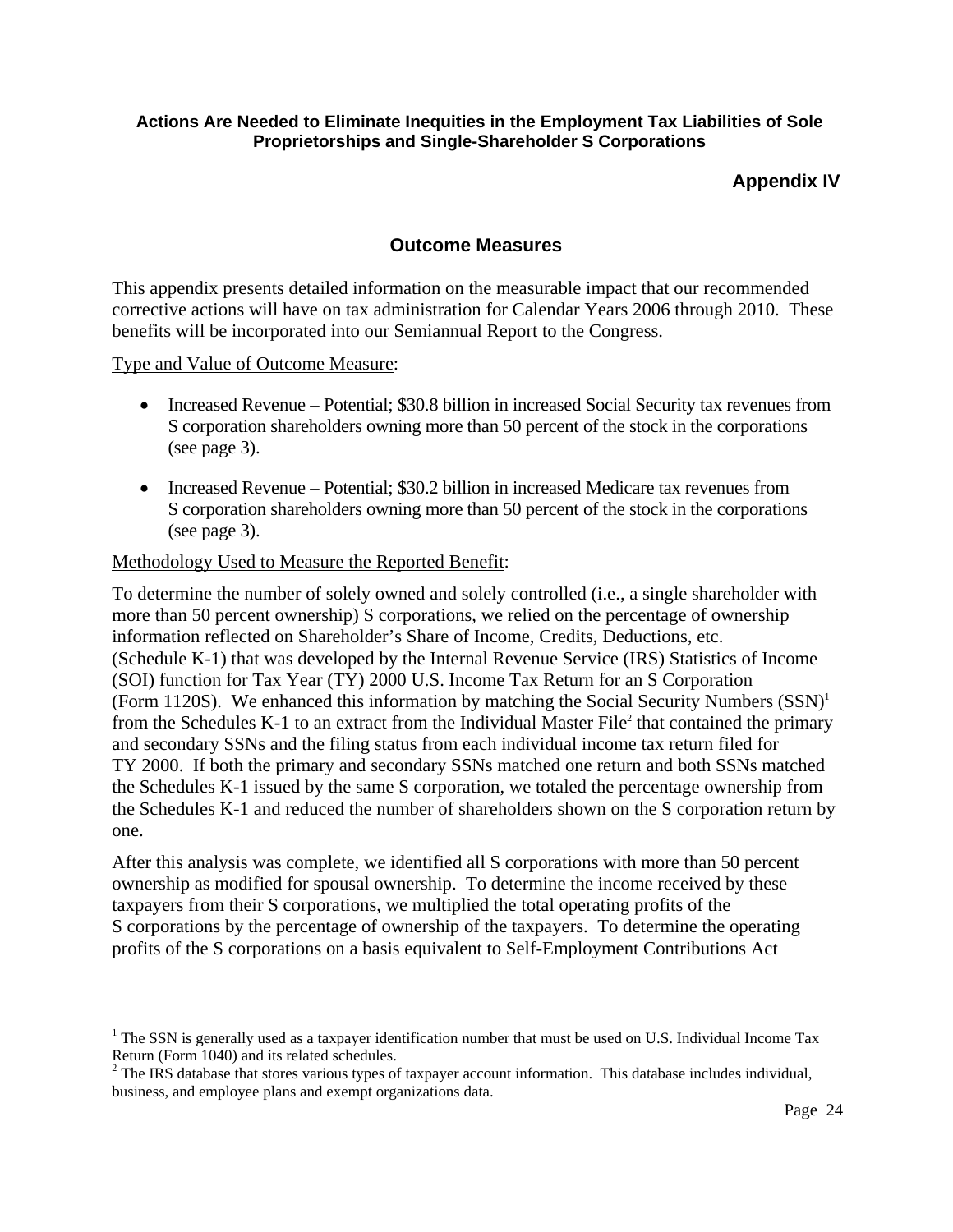$(SECA)<sup>3</sup>$  tax treatment of sole proprietors, we added officer compensation to the net income (or deficit) from the operation of the trade or business. Although both Federal Insurance Contributions Act (FICA)<sup>4</sup> taxes and SECA taxes are virtually identical on this amount (as explained on page 3 of this report) and officer compensation is not a deductible amount for determining operating income for sole proprietors, the change was necessary for clarity of discussion and SECA tax computations and for comparability of S corporation profits and sole proprietorship profits. Both the unadjusted operating net income and the amount of officer compensation were obtained from the TY 2000 Form 1120S database developed by the IRS SOI function.

To determine the amount of FICA Social Security taxes currently paid by taxpayers owning more than 50 percent of an S corporation, we multiplied the taxpayer's percentage of ownership by the amount of officer compensation for the S corporation and then multiplied the result, limited to the TY 2000 Social Security income ceiling of \$76,200, by 12.4 percent. Our computations assumed the taxpayer had no other income subject to Social Security taxes. To determine the amount of FICA Medicare taxes currently paid, we multiplied all of the taxpayer's officer compensation by 2.9 percent.

To determine the amount of SECA taxes that would be paid on the taxpayer's share of the operating profit from the S corporation, we applied the SECA tax rules to the total of operating net income plus officer compensation that exceeded zero. In the case of officer compensation that was partially or wholly in excess of available gains, we computed no SECA taxes on the portion of the officer compensation that exceeded the available gains. The operating profits were multiplied by 92.35 percent<sup>5</sup> to determine the taxable SECA base. To determine the amount of SECA taxes that would be assessed on the taxable SECA base, we multiplied the taxpayer's operating profits, limited to the TY 2000 Social Security income ceiling of \$76,200, by 12.4 percent. Our computations assumed the taxpayer had no other Social Security-taxable income for the year, but the presence of such income would reduce both taxable FICA income and taxable SECA income and, thus, would not materially affect the difference between the FICA and SECA taxation computed by the Treasury Inspector General for Tax Administration (TIGTA). To determine the amount of SECA Medicare taxes that would be paid, we multiplied the taxable SECA base by 2.9 percent. To produce national statistics, the record weights<sup> $6$ </sup> provided by the SOI function on all TY 2000 Form 1120S database items were applied to all taxpayer counts and amounts.

To determine the increase or decrease that would result from subjecting S corporations to SECA taxes, we compared the amount of FICA taxes currently paid on officer compensation to the amount of SECA taxes that would be assessed if they were applied, instead, to all operating

1

 $3$  26 U.S.C. § 1401 (2004).

<sup>4</sup> 26 U.S.C. Chapter 21 (2004).

<sup>&</sup>lt;sup>5</sup> For purposes of determining employment taxes, the profits of sole proprietorships are reduced by an amount equal to an employer's share of FICA taxes (7.65 percent) before calculating SECA taxes on the remaining 92.35 percent. <sup>6</sup> Record weights are values that indicate how many records similar to the sampled record would likely be found if all records were examined.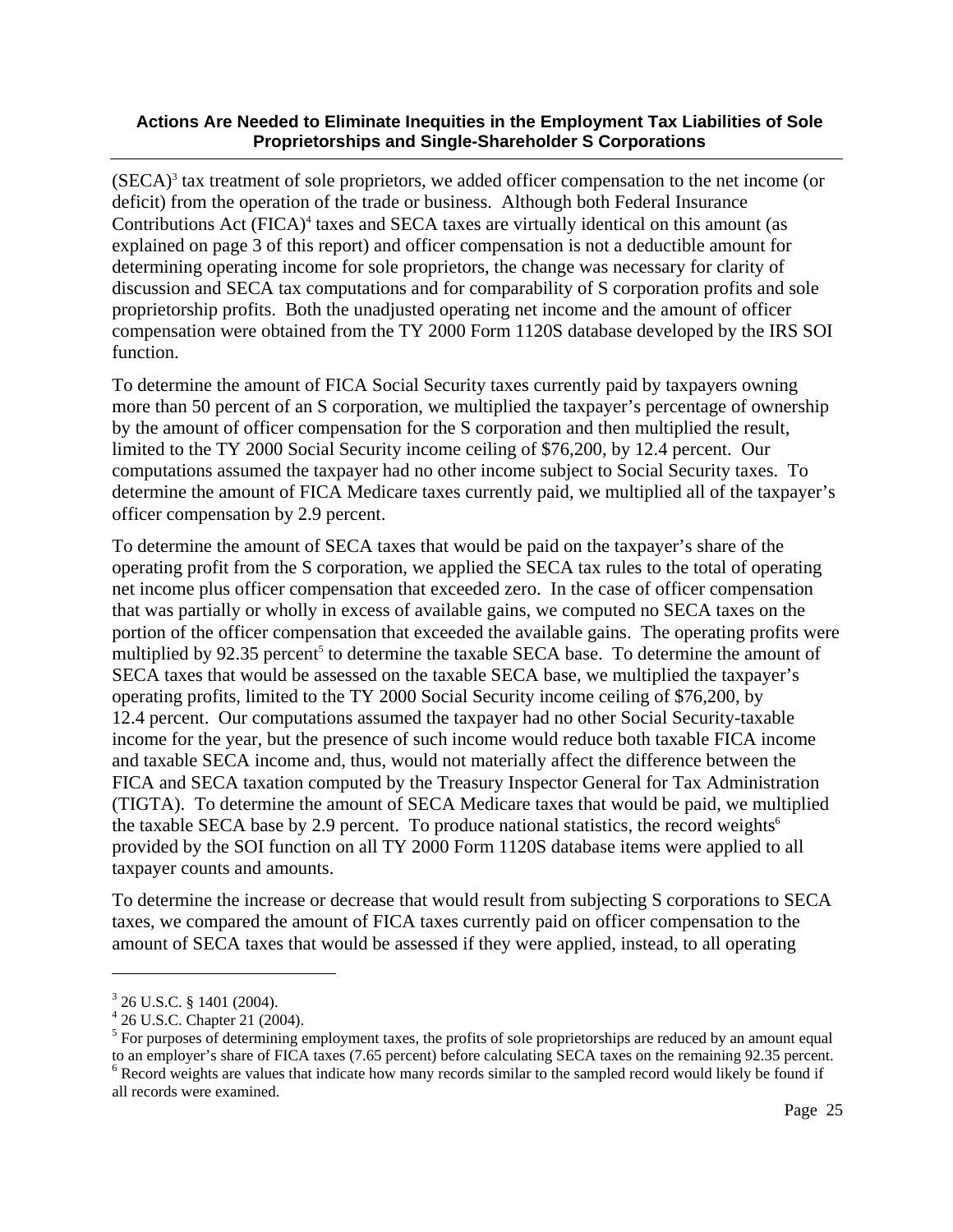profits. To determine these future amounts, our computer programs totaled all applicable FICA and SECA amounts and we then expressed these amounts as a percentage of officer compensation (for FICA taxes) or operating profits (for SECA taxes). The future annual growth in officer compensation (7.70 percent) and operating profits (9.60 percent) were based upon average annual increases in those items from TYs 1999 through 2001 according to SOI function data published by the IRS. While the average annual growth in single-owner S corporation profits from TYs 1995 through 2001 was 12.77 percent, we used a more conservative average annual profit growth rate of 9.60 percent for TYs 1999 through 2001 for our analysis to more closely reflect recent economic conditions.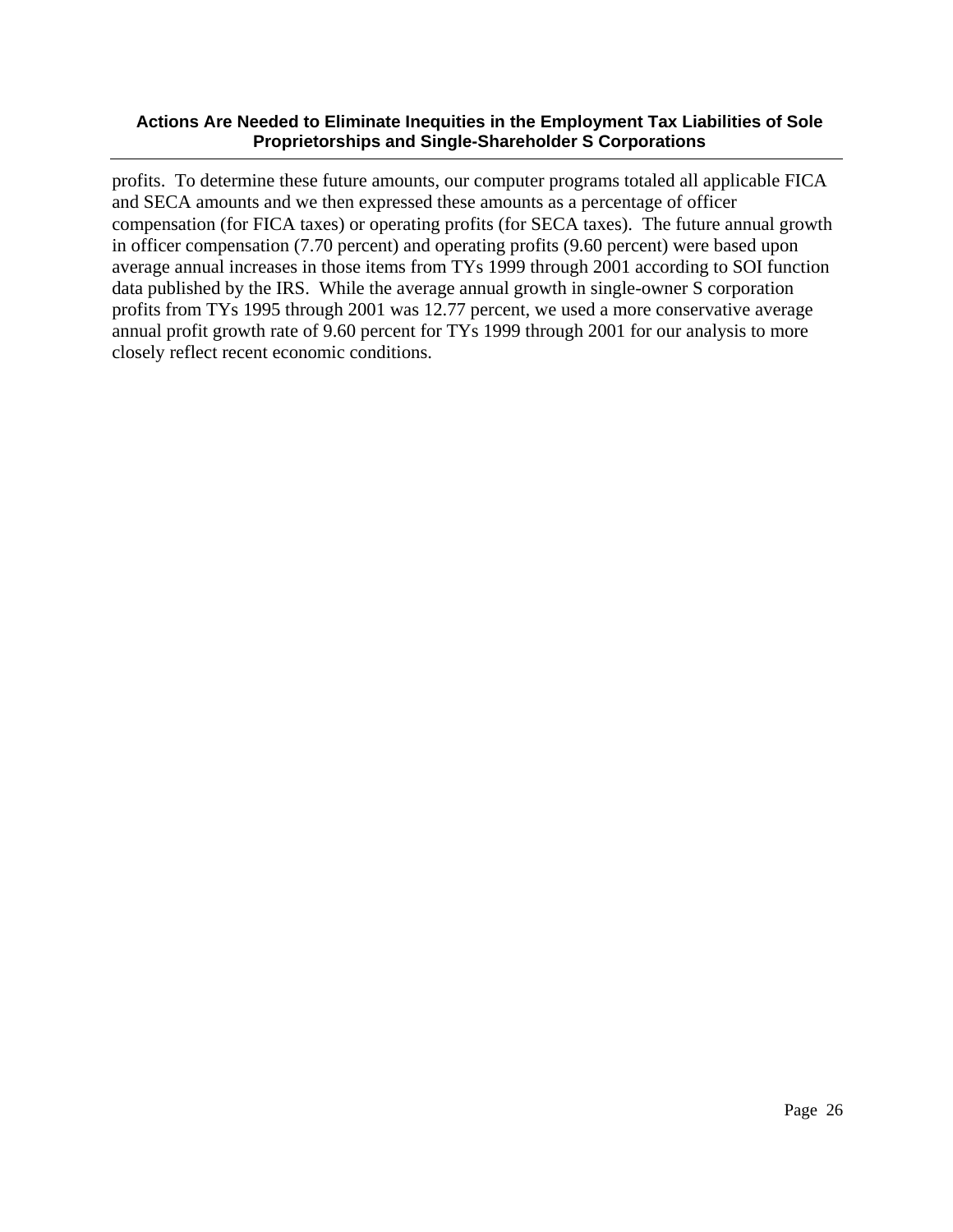|                                                                                                                                                                 | TY 2000 ACTUAL                       | <b>TY 2001</b>                             | <b>TY 2002</b>                             | <b>TY 2003</b>                                                             | <b>TY 2004</b>                                      | <b>TY 2005</b>                                |
|-----------------------------------------------------------------------------------------------------------------------------------------------------------------|--------------------------------------|--------------------------------------------|--------------------------------------------|----------------------------------------------------------------------------|-----------------------------------------------------|-----------------------------------------------|
|                                                                                                                                                                 | <b>DUE IN CY 2001</b>                | DUE IN CY 2002                             | <b>DUE IN CY 2003</b>                      | DUE IN CY 2004                                                             | <b>DUE IN CY 2005</b>                               | <b>DUE IN CY 2006</b>                         |
| A) Average Annual S Corporation<br>Officer Compensation Growth<br>(Actual TY 1999 Through TY 2001)                                                              | 7.70%                                | 7.70%                                      | 7.70%                                      | 7.70%                                                                      | 7.70%                                               | 7.70%                                         |
| B) Officer Compensation of Single-<br>shareholder S Corporations Through<br>TY 2005 (CY 2006)                                                                   | 84,725,792,926<br>\$                 | \$91,249,678,981                           | \$98,275,904,263                           | \$105,843,148,891                                                          | \$113,993,071,356                                   | \$<br>122,770,537,850                         |
| C) FICA Old Age, Survivor, and<br>Disability Insurance (OASDI) Tax<br>Liability as a Percentage of Profits<br>(OASDI on Actual TY 2000 Officer<br>Compensation) | 6.43%                                | 6.43%                                      | 6.43%                                      | 6.43%                                                                      | 6.43%                                               | 6.43%                                         |
| D) FICA Hospital Insurance (HI) Tax<br>Liability as a Percentage of Profits<br>(Actual TY 2000)                                                                 | 2.90%                                | 2.90%                                      | 2.90%                                      | 2.90%                                                                      | 2.90%                                               | 2.90%                                         |
| E) FICA OASDI Revenue<br>Anticipated (item B * item C)                                                                                                          | \$<br>5,444,396,482                  | \$<br>5,863,615,011                        | \$<br>6,315,113,367                        | \$ 6,801,377,096                                                           | \$7,325,083,132                                     | \$<br>7,889,114,534                           |
| F) FICA HI Revenue Anticipated<br>(item B * item D)                                                                                                             | \$<br>2,457,047,995                  | 2,646,240,690<br>\$                        | 2,850,001,224<br>\$                        | \$<br>3,069,451,318                                                        | \$<br>3,305,799,069                                 | \$<br>3,560,345,598                           |
| G) Total FICA Revenue Anticipated<br>(item $E +$ item $F$ )                                                                                                     | \$<br>7,901,444,477                  | \$<br>8,509,855,701                        | \$<br>9,165,114,590                        | \$<br>9,870,828,414                                                        | $$10,630,882,202$ \ \ \$                            | 11,449,460,131                                |
| H) Average Annual S Corporation<br>Profit Growth (Actual TY 1999<br>Through TY 2001)                                                                            | 9.60%                                | 9.60%                                      | 9.60%                                      | 9.60%                                                                      | 9.60%                                               | 9.60%                                         |
| I) Profits of Single-Shareholder S<br>Corporations Through TY 2005 (CY<br>2006)                                                                                 | \$198,615,942,141                    | \$217,683,072,587                          | \$238,580,647,555                          | \$261,484,389,720                                                          | \$286,586,891,133                                   | 314,099,232,682<br>\$                         |
| J) SECA OASDI Revenue as a<br>Percentage of Profits (SECA OASDI<br>Applied to Actual TY 2000 Operating<br>Profits, Including Officer<br>Compensation)           | 4.18%                                | 4.18%                                      | 4.18%                                      | 4.18%                                                                      | 4.18%                                               | 4.18%                                         |
| K) SECA HI Revenue as a<br>Percentage of Profits (SECA HI<br>Applied to Actual TY 2000 Operating<br>Profits, Including Officer<br>Compensation)                 | 2.68%                                | 2.68%                                      | 2.68%                                      | 2.68%                                                                      | 2.68%                                               | 2.68%                                         |
| L) SECA OASDI Revenue                                                                                                                                           | \$                                   |                                            |                                            |                                                                            |                                                     |                                               |
| Anticipated (item J * item I)<br>M) SECA HI Revenue Anticipated<br>(item K * item I)                                                                            | 8,296,204,959<br>\$<br>5,319,232,854 | \$<br>9,092,640,635<br>\$<br>5,829,879,208 | \$<br>9,965,534,136<br>\$<br>6,389,547,612 | \$<br>\$<br>7,002,944,183                                                  | 10,922,225,413 \$ 11,970,759,053<br>\$7,675,226,825 | l \$<br>13,119,951,922<br>\$<br>8,412,048,600 |
| N) Total SECA Revenue Anticipated<br>(item $L +$ item M)                                                                                                        | 13,615,437,813<br>\$                 | \$                                         |                                            | 14,922,519,843   \$ 16,355,081,748   \$ 17,925,169,596   \$ 19,645,985,877 |                                                     | 21,532,000,522<br>\$                          |
| O) OASDI Revenue Loss (item L<br>minus item E)                                                                                                                  | \$<br>2,851,808,477                  | \$<br>3,229,025,624                        | \$<br>3,650,420,769                        | \$<br>4,120,848,317 \$                                                     | 4,645,675,920 \$                                    | 5,230,837,388                                 |
| P) HI Revenue Loss (item M minus<br>item F)                                                                                                                     | \$<br>2,862,184,860                  | \$<br>$3,183,638,518$ \$                   | 3,539,546,389                              | \$<br>3,933,492,865 \$                                                     | 4,369,427,756 \$                                    | 4,851,703,002                                 |
| Q) Total Employment Tax Loss<br>$item O + item P)$                                                                                                              | \$<br>5,713,993,337                  | \$<br>6,412,664,142 \$                     | 7,189,967,158                              | \$<br>8,054,341,182 \$                                                     | 9,015,103,676 \$                                    | 10,082,540,390                                |

#### **Table 1: Employment Tax Revenue Losses Before SECA Taxes Can Be Applied to Single-Owner S Corporations**

*Source: TIGTA analysis of IRS data. Minor differences may result from the rounding of multiplicands.*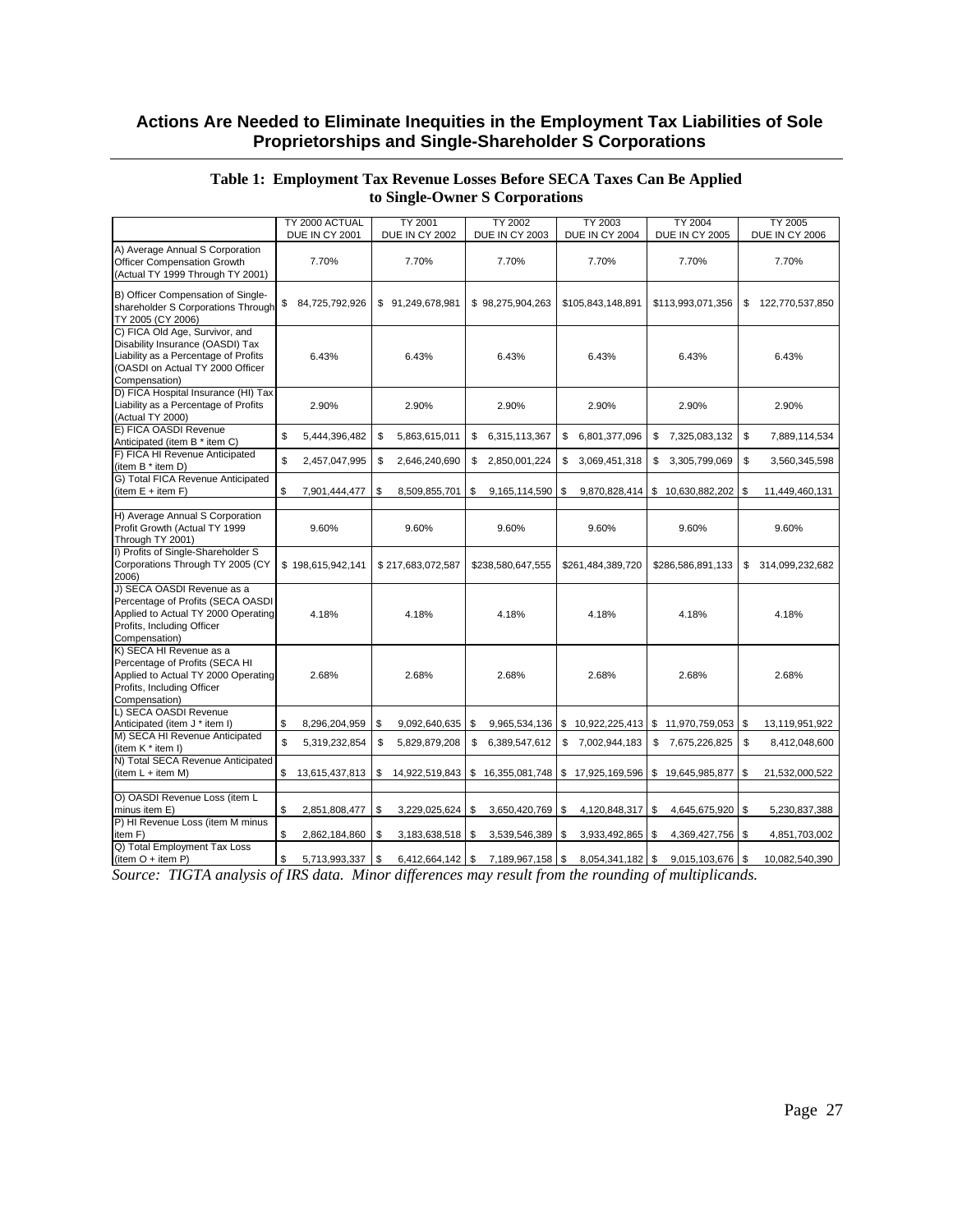|                                                                                                       | TY 2005<br>DUE IN CY 2006                                                | <b>TY 2006</b><br>DUE IN CY 2007 | <b>TY 2007</b><br>DUE IN CY 2008                | <b>TY 2008</b><br>DUE IN CY 2009                   | TY 2009<br><b>DUE IN CY 2010</b> | <b>TOTAL</b>          |
|-------------------------------------------------------------------------------------------------------|--------------------------------------------------------------------------|----------------------------------|-------------------------------------------------|----------------------------------------------------|----------------------------------|-----------------------|
|                                                                                                       |                                                                          |                                  |                                                 |                                                    |                                  |                       |
| AA) Average Annual S Corporation<br>Officer Compensation Growth<br>(Actual TY 1999 through TY 2001)   | 7.70%                                                                    | 7.70%                            | 7.70%                                           | 7.70%                                              | 7.70%                            | N/A                   |
| AB) Officer Compensation of Single-<br><b>Shareholder S Corporations</b><br>Through TY 2005 (CY 2006) | \$122,770,537,850                                                        | \$132,223,869,265                | \$142,405,107,198                               | \$153,370,300,452                                  | \$165,179,813,587                | 715,949,628,353<br>\$ |
| AC) FICA OASDI Revenue as a<br>Percentage of Profits (Actual TY<br>2000)                              | 6.43%                                                                    | 6.43%                            | 6.43%                                           | 6.43%                                              | 6.43%                            | N/A                   |
| AD) FICA HI Revenue as a<br>Percentage of Profits (Actual TY<br>2000)                                 | 2.90%                                                                    | 2.90%                            | 2.90%                                           | 2.90%                                              | 2.90%                            | N/A                   |
| AE) FICA OASDI Revenue<br>Anticipated (item AC * item AB)                                             | \$<br>7,889,114,534                                                      | 8,496,576,353<br>\$              | \$<br>9,150,812,732                             | \$<br>9,855,425,312                                | \$10,614,293,061                 | \$<br>46,006,221,992  |
| AF) FICA HI Revenue Anticipated<br>(item AD * item AB)                                                | \$<br>3,560,345,598                                                      | \$<br>3,834,492,209              | \$<br>4,129,748,109                             | 4,447,738,713<br>\$                                | \$4,790,214,594                  | \$<br>20,762,539,222  |
| AG) Total FICA Revenue<br>Anticipated (item AE + item AF)                                             | \$<br>11,449,460,131                                                     | \$12,331,068,561                 | \$13,280,560,841                                | \$14,303,164,025                                   | \$15,404,507,655                 | \$<br>66,768,761,214  |
| AH) Average Annual S Corporation<br>Profit Growth (Actual TY 1999<br>Through TY 2001)                 | 9.60%                                                                    | 9.60%                            | 9.60%                                           | 9.60%                                              | 9.60%                            | N/A                   |
| AI) Profits of Single-Shareholder S<br>Corporations Through TY 2005 (CY<br>2006)                      | \$314,099,232,682                                                        | \$344,252,759,020                | \$377,301,023,886                               | \$413,521,922,179                                  | \$453,220,026,708                | \$1,902,394,964,474   |
| AJ) SECA OASDI Tax as a<br>Percentage of Profits (Actual TY<br>2000)                                  | 4.18%                                                                    | 4.18%                            | 4.18%                                           | 4.18%                                              | 4.18%                            | N/A                   |
| AK) SECA HI Tax as a Percentage<br>of Profits (Actual TY 2000)                                        | 2.68%                                                                    | 2.68%                            | 2.68%                                           | 2.68%                                              | 2.68%                            | N/A                   |
| AL) SECA OASDI Tax Amount<br>Anticipated (item AJ * item AI)                                          | \$<br>13,119,951,922                                                     | \$14,379,467,306                 | \$15,759,896,167                                | \$17,272,846,200                                   | \$18,931,039,435                 | \$<br>79,463,201,029  |
| AM) SECA HI Tax Amount<br>Anticipated (item AK * item AI)                                             | \$<br>8,412,048,600                                                      | \$<br>9,219,605,266              | \$10,104,687,371                                | \$11,074,737,359                                   | \$12,137,912,145                 | \$<br>50,948,990,741  |
| AN) Total SECA Taxes Anticipated<br>(item AL + item AM)                                               | \$<br>21,532,000,522                                                     | \$23,599,072,572                 | \$25,864,583,539                                | \$28,347,583,558                                   | \$31,068,951,580                 | \$<br>130,412,191,771 |
|                                                                                                       |                                                                          |                                  |                                                 |                                                    |                                  |                       |
| AO) OASDI Revenue Increase (item<br>AL minus item AE)                                                 | $\mathbf{\hat{s}}$<br>5,230,837,388                                      | \$<br>5,882,890,953              | \$<br>6,609,083,436                             | \$7,417,420,887                                    | \$ 8,316,746,373                 | \$<br>33,456,979,038  |
| AP) HI Revenue Increase (item AM<br>minus Item AF)                                                    | \$<br>4,851,703,002                                                      | 5,385,113,057<br>\$              | 5,974,939,262<br>\$                             | \$<br>6,626,998,646                                | \$7,347,697,551                  | 30,186,451,519<br>\$  |
| AQ) Total Employment Tax Increase<br>(item AO + item AP)<br>$T_{\rm T}$<br>$\mathbf{r}$ .             | \$<br>10,082,540,390<br>$c \mathbf{r} \mathbf{n} \alpha$<br>$\mathbf{r}$ | \$11,268,004,010<br>1.00         | \$12,584,022,698<br>$\mathbf{r}$ . $\mathbf{r}$ | \$14.044.419.533<br>$\mathbf{r}$<br>$\mathbf{r}$ . | \$15,664,443,925<br>1.1.1.       | \$<br>63,643,430,557  |

#### **Table 2: Employment Tax Revenue Increases From Applying SECA Taxes to Single-Owner S Corporation Profits**

*Source: TIGTA analysis of IRS data. Minor differences may result from the rounding of multiplicands.* 

To address concerns expressed by the IRS in response to this report regarding the impact of single-shareholder S corporation owners who may have employment-taxable income from multiple sources, we conducted further analysis. Such multiple sources of employment-taxable income would include multiple single-shareholder S corporations owned by one individual and wages received by the owner of a single-shareholder S corporation for services not related to the single-shareholder S corporation. Multiple-source employment-taxable income would not impact HI revenue which applies to all employment-taxable earnings. However, it could impact OASDI taxes that in TY 2000 were assessed on only the first \$76,200 of such income. SOI records for TY 2000 indicate that 2 percent of single-shareholder S corporations are owned by taxpayers that own more than 1 single-shareholder S corporation. Information was not available regarding non-S corporation wage income for the owners of single-shareholder S corporations, so we relied on data regarding sole proprietors to gauge the impact of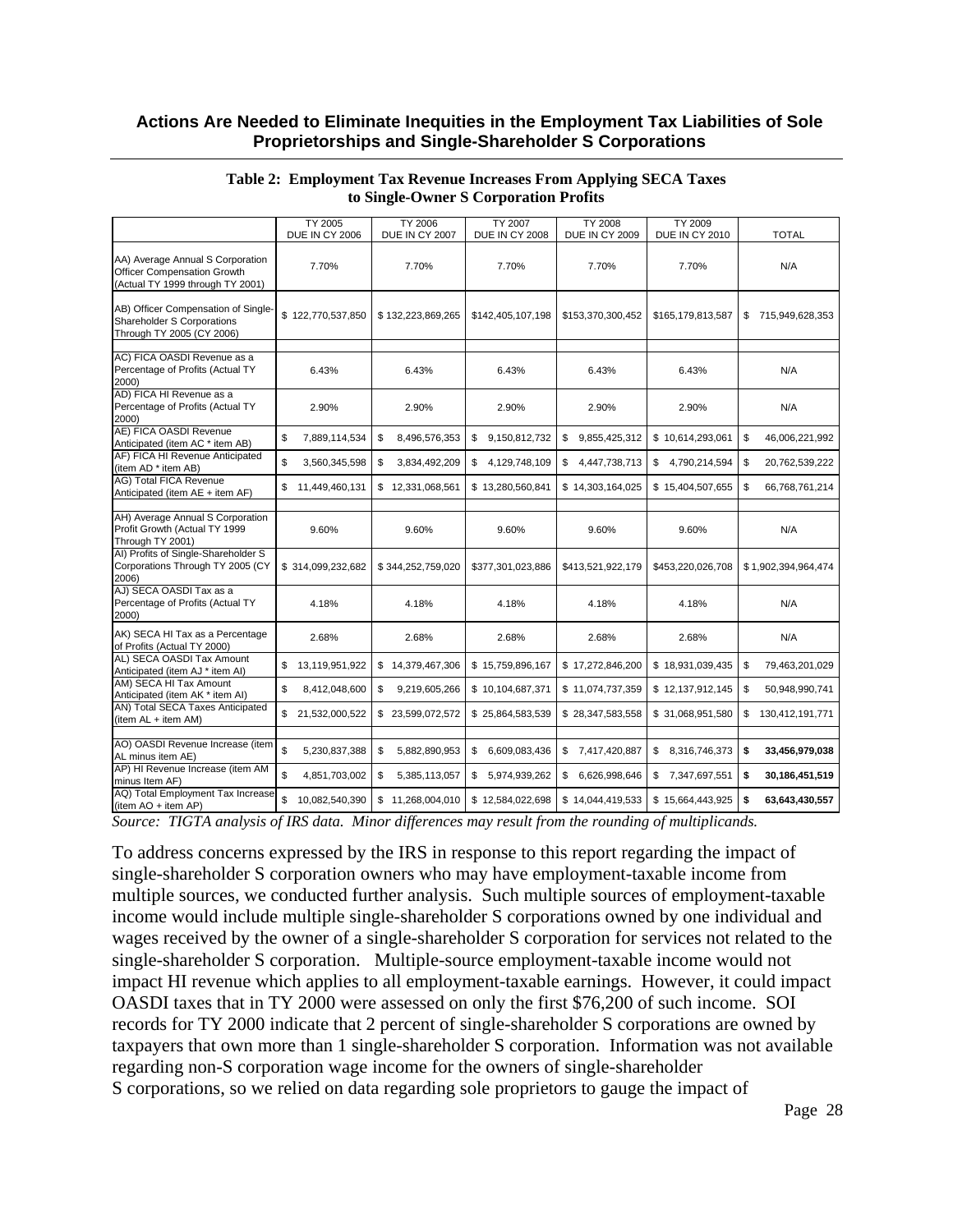wage-related employment taxes on such income. The IRS Individual Return Master File records for TY 2000 indicates that 5.9 percent of sole proprietors at least partially reduced their self-employment taxes due to employment taxes paid on wages. To maximize the reduction in our 5-year revenue increases, we added these percentages and assumed that the OASDI increases would be completely eliminated for 7.9 percent of the owners of single-shareholder S corporations whose OASDI increases involved employment-taxable income from multiple sources. This reduced our original OASDI estimated increase to 92.1 percent (100 - 7.9) of the original \$33,456,979,038, resulting in a revised estimate of \$30,813,877,694 in OASDI increases.

## **Implications of Officer Compensation Allocation**

The recipient of officer compensation from an S corporation is not identified on Forms 1120S or the Schedules K-1 attached to those returns. As a result, it was necessary to make assumptions regarding the amount of compensation (salary) paid to the sole owners or majority owners of the corporations. For our calculations, we distributed officer compensation according to the percentage of ownership shown on Schedules K-1 of Forms 1120S, as adjusted for spousal ownership. The FICA taxes were then computed on the amount of officer compensation and the SECA taxes were computed on the total profits available for distribution by the S corporation (consisting of officer compensation plus nonofficer-compensation profits). The difference between the FICA and SECA taxes was then calculated.

**Implications for fully-owned S corporations:** For S corporations owned by a single shareholder, we allocated all officer compensation to the shareholder. If, as an extreme example, all of the officer compensation was actually paid to someone other than the single shareholder, the amount of FICA taxes paid by the single shareholder would be reduced to \$0, leaving the total amount of SECA taxes on the nonofficer compensation (business operating profits) as the total difference between the FICA tax of \$0 and SECA taxes that would be applied to the business operating profits. In this case, the business profits of up to \$76,200 (the Social Security taxable limit) that were not subject to Social Security taxes for SECA purposes (because they were above the Social Security Administration limit when officer compensation was added to operating profits) would now be subjected to SECA taxes of 12.4 percent, which would increase the difference between FICA taxes (\$0 in this example) and SECA taxes.

Thus, our estimate of the amount of the increase in SECA taxes over FICA taxes may be understated if all officer compensation was not paid to the single shareholder of an S corporation, to the extent that decreasing the amount of officer compensation decreases the amounts we considered subject to FICA taxation and concurrently increases the amounts we should have considered subject to SECA taxation. Approximately 85 percent of the SECA tax increases we computed were related to single-shareholder S corporations. Allocating no officer compensation to the shareholders would add 44.9 percent to the tax increases we computed.

## **Implications for majority-owned S corporations:** For multiple-shareholder

S corporations in which 1 shareholder owns more than 50 percent of the stock (and thus controls the S corporation's decision making), we allocated officer compensation to the majority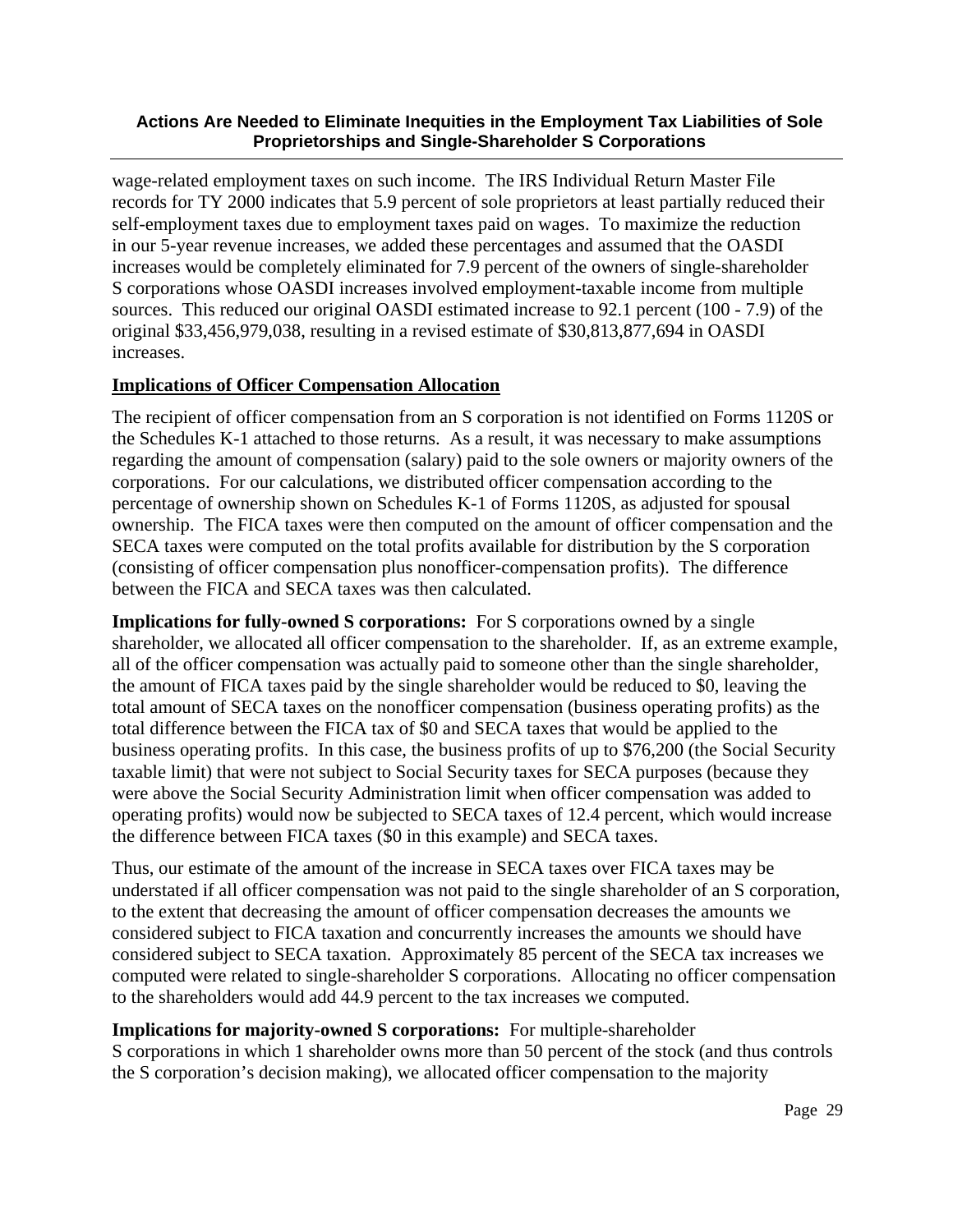shareholder by applying the shareholder's percentage of ownership to the total amount of officer compensation paid by the S corporation. The results from allocating too much officer compensation to the majority shareholder would mirror those described for single-shareholder S corporations. That is, if we assigned too much officer compensation to the majority shareholder, it would cause the SECA tax increases we computed to be understated.

However, if more officer compensation was paid to the majority shareholder than we allocated, the difference between the FICA taxes and SECA taxes we computed may be overstated to the extent that increasing the amount of officer compensation increases the amounts we should have considered subject to FICA taxation and decreases the amounts we considered subject to SECA taxation. Approximately 15 percent of the SECA tax increases we computed were related to majority shareholders in multiple-shareholder S corporations. Allocating all officer compensation to the majority shareholders would reduce the SECA increases we computed for these taxpayers by 10.1 percent. Allocating no officer compensation to the majority shareholders would add 60.1 percent to the tax increases we computed.

In summary, if we underestimated the officer compensation attributable to sole owners or majority owners of S corporations, our estimates of the SECA tax increases could be overstated by as much as 1.5 percent. Conversely, if we overestimated the officer compensation attributable to the sole owners or majority owners, our estimates of the SECA tax increases could be understated by as much as 47.2 percent.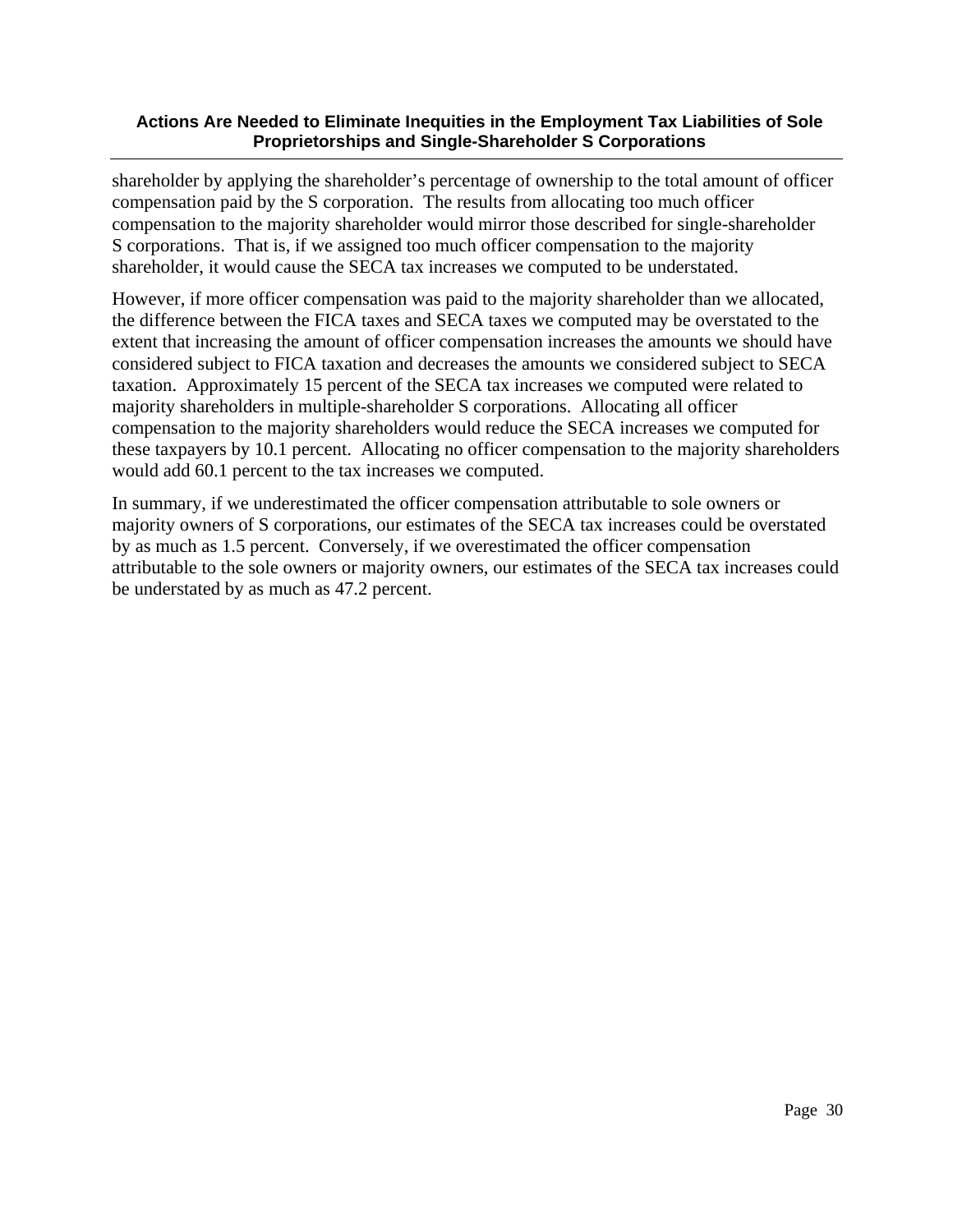#### **Appendix V**

### **Management's Response to the Draft Report**



DEPARTMENT OF THE TREASURY INTERNAL REVENUE SERVICE WASHINGTON, D.C. 20224

**RECEIVED** MAY 04 2005

**COMMISSIONER** SMALL BUSINESS/SELF-EMPLOYED DIVISION

#### APR 29 2005

MEMORANDUM FOR DEPUTY INSPECTOR GENERAL FOR AUDIT

| FROM: | Kevin M. Brown $\overline{\mathcal{K}}$ h. $\overline{\mathcal{K}}$ |  |  |  |
|-------|---------------------------------------------------------------------|--|--|--|
|       | Commissioner, Small Business/Self-Employed Division                 |  |  |  |

SUBJECT: Draft Audit Report - Actions Are Needed to Eliminate Inequities in the Employment Tax Liabilities of Sole Proprietorships and Single-Shareholder S Corporations (Audit #200430022)

We have reviewed your draft report and agree that there are compliance issues regarding the payment of sufficient wages to S corporation officers. We also agree that, statutorily, there are differences between the employment tax liabilities of sole proprietorships and single-shareholder S corporations.

However, we do not agree with your basic diagnosis of the cause of the compliance problems and, accordingly, we do not agree with your report or your resulting recommendations. Your report implies that all single-shareholder S corporations are employment tax shelters. We believe this implication is overstated.

Although most closely-held businesses report payment of a reasonable wage to their shareholders who perform services as employees of the corporation, properly establishing reasonable compensation for any shareholder actively operating a corporate business is a continuing challenge. To combat the concern that some S corporations may be underreporting their officer compensation, the IRS developed a Compliance Initiative Project (CIP) that uses filters to identify returns for audit that appear to have this issue. As the project progresses, we are refining these filters to improve our selection criteria.

In addition, we have made significant outreach efforts to ensure S corporations are aware of the requirement to treat reasonable compensation to S corporation officers as wages for employment tax purposes. When a taxpayer elects and receives approval for S corporation status, we mail a letter to the taxpayer regarding employment tax obligations. The issue of the payment of reasonable compensation to S corporation officers was also a point of discussion at the IRS Tax Forums last year. The IRS website (www.irs.gov) provides the public with information about this issue, devoting a page to Revenue Ruling 59-221 and the reasonable compensation issue. On another page of the IRS website, we provide information that distinguishes compensation to a corporate officer from shareholder loans or other payments made to officers. IRS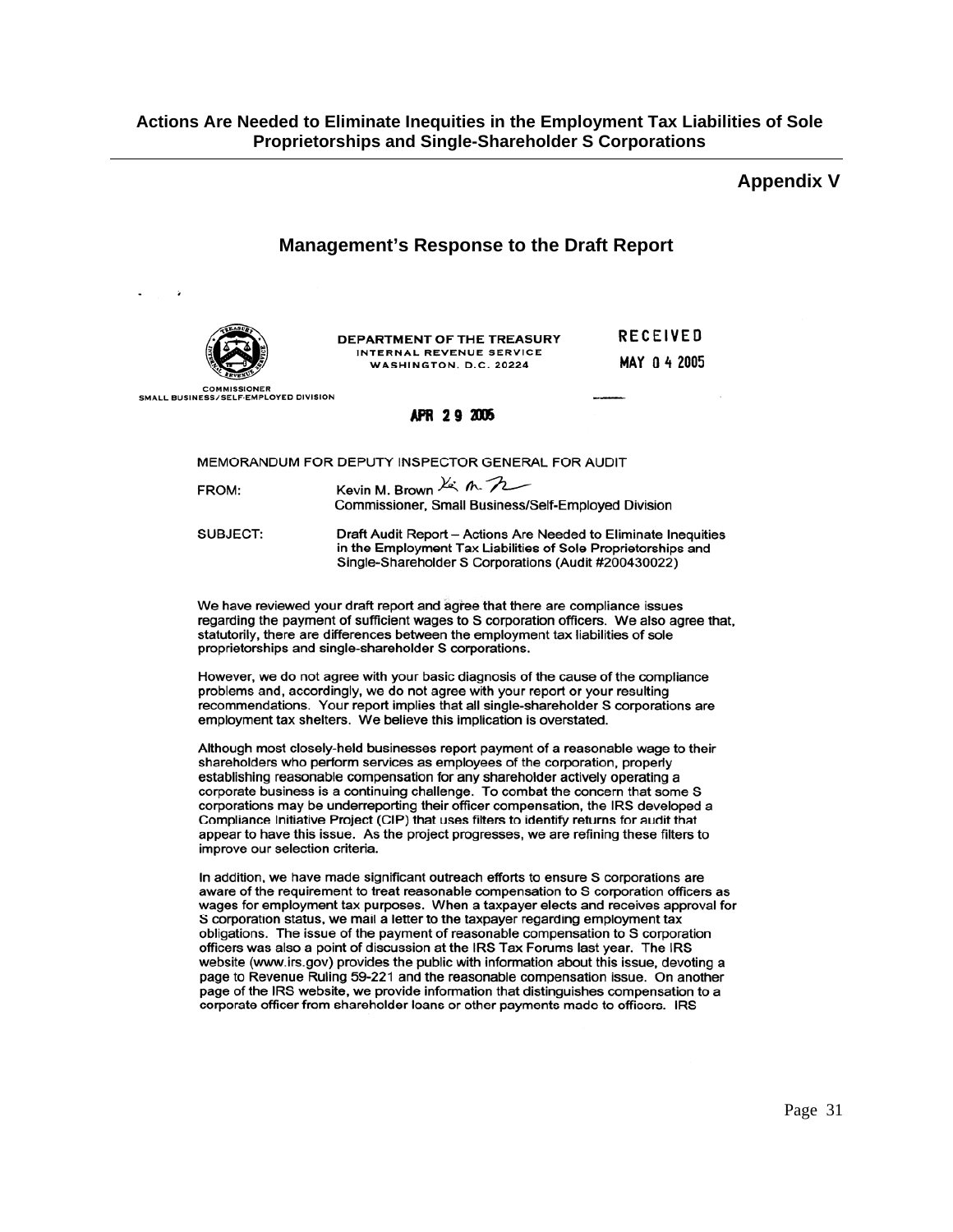$\overline{2}$ 

 $\ddot{\phantom{a}}$ 

Publication 15, Employer's Tax Guide (Circular E), provides comprehensive information on employment tax issues and addresses officer compensation.

Determining reasonable compensation for any S corporation is a case-by-case factsand-circumstances issue. Accordingly, we appreciate your recognition that resource limitations may hinder our ability to address our compliance concerns through enforcement and outreach activity, and your general view that changes in the underlying law may be advisable.

Under current law, business owners have different employment tax liabilities depending on the type of business entity (e.g. sole proprietorship, partnership, S corporation). An individual running a sole proprietorship owes Self-Employment Contributions Act (SECA) tax on his net income from the operation of a trade or business. A general partner in a partnership owes SECA tax on his distributive share of the partnership's income or loss. A limited partner in a partnership owes SECA tax on guaranteed payments received for services performed for the partnership. A shareholder officer in an S corporation owes Federal Insurance Contributions Act (FICA) tax on his compensation for services. The issue is how best to determine reasonable compensation for services for application of the FICA tax. Revenue Ruling 59-221 reflects the longstanding rule embedded in the Code and case law that a corporation and its shareholders are separate taxable entities. Thus, while Revenue Ruling 59-221 confirms that SECA tax does not apply to S corporation shareholders, the statutory and judicial laws that form the basis for Revenue Ruling 59-221 are still the law today. Accordingly, we disagree that revocation of the revenue ruling or promulgation of regulations would change the fundamental application of employment tax law to S corporations.

While we agree that our ability to address the compliance issue of whether an S corporation reports reasonable compensation may be furthered with appropriate legislation, the recommendation to subject to employment tax "all ordinary operating gains of an S corporation that accrue to a shareholder" is not consistent with the principles underlying the employment tax statutes. The intent of both SECA and FICA taxes is to fund the accrual of social security benefits earned generally in connection with the performance of services. Your recommendation requires no services to be performed for the S corporation by the shareholder to generate liability for selfemployment tax.

Your report is also based on the premise that like entities should have similar treatment and it presumes S corporations are most like sole proprietorships that file Form 1040, Schedule C, Profit or Loss From Business. Your report does not discuss the fact that the current regime for self-employment taxes for S corporations does not match the selfemployment tax rules for partnerships, although both are flow-through entities, which are usually managed by their owners. Your report also does not compare the treatment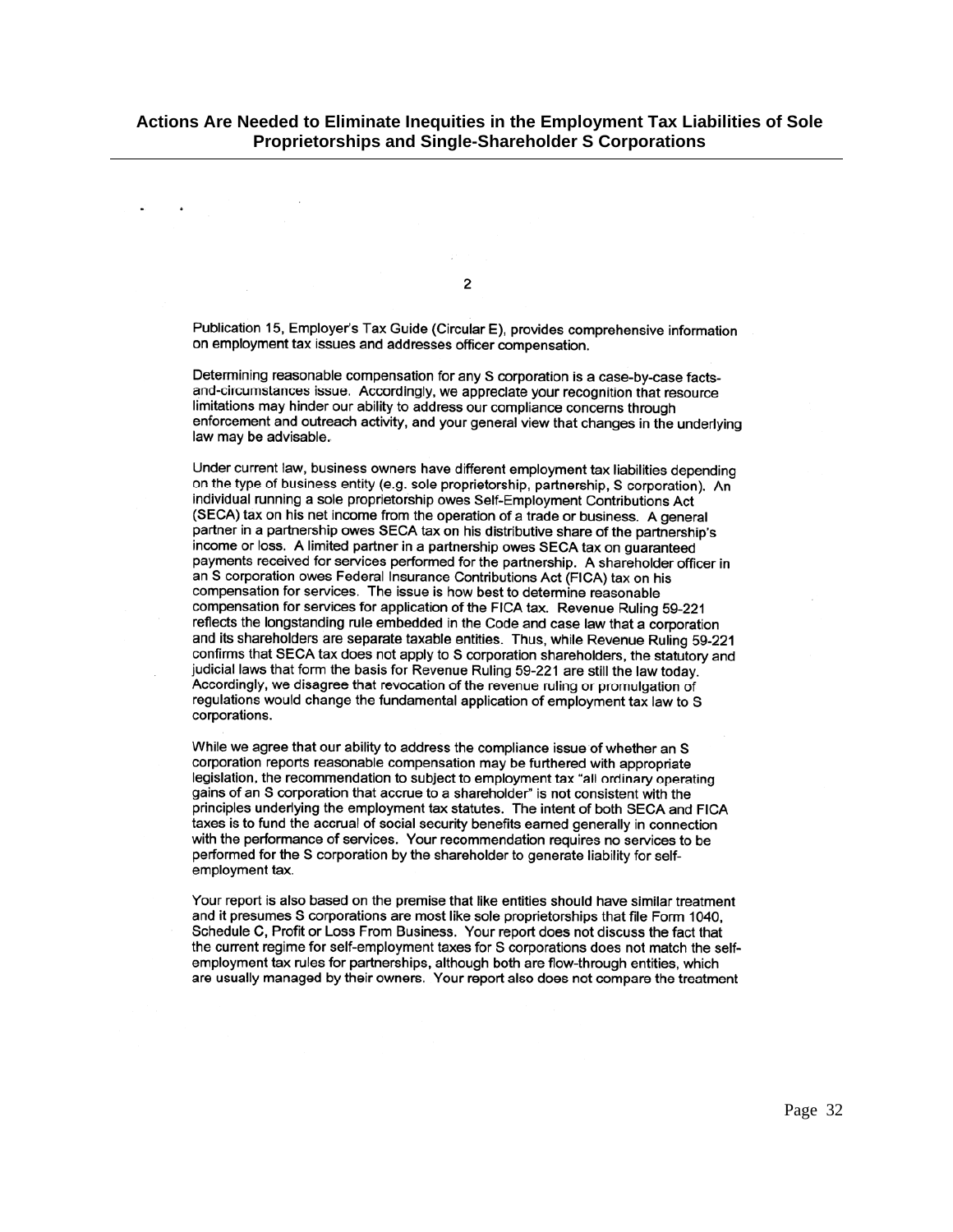3

 $\sim$ 

of S corporations and their shareholders to the treatment of limited liability companies (LLCs) and their members or business trusts and trustees/beneficiaries performing services for the trusts. Furthermore, the recommendation does not consider whether the employment tax treatment of S corporations can effectively be addressed without also addressing the employment tax treatment of these other flow-through entities. Your recommendations also do not consider the similarity between S corporations and C corporations.

By contrast, as referenced in your report, the Joint Committee on Taxation (JCT) has published a recent report, Options to Improve Tax Compliance and Reform Tax Expenditures (JCS-02-05) which recognizes the employment tax differences among the types of business entities and provides for a more appropriate remedy to the compliance issues we are facing. The JCT proposal takes into consideration partnerships and LLCs that were not addressed by your report and brings into play the concept of material participation (labor services versus capital profits). We believe a global approach to all flow-through entities would minimize disparate employment tax treatment between various entity types.

There are also administrative and taxpayer burdens that must be considered. Your recommendation suggests that certain S corporation shareholders will be required to pay both FICA tax on their wages as officers and SECA tax on their distributive shares. This proposal could create a perception of double taxation, and result in the individual being employed and self-employed with respect to the same services. Coordinating the FICA and SECA taxes under these circumstances would impose additional administrative and recordkeeping burdens on the S corporation and its shareholders, administrative and recordite physical control of the rules of attribution, the draft report did not address whether other minority shareholders would still be required to receive reasonable compensation from the S corporation subject to FICA tax since it would appear they would not be subject to SECA tax under your proposal.

Because we do not agree with your premise that the source of the problem is the revenue ruling and, as we believe it is important to consider the problem in the context of other business entities, we do not agree with the specific recommendations of this report. Therefore, we cannot agree with the outcome measures. We also have concerns with your calculation of the outcome measures. The calculation does not take into account that some taxpayers may react to implementation of the proposal by into account that some taxpayers may react to impromotation or a LLC). Your<br>converting S corporations to another entity (such as a C corporation or a LLC). Your report also assumes the S corporation shareholder has no other self-employment income (or FICA tax wages) and does not account for an offset to self-employment taxes for any S corporation that will reflect an ordinary loss.

While most taxpayers try to be compliant, we will continue our initiatives to identify such employment tax issues for S corporations that do not reflect reasonable compensation.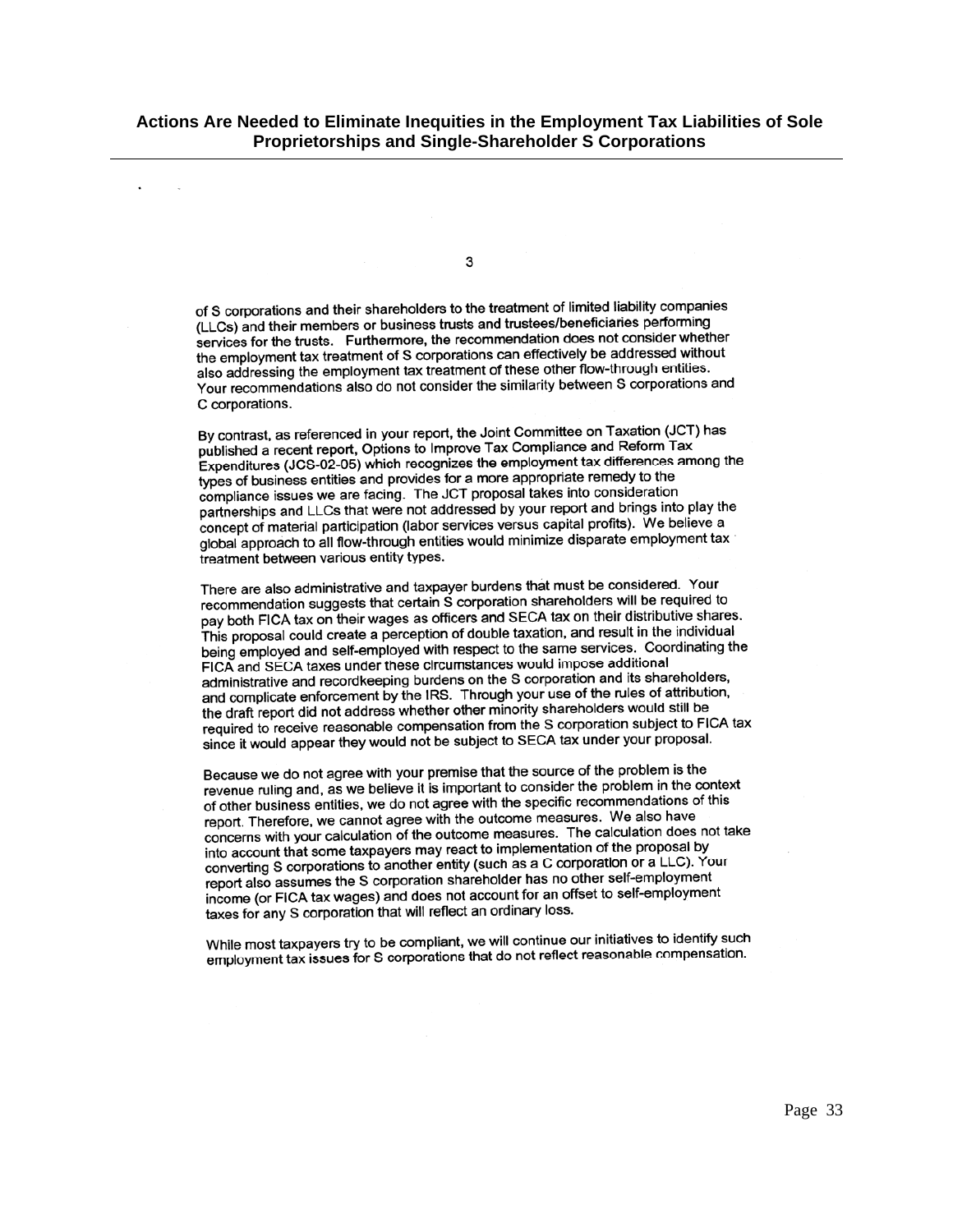$\overline{a}$ 

We will continue our outreach efforts to communicate all employment tax provisions as they pertain to each tax entity. As appropriate, we will work with Treasury in furtherance of legislation that would resolve the issues.

Our comments to the recommendations are as follows:

#### **RECOMMENDATION 1**

The IRS Commissioner should inform the Assistant Secretary for Tax Policy of the detrimental effects discussed in this report of Revenue Ruling 59-221 that was issued under the historically inaccurate assumption that most S corporations would involve multiple shareholders.

#### **CORRECTIVE ACTION**

We do not agree with this recommendation for the reasons stated in our response. We disagree that Revenue Ruling 59-221 is the cause of the inequities reflected in your report. The issue is not with Revenue Ruling 59-221. In fact, the statutory and judicial laws that form the basis for Revenue Ruling 59-221 are still the law today. Under current law for S corporations, the issue is how best to determine "reasonable compensation" for application of the FICA tax.

#### **Implementation Date**

 $N/A$ 

**Responsible Official(s)** N/A

#### **Corrective Action Monitoring Plan** N/A

#### **RECOMMENDATION 2**

The IRS Commissioner should consult with the Assistant Secretary for Tax Policy re incontribution of the term and the research of the incontent of the incontent of the reversed through the issuance of new regulations or through drafting of new legislation, either of which should subject all ordinary operating gains of an S corporation that accrue to a shareholder (including the shareholder's spouse and dependent children) holding more than 50 percent of the stock in the S corporation to employment taxes.

#### **CORRECTIVE ACTION**

We do not agree with this recommendation for the reasons stated in our response. New regulations would not affect the fundamental application of employment taxes to S corporations. A recommendation to discuss legislative changes to simply subject to employment tax "all ordinary operating gains of an S corporation that accrue to a shareholder" is not consistent with the principles underlying the employment tax statutes